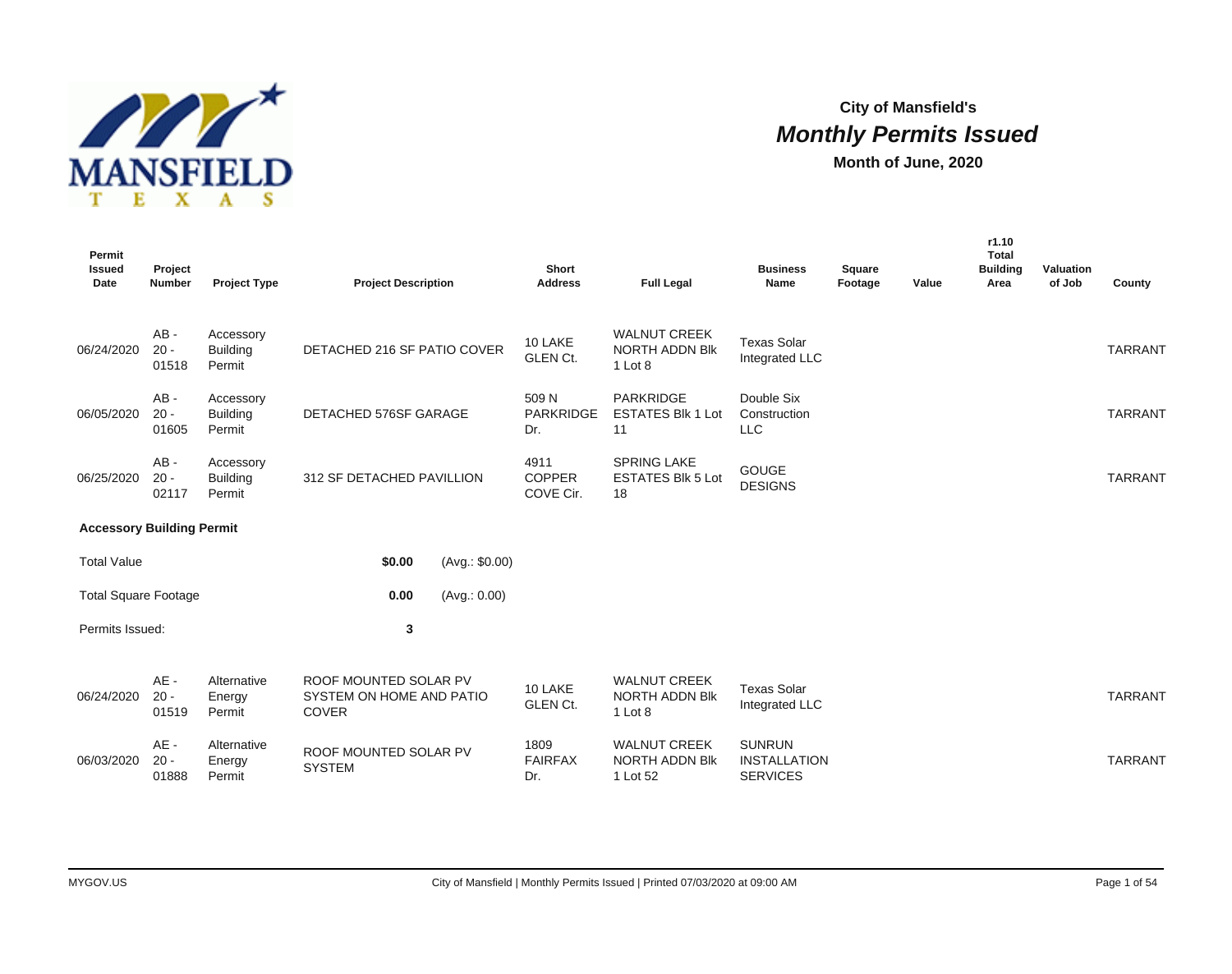| 06/23/2020                       | AE -<br>$20 -$<br>01935   | Alternative<br>Energy<br>Permit | ROOF MOUNTED SOLAR PV<br><b>SYSTEM</b>     |                | 1713<br><b>COUNTRY</b><br>CREST Ln. | <b>COUNTRY</b><br><b>MEADOWS ADDN</b><br><b>Blk 1 Lot 10</b> | <b>ELEVATION</b><br>SOLAR                            | <b>TARRANT</b> |
|----------------------------------|---------------------------|---------------------------------|--------------------------------------------|----------------|-------------------------------------|--------------------------------------------------------------|------------------------------------------------------|----------------|
| 06/25/2020                       | AE -<br>$20 -$<br>02124   | Alternative<br>Energy<br>Permit | ROOF MOUNTED SOLAR PV<br><b>SYSTEM</b>     |                | 2318<br><b>HILLGROVE</b><br>Ct.     | <b>WALNUT HILLS</b><br>SEC 5 Blk 13 Lot<br>15                | <b>TESLA</b><br><b>ENERGY</b><br><b>OPERATIONS</b>   | <b>TARRANT</b> |
| 06/26/2020                       | $AE -$<br>$20 -$<br>02278 | Alternative<br>Energy<br>Permit | ROOFTOP SOLAR PANELS                       |                | 2411<br>DENALI Ct.                  | <b>VILLAGES OF</b><br>PARK HILL Blk 1<br>Lot 22              | FREEDOM<br>SOLAR<br><b>POWER</b>                     | <b>TARRANT</b> |
| 06/26/2020                       | AE -<br>$20 -$<br>02287   | Alternative<br>Energy<br>Permit | ROOFTOP SOLAR                              |                | 500<br><b>DAFFODIL</b><br>Ln.       | <b>GARDEN</b><br>HEIGHTS PH 3<br>SEC 2&3 Blk 17 Lot<br>12    | FREEDOM<br>SOLAR<br>POWER                            | <b>TARRANT</b> |
| <b>Alternative Energy Permit</b> |                           |                                 |                                            |                |                                     |                                                              |                                                      |                |
| <b>Total Value</b>               |                           |                                 | \$0.00                                     | (Avg.: \$0.00) |                                     |                                                              |                                                      |                |
| <b>Total Square Footage</b>      |                           |                                 | 0.00                                       | (Avg.: 0.00)   |                                     |                                                              |                                                      |                |
| Permits Issued:                  |                           |                                 | 6                                          |                |                                     |                                                              |                                                      |                |
| 06/15/2020                       | $AP -$<br>$20 -$<br>01985 | Approach<br>Permit              | ADDING APPROACH FOR CIRCLE<br><b>DRIVE</b> |                | 30 FOREST<br>Dr.                    | SHERWOOD ON<br>THE GREEN Blk 1<br>Lot 4R                     | <b>DMG</b><br><b>MASONRY</b>                         | <b>TARRANT</b> |
| 06/26/2020                       | AP-<br>$20 -$<br>02252    | Approach<br>Permit              | REPLACE EXISTING APPROACH                  |                | 1208<br><b>FAIRFAX</b><br>Dr.       | <b>WALNUT CREEK</b><br>VALLEY SEC 7 PH<br>2 Blk 16 Lot 22A   | <b>EXTERIORS</b><br>COMMERCIAL<br><b>CONTRACTING</b> | <b>TARRANT</b> |
| <b>Approach Permit</b>           |                           |                                 |                                            |                |                                     |                                                              |                                                      |                |
|                                  |                           |                                 |                                            |                |                                     |                                                              |                                                      |                |
| <b>Total Value</b>               |                           |                                 | \$0.00                                     | (Avg.: \$0.00) |                                     |                                                              |                                                      |                |
| <b>Total Square Footage</b>      |                           |                                 | 0.00                                       | (Avg.: 0.00)   |                                     |                                                              |                                                      |                |
| Permits Issued:                  |                           |                                 | $\mathbf 2$                                |                |                                     |                                                              |                                                      |                |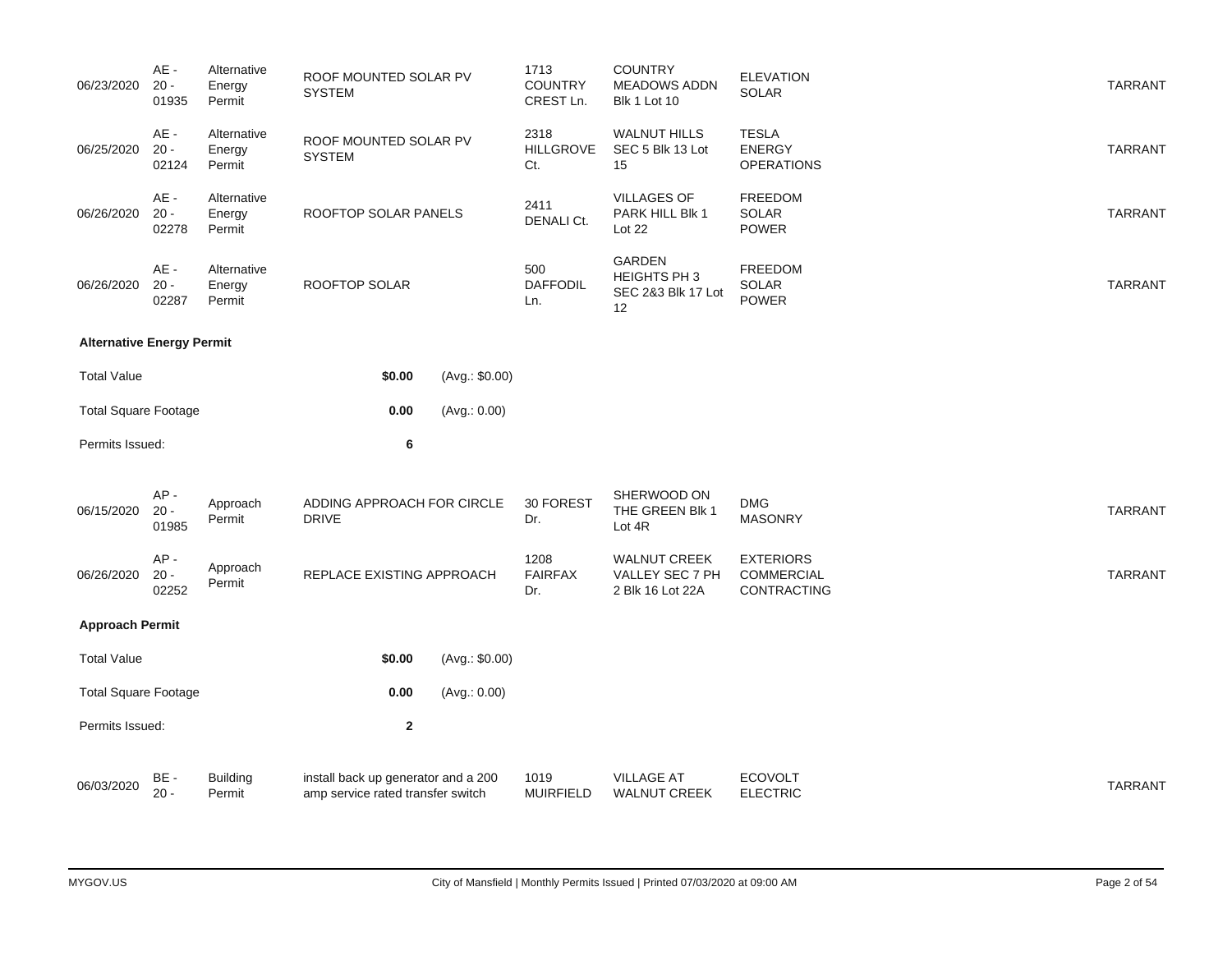|            | 01911                     | (Electrical)                              |                                                                                                                                                                                                            | Dr.                                       | Blk 2 Lot 4                                                        |                                                    |                |
|------------|---------------------------|-------------------------------------------|------------------------------------------------------------------------------------------------------------------------------------------------------------------------------------------------------------|-------------------------------------------|--------------------------------------------------------------------|----------------------------------------------------|----------------|
| 06/11/2020 | BE-<br>$20 -$<br>02069    | <b>Building</b><br>Permit<br>(Electrical) | Replacing 150 amp panel and<br>grounding with surge protection                                                                                                                                             | 1301<br><b>BROOK</b><br>ARBOR Dr.         | THE ARBORS OF<br><b>CREEKWOOD PH</b><br>1 Blk 4 Lot 21R            | <b>MILESTONE</b><br><b>ELECTRIC</b>                | <b>TARRANT</b> |
| 06/23/2020 | BE -<br>$20 -$<br>02121   | <b>Building</b><br>Permit<br>(Electrical) | Electrical service upgrade and<br>garage wiring                                                                                                                                                            | 509 N<br><b>PARKRIDGE</b><br>Dr.          | <b>PARKRIDGE</b><br><b>ESTATES Blk 1 Lot</b><br>11                 | <b>TUTOR</b><br><b>ELECTRIC</b><br>SERV INC.       | <b>TARRANT</b> |
| 06/15/2020 | BE-<br>$20 -$<br>02122    | <b>Building</b><br>Permit<br>(Electrical) | 200 AMP LOAD CENTER<br><b>INSTALLATION, NEW BRANCH</b><br><b>CIRCUIT BREAKERS, PANEL</b><br>SCHEDULING, NSTALLATION OF<br><b>GROUNDING ELECTRODE INTO</b><br>THE EARTH, SECURING<br><b>GROUNDING WIRE,</b> | 12012<br><b>QUAIL RUN</b><br>Dr.          | <b>LAKEVIEW</b><br><b>COUNTRY</b><br><b>ESTATES BIK D</b><br>Lot 4 | <b>MR ELECTRIC</b><br>OF WEST<br><b>FORT WORTH</b> | <b>TARRANT</b> |
| 06/17/2020 | BE-<br>$20 -$<br>02187    | Building<br>Permit<br>(Electrical)        | Covered patio electrical rough-in.                                                                                                                                                                         | 1304<br>KILLIAN Dr.                       | <b>WOODLAND EST</b><br>PH 2 Blk 9 Lot 2                            | <b>TDM Electrical</b><br>Services                  | <b>TARRANT</b> |
| 06/30/2020 | BE-<br>$20 -$<br>02304    | <b>Building</b><br>Permit<br>(Electrical) | ADDING SUB PANEL AND 240V<br>60AMP FOR TESLA WALL<br>CONNECTOR                                                                                                                                             | 2115<br><b>CANNON</b><br>Dr.              | KINGS ROW Blk 1<br>Lot 2R1                                         | <b>Fox Electric</b>                                | <b>TARRANT</b> |
| 06/29/2020 | BE -<br>$20 -$<br>02321   | <b>Building</b><br>Permit<br>(Electrical) | <b>Medical Office Remodel</b>                                                                                                                                                                              | 2800 E<br><b>BROAD St.</b><br>Suite # 318 | <b>MANSFIELD</b><br><b>MEDICAL CENTER</b><br>ADDN Blk 1 Lot 1      | Dodson<br><b>Services</b><br>Company               | <b>TARRANT</b> |
| 06/02/2020 | BE-<br>$20 -$<br>01745    | <b>Building</b><br>Permit<br>(Electrical) | One ceiling fan<br>Four Can lights<br>Two plugs one being GFI                                                                                                                                              | 5<br>TREEWOOD<br>Ct.                      | THE ARBORS OF<br>CREEKWOOD PH<br>3 Block 7 Lot 22                  | <b>INSPIRED</b><br><b>ELECTRIC</b>                 | <b>TARRANT</b> |
| 06/01/2020 | BE-<br>$20 -$<br>01822    | <b>Building</b><br>Permit<br>(Electrical) | install fan & light on new patio cover                                                                                                                                                                     | 2121<br>LADERA<br>Way                     | LADERA PH 2<br>Block A Lot 29                                      | Extreme<br>Electrical<br>Service                   | <b>TARRANT</b> |
| 06/01/2020 | $BE -$<br>$20 -$<br>01865 | <b>Building</b><br>Permit<br>(Electrical) | Remove and Replace 200 amp<br>panel with proper grounding                                                                                                                                                  | 622<br><b>MCKOWN</b><br>Dr.               | <b>HILLCREST ADDN</b><br>Block 12R Lot 12                          | 24-7 Electrical<br>Services                        | <b>TARRANT</b> |
| 06/01/2020 | BE-<br>$20 -$<br>01884    | <b>Building</b><br>Permit<br>(Electrical) | <b>CARPORT</b>                                                                                                                                                                                             | 713 CROSS<br><b>MEADOW</b><br>Blvd.       | <b>MEADOW GLEN</b><br>PH 1 Block 3 Lot<br>1R                       | <b>Crest Electrical</b><br>Solutions               | <b>TARRANT</b> |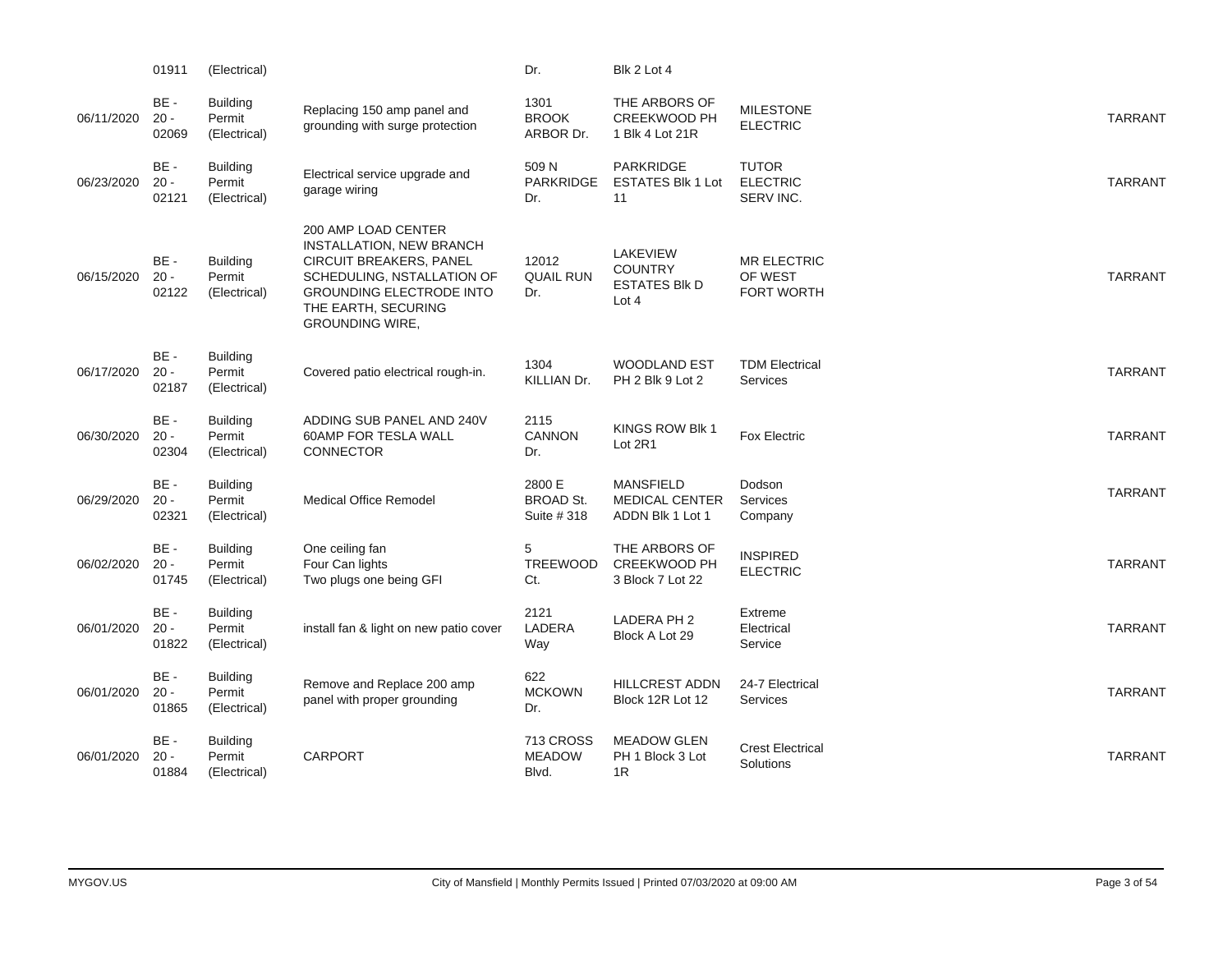| 06/03/2020                          | BE-<br>$20 -$<br>01915    | Building<br>Permit<br>(Electrical)        | Replace 200 amp panel & run circuit                                   | 1213<br>CROWN Dr.                         | <b>VILLAGE AT</b><br>WALNUT CREEK<br>Block 3 Lot 17R                              | <b>MILESTONE</b><br><b>ELECTRIC</b>          | <b>TARRANT</b> |
|-------------------------------------|---------------------------|-------------------------------------------|-----------------------------------------------------------------------|-------------------------------------------|-----------------------------------------------------------------------------------|----------------------------------------------|----------------|
| 06/09/2020                          | BE-<br>$20 -$<br>01965    | <b>Building</b><br>Permit<br>(Electrical) | Remodel - Finish out                                                  | 3240 E<br><b>BROAD St.</b><br>Suite # 106 | BROAD STREET<br><b>COMMONS Block</b><br>1 Lot 5R                                  | L2 Electric,<br>LLC                          | <b>TARRANT</b> |
| 06/11/2020                          | BE-<br>$20 -$<br>02019    | <b>Building</b><br>Permit<br>(Electrical) | Add circuit for Spa                                                   | 500<br><b>DAFFODIL</b><br>Ln.             | GARDEN<br>HEIGHTS PH 3<br><b>SEC 2&amp;3 Block 17</b><br>Lot 12                   | <b>GE</b> Industries<br>Inc                  | <b>TARRANT</b> |
| 06/12/2020                          | BE-<br>$20 -$<br>02035    | <b>Building</b><br>Permit<br>(Electrical) | T.I. Finish Out of suites<br>102,104,106,200,202,206,308              | 2302 LONE<br>STAR Rd.                     |                                                                                   | Petri Electric<br>Inc                        |                |
| 06/16/2020                          | BE -<br>$20 -$<br>02088   | <b>Building</b><br>Permit<br>(Electrical) | install a fan on new patio cover                                      | 3006<br><b>ESPLANADE</b><br>Blvd.         | LADERA PH 2<br>Block A Lot 42                                                     | Extreme<br>Electrical<br>Service             | <b>TARRANT</b> |
| 06/16/2020                          | BE-<br>$20 -$<br>02131    | <b>Building</b><br>Permit<br>(Electrical) | Wire/ install wall sconces and ceiling<br>fan on attached patio cover | 4404<br><b>MEADOW</b><br>KNOLL Ln.        | <b>MEADOW GLEN</b><br>PH 1 Block 3 Lot 31                                         | Pacific<br>Electrical<br>Services            | <b>TARRANT</b> |
| 06/16/2020                          | $BE -$<br>$20 -$<br>02132 | <b>Building</b><br>Permit<br>(Electrical) | Remodel and RTU change out.                                           | 1280 FM<br>1187                           | <b>NEW</b><br><b>INTERMEDIATE</b><br><b>SCHOOL NORTH</b><br>ADDN Block 1 Lot<br>1 | <b>JBI</b> Electrical<br><b>Systems</b>      | <b>TARRANT</b> |
| 06/22/2020                          | BE-<br>$20 -$<br>02229    | <b>Building</b><br>Permit<br>(Electrical) | Two ceiling fans<br>(8) outlets                                       | 1315<br><b>ROSEBRIAR</b><br>Ln.           | LOWES FARM PH<br>1 Block 13 Lot 16                                                | <b>INSPIRED</b><br><b>ELECTRIC</b>           | <b>TARRANT</b> |
| 06/23/2020                          | BE -<br>$20 -$<br>02257   | <b>Building</b><br>Permit<br>(Electrical) | Media Room Remodel - add 2<br>outlets & move 4 Wall Sconce            | 2405<br><b>DENALI Ct.</b>                 | <b>VILLAGES OF</b><br>PARK HILL Block 1<br>Lot 19                                 | AT ELECTRIC<br>LLC                           | <b>TARRANT</b> |
| 06/23/2020                          | BE-<br>$20 -$<br>02265    | Building<br>Permit<br>(Electrical)        | Electrical for patio addition                                         | 314<br><b>GARDENIA</b><br>Ln.             | <b>GARDEN</b><br>HEIGHTS PH 4<br>Block 26 Lot 7                                   | <b>TUTOR</b><br><b>ELECTRIC</b><br>SERV INC. | <b>TARRANT</b> |
| <b>Building Permit (Electrical)</b> |                           |                                           |                                                                       |                                           |                                                                                   |                                              |                |

Total Value **\$0.00** (Avg.: \$0.00)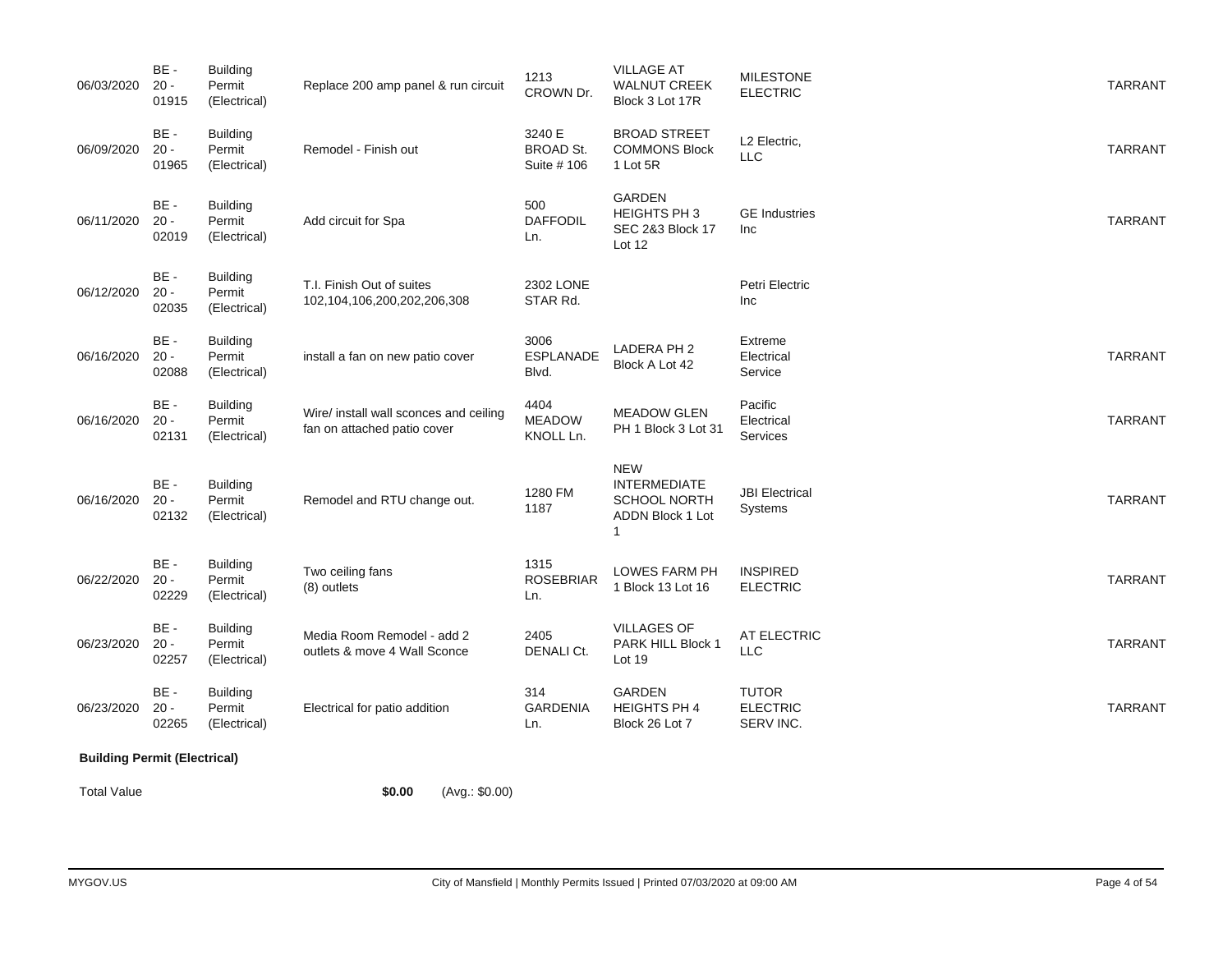Total Square Footage **0.00** (Avg.: 0.00)

## Permits Issued: **21**

| 06/12/2020 | BM-<br>$20 -$<br>00435 | <b>Building</b><br>Permit<br>(Mechanical) | <b>HVAC Change out</b>                        | 1006 ST<br><b>ANDREWS</b><br>Dr. | <b>WALNUT CREEK</b><br><b>ESTATES PH 3 Blk</b><br>1 Lot 36                  | TOM'S<br><b>MECHANICAL</b>                             | <b>TARRANT</b> |
|------------|------------------------|-------------------------------------------|-----------------------------------------------|----------------------------------|-----------------------------------------------------------------------------|--------------------------------------------------------|----------------|
| 06/01/2020 | BM-<br>$20 -$<br>01858 | <b>Building</b><br>Permit<br>(Mechanical) | replace hp condenser                          | 5007<br><b>WESHIRE</b><br>Dr.    | <b>VILLAGES AT</b><br>SPRING LAKE PH<br>1 Blk 10 Lot 8                      | Master Tech<br>Serv Corp<br>(HVAC)                     | <b>TARRANT</b> |
| 06/01/2020 | BM-<br>$20 -$<br>01859 | <b>Building</b><br>Permit<br>(Mechanical) | 4ton heat pump complete                       | <b>1709 FERN</b><br>Dr.          | FERN OAK ADDN<br><b>Blk 2 Lot 21</b>                                        | <b>MINUTEMAN</b><br><b>HEATING &amp;</b><br>AIR        | <b>TARRANT</b> |
| 06/01/2020 | BM-<br>$20 -$<br>01863 | <b>Building</b><br>Permit<br>(Mechanical) | Change out of condenser and coil              | 4 PAMELA<br>Ct.                  | <b>FAIRWAYS OF</b><br><b>WALNUT CREEK</b><br>THE Blk 3 Lot 11               | TOM'S<br>MECHANICAL                                    | <b>TARRANT</b> |
| 06/02/2020 | BM-<br>$20 -$<br>01894 | <b>Building</b><br>Permit<br>(Mechanical) | replacing a 4 ton electric complete<br>system | 1341 S US<br>287                 | US 287 SOUTH<br>ADDN Blk 1 Lot D                                            | Milestone<br>Electric & Air<br>(HVAC)                  | <b>JOHNSON</b> |
| 06/02/2020 | BM-<br>$20 -$<br>01895 | <b>Building</b><br>Permit<br>(Mechanical) | 3ton heat pump complete                       | 1717<br><b>OXFORD</b><br>Dr.     | <b>COUNTRY HILL</b><br>PARK ADDN BIK B<br>Lot 3                             | <b>MINUTEMAN</b><br><b>HEATING &amp;</b><br><b>AIR</b> | <b>TARRANT</b> |
| 06/02/2020 | BM-<br>$20 -$<br>01898 | <b>Building</b><br>Permit<br>(Mechanical) | <b>HVAC CHANGE OUT</b>                        | 2503<br>Ln.                      | <b>ENCHANTED</b><br><b>THOROUGHER&amp;ORES ESTATES</b><br>PH 1 Blk 2 Lot 56 | <b>RON</b><br><b>PURNELLS</b><br><b>SERVICES</b>       | <b>TARRANT</b> |
| 06/03/2020 | BM-<br>$20 -$<br>01912 | <b>Building</b><br>Permit<br>(Mechanical) | replacing a 5 ton gas complete<br>system      | 3021 ST<br>Dr.                   | SUZT ST<br>BARTHOLOME BIK 13 Lot 9                                          | Milestone<br>Electric & Air<br>(HVAC)                  | <b>TARRANT</b> |
| 06/03/2020 | BM-<br>$20 -$<br>01922 | <b>Building</b><br>Permit<br>(Mechanical) | 60k (5 ton) heatpump                          | 1100<br>TANGLEWOOD<br>Dr.        | <b>TANGLEWOOD</b><br>SEC 3 Blk 2 Lot 6                                      | <b>COMFORT</b><br><b>EXPERTS</b>                       | <b>TARRANT</b> |
| 06/03/2020 | BM-<br>$20 -$<br>01924 | <b>Building</b><br>Permit<br>(Mechanical) | <b>HVAC Change out</b>                        | 1408<br>LOWES<br>FARM Pkwy.      | <b>LOWES FARM PH</b><br>2 Blk 14 Lot 66                                     | <b>TOM'S</b><br><b>MECHANICAL</b>                      | <b>TARRANT</b> |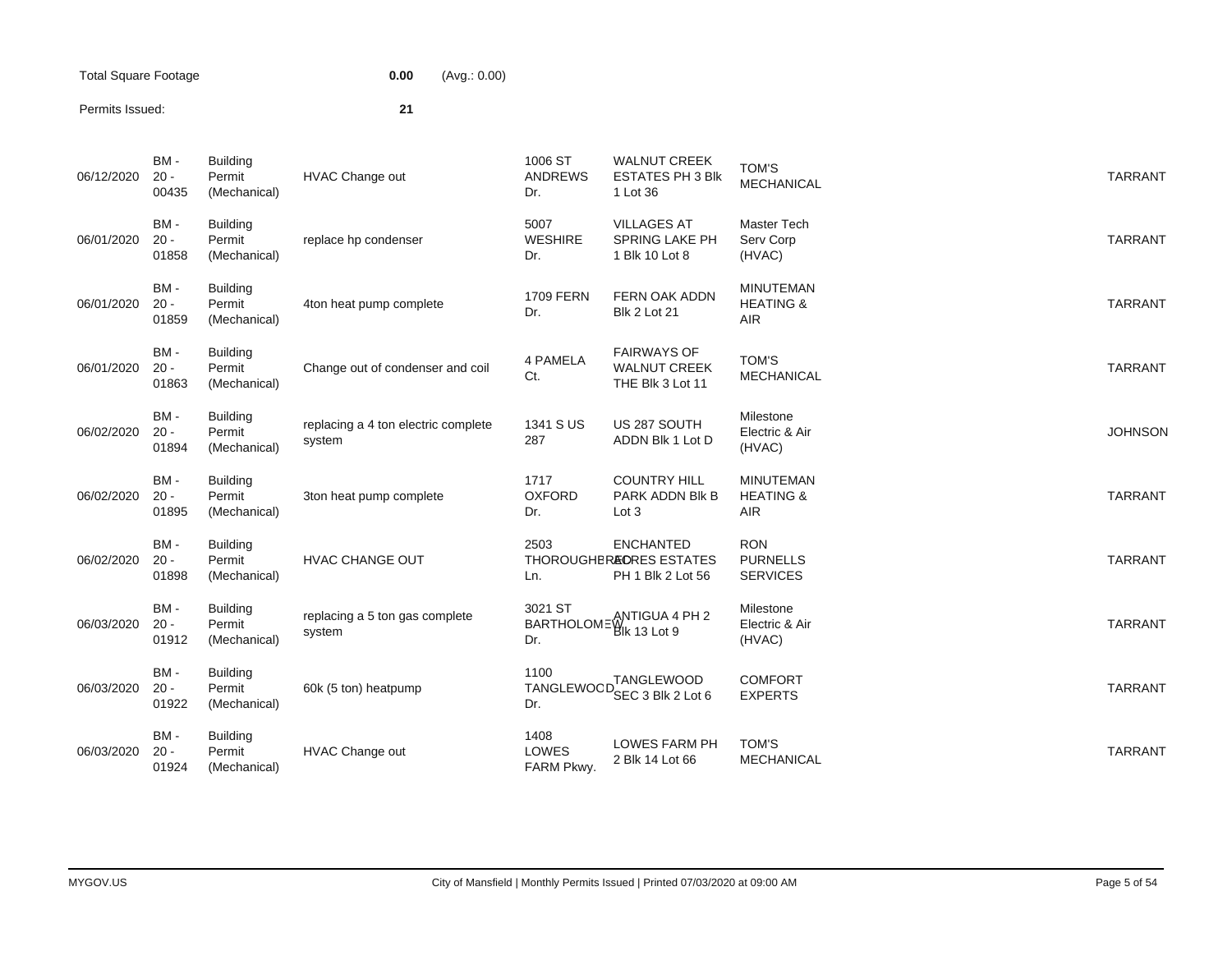| 06/03/2020 | BM-<br>$20 -$<br>01925  | <b>Building</b><br>Permit<br>(Mechanical) | Replace existing 10 ton rooftop unit                                                                           | 78<br><b>REGENCY</b><br>Pkwy.       | <b>TERM BUSINESS</b><br>PARK Blk 1 Lot 1                             | <b>CORNERSTONI:</b><br><b>CONTRACTORS</b>       | <b>TARRANT</b> |
|------------|-------------------------|-------------------------------------------|----------------------------------------------------------------------------------------------------------------|-------------------------------------|----------------------------------------------------------------------|-------------------------------------------------|----------------|
| 06/05/2020 | BM-<br>$20 -$<br>01969  | <b>Building</b><br>Permit<br>(Mechanical) | 30k (2.5 ton) gas system                                                                                       | <b>17 RED</b><br><b>BLUFF Ct.</b>   | <b>RED BLUFF PARC</b><br>Blk 1 Lot 17R                               | <b>COMFORT</b><br><b>EXPERTS</b>                | <b>TARRANT</b> |
| 06/08/2020 | BM -<br>$20 -$<br>01970 | <b>Building</b><br>Permit<br>(Mechanical) | replace 1 - 3.5 ton and 1-5 ton gas<br>complete hvac systems in attic                                          | 211<br><b>PINNACLE</b><br>Dr.       | <b>MANSFIELD</b><br><b>NATIONAL SEC A</b><br>PH 2 Blk 18 Lot 2       | <b>BERKEYS</b><br><b>LLC</b>                    | <b>TARRANT</b> |
| 06/08/2020 | BM-<br>$20 -$<br>01998  | <b>Building</b><br>Permit<br>(Mechanical) | REPLACE 4 TON HP/AH & 5 TON<br><b>ELEC SYS</b>                                                                 | 1054<br><b>WESTBURY</b><br>Ln.      | <b>WALNUT CREEK</b><br><b>ESTATES PH 3 Blk</b><br>7 Lot 3            | A#1 Air<br>(HVAC)                               | <b>TARRANT</b> |
| 06/09/2020 | BM-<br>$20 -$<br>01999  | <b>Building</b><br>Permit<br>(Mechanical) | 4 ton Lennox EL16 heat pump, air<br>handler complete system.                                                   | 518<br><b>BLUEBERRY</b><br>HILL Ln. | <b>BERRYHILL ADDN</b><br>Blk 5 Lot 9                                 | <b>BAKER</b><br><b>BROTHERS</b><br>(HVAC)       | <b>TARRANT</b> |
| 06/09/2020 | BM-<br>$20 -$<br>02006  | <b>Building</b><br>Permit<br>(Mechanical) | 3ton heat pump complete                                                                                        | 1306<br>KILLIAN Dr.                 | <b>WOODLAND EST</b><br>PH 2 Blk 9 Lot 1                              | <b>MINUTEMAN</b><br><b>HEATING &amp;</b><br>AIR | <b>TARRANT</b> |
| 06/09/2020 | BM-<br>$20 -$<br>02014  | <b>Building</b><br>Permit<br>(Mechanical) | Installing 3.5 Ton Lennox CHANGE<br>OUT                                                                        | 4707<br><b>SAILBOAT</b><br>Dr.      | <b>HOLLAND</b><br><b>MEADOWS PH3</b><br><b>Blk 6 Lot 40</b>          | ELITE CLEAN<br>&<br><b>RESTORATION</b>          | <b>TARRANT</b> |
| 06/10/2020 | BM-<br>$20 -$<br>02037  | Building<br>Permit<br>(Mechanical)        | Installing 3 Ton Lennox Air Handler<br>and Condenser To existing<br>connections pvc, copper and<br>electrical. | 1800<br><b>BUDDY</b><br>DAVIS Ln.   | <b>COUNTRY</b><br><b>MEADOWS ADDN</b><br>SEC 2 Blk 5 Lot 1           | <b>ELITE CLEAN</b><br>&<br><b>RESTORATION</b>   | <b>TARRANT</b> |
| 06/11/2020 | BM-<br>$20 -$<br>02039  | <b>Building</b><br>Permit<br>(Mechanical) | 42k (3.5 ton) upflow system                                                                                    | 1209<br><b>CHAPEL</b><br>HILL Dr.   | <b>WALNUT CREEK</b><br><b>CONNECTION PH</b><br>1 Blk 2 Lot 17        | <b>COMFORT</b><br><b>EXPERTS</b>                | <b>TARRANT</b> |
| 06/11/2020 | BM-<br>$20 -$<br>02055  | <b>Building</b><br>Permit<br>(Mechanical) | 4 ton Lennox XC16 complete system                                                                              | 1402<br>Dr.                         | <b>WOODLAND EST</b><br>RAVENWOOL <sup>D</sup> PH 1-B Blk 3 Lot<br>4B | <b>BAKER</b><br><b>BROTHERS</b><br>(HVAC)       | <b>TARRANT</b> |
| 06/11/2020 | BM-<br>$20 -$<br>02075  | <b>Building</b><br>Permit<br>(Mechanical) | install 1-3 ton gas a/c system and 1<br>LG mini split ac system                                                | 1900<br><b>COUNTRY</b><br>CLUB Dr.  | <b>HERITAGE</b><br><b>ESTATES SEC 2</b><br>Blk 38 Lot 1R             | <b>AIRMASTERS</b>                               | <b>TARRANT</b> |
| 06/12/2020 | BM-                     | <b>Building</b>                           | REMOVE OLD SYSTEM AND                                                                                          | 19 OAK                              | <b>OAK HILL</b>                                                      | <b>TRUDELA</b>                                  | <b>TARRANT</b> |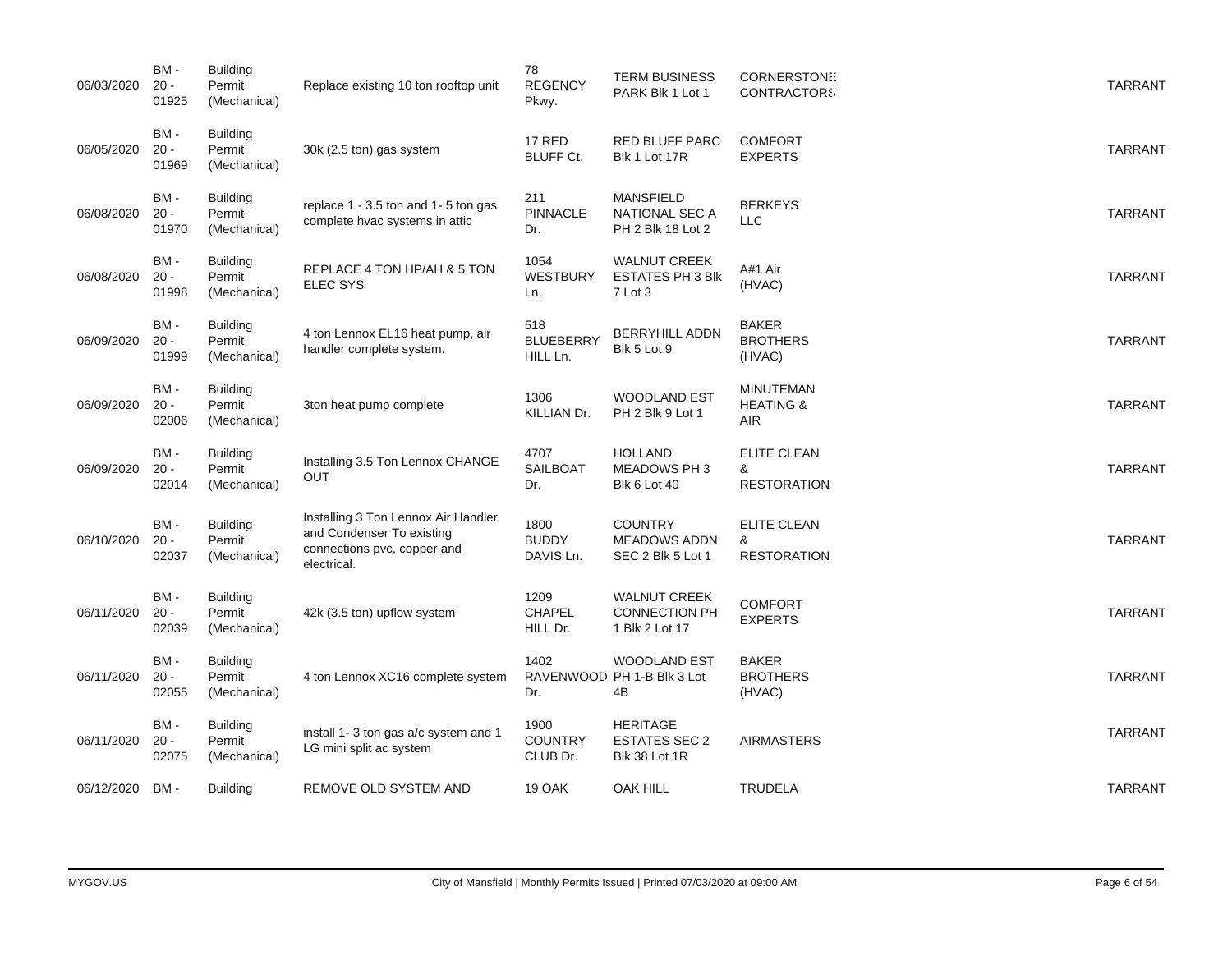|            | $20 -$<br>02082           | Permit<br>(Mechanical)                    | REPLACE WITH NEW 14 SEER<br>DOWNFLOW 3 TON COMPLETE                                                     | <b>HILL PARK</b><br>St.          | <b>VILLAGE MHP BIK</b><br>1 Lot 1                                   | MES, LLC                                    |                |
|------------|---------------------------|-------------------------------------------|---------------------------------------------------------------------------------------------------------|----------------------------------|---------------------------------------------------------------------|---------------------------------------------|----------------|
| 06/12/2020 | BM-<br>$20 -$<br>02083    | <b>Building</b><br>Permit<br>(Mechanical) | REMOVE EXISTING SYSTEM AND<br>REPLACE WITH A NEW 14 SEER<br>3.5 TON HEAT PUMP UPFLOW<br><b>COMPLETE</b> | 1210<br><b>EASTFIELD</b><br>Dr.  | <b>WALNUT CREEK</b><br>VALLEY SEC 16-2<br>Blk 60 Lot 6              | <b>TRUDELA</b><br>MES, LLC                  | <b>TARRANT</b> |
| 06/12/2020 | BM-<br>$20 -$<br>02084    | <b>Building</b><br>Permit<br>(Mechanical) | REMOVE AND REPLACE<br>EXISTING SYSTEM WITH A NEW<br>16 SEER GAS HORIZONTAL 5 TON<br><b>COMPLETE</b>     | 1506<br><b>BRIGHTON</b><br>Dr.   | <b>WALNUT CREEK</b><br>VALLEY ADDN BIK<br>51 Lot 26                 | <b>TRUDELA</b><br>MES, LLC                  | <b>TARRANT</b> |
| 06/12/2020 | BM-<br>$20 -$<br>02085    | <b>Building</b><br>Permit<br>(Mechanical) | HVAC change out                                                                                         | 1024 ST<br><b>ANDREWS</b><br>Dr. | <b>WALNUT CREEK</b><br><b>ESTATES PH 3 Blk</b><br>1 Lot 27R         | <b>TOM'S</b><br><b>MECHANICAL</b>           | <b>TARRANT</b> |
| 06/15/2020 | BM-<br>$20 -$<br>02113    | Building<br>Permit<br>(Mechanical)        | REPLACE 3.5 TON GAS AC                                                                                  | 2402<br><b>HILLARY</b><br>Trl.   | <b>HERITAGE</b><br><b>ESTATES SEC 13</b><br><b>Blk 7 Lot 14</b>     | A#1 Air<br>(HVAC)                           | <b>TARRANT</b> |
| 06/16/2020 | BM-<br>$20 -$<br>02114    | <b>Building</b><br>Permit<br>(Mechanical) | <b>INSTALL 4 TON 16 SEER</b><br>COMPLETE HORIZ GAS SYSTEM                                               | 1100 ST<br>ANN Dr.               | ANTIGUA 4 PH 2<br>Blk 3 Lot 7                                       | A-US AIR<br><b>CONDITIONING</b><br>OF TEXAS | <b>TARRANT</b> |
| 06/15/2020 | BM-<br>$20 -$<br>02125    | <b>Building</b><br>Permit<br>(Mechanical) | replace 2 complete systems                                                                              | 4709<br><b>PALADIUM</b><br>Dr.   | THE VILLAGES AT<br>SPRING LAKE PH<br>3 Blk 7 Lot 12                 | Sears Home<br>Improvements                  | <b>TARRANT</b> |
| 06/16/2020 | BM-<br>$20 -$<br>02144    | <b>Building</b><br>Permit<br>(Mechanical) | Replace 2 ton & 4 ton HVAC<br><b>Systems</b>                                                            | 1209<br>KILLIAN Dr.              | <b>WOODLAND EST</b><br>PH 2 Blk 7 Lot 11                            | Airco Ac                                    | <b>TARRANT</b> |
| 06/18/2020 | $BM -$<br>$20 -$<br>02162 | <b>Building</b><br>Permit<br>(Mechanical) | REPLACE 3.5 TON 15KW HORIZ<br>AIR HANDLER                                                               | 1610<br>OCEAN Dr.                | <b>COUNTRY</b><br><b>MEADOWS ADDN</b><br>SEC 3 PH A Blk 4<br>Lot 27 | A-US AIR<br><b>CONDITIONING</b><br>OF TEXAS | <b>TARRANT</b> |
| 06/17/2020 | BM-<br>$20 -$<br>02188    | <b>Building</b><br>Permit<br>(Mechanical) | replacing a 5 ton gas complete<br>system                                                                | 2506<br><b>GREENBRIAF</b><br>Dr. | POLO CROSSING<br>PH 1 Blk 3 Lot 16                                  | Milestone<br>Electric & Air<br>(HVAC)       | <b>TARRANT</b> |
| 06/18/2020 | BM-<br>$20 -$<br>02194    | <b>Building</b><br>Permit<br>(Mechanical) | REPLACE 3.5 TON GAS SYS                                                                                 | 3221<br>ESSEX Dr.                | <b>OAKVIEW</b><br><b>ESTATES ADDN</b><br>Blk B Lot 3                | A#1 Air<br>(HVAC)                           | <b>TARRANT</b> |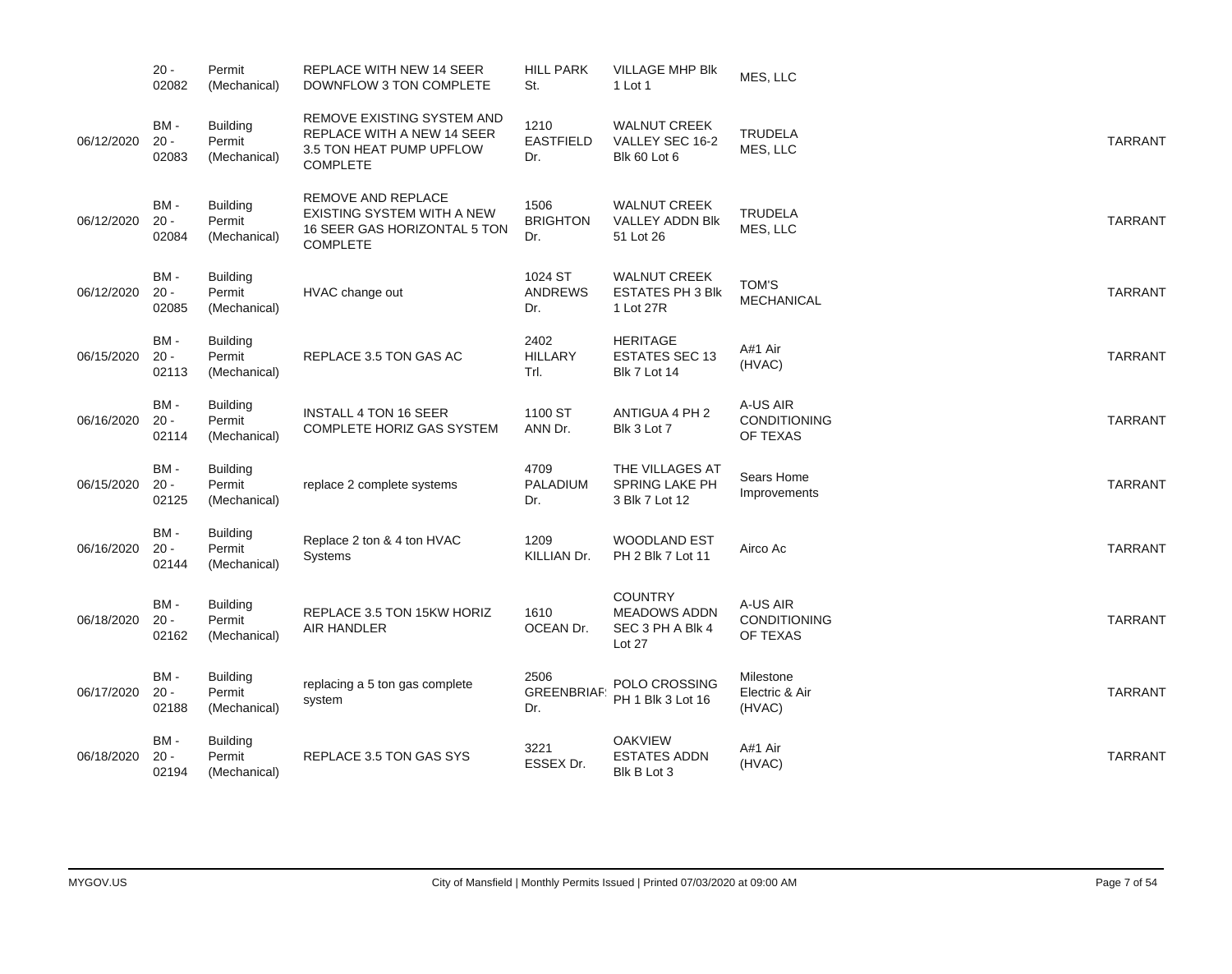| 06/19/2020 | BM-<br>$20 -$<br>02199    | <b>Building</b><br>Permit<br>(Mechanical) | INSTALL 2 TON (14 SEER)<br><b>COMPLETE UPFLOW GAS</b><br>SYSTEM FOR U/S UNIT LOCATED<br>IN THE ATTIC | 806<br>Dr.                                     | <b>WALNUT</b><br>TURNBERRY ESTATES SEC 2<br><b>Blk 13 Lot 17</b>             | A-US AIR<br><b>CONDITIONING</b><br>OF TEXAS                | <b>TARRANT</b> |
|------------|---------------------------|-------------------------------------------|------------------------------------------------------------------------------------------------------|------------------------------------------------|------------------------------------------------------------------------------|------------------------------------------------------------|----------------|
| 06/18/2020 | BM-<br>$20 -$<br>02202    | <b>Building</b><br>Permit<br>(Mechanical) | Remove/replace 15 seer 2.5 ton<br>system                                                             | 1127<br>WEDGEWOOD<br>Dr.                       | TANGLEWOOD<br>SEC 3 Blk 2 Lot 12                                             | A Better Deal<br>Heating & Air                             | <b>TARRANT</b> |
| 06/22/2020 | BM-<br>$20 -$<br>02205    | <b>Building</b><br>Permit<br>(Mechanical) | replace hvac                                                                                         | 3 HIDDEN<br>LAKE Ct.                           | THE ARBORS OF<br><b>CREEKWOOD PH</b><br>12 Blk 5 Lot 36                      | <b>AIRTRON INC</b>                                         | <b>TARRANT</b> |
| 06/22/2020 | BM-<br>$20 -$<br>02231    | <b>Building</b><br>Permit<br>(Mechanical) | 2.5 TON GAS HORIZONTAL<br>SYSTEM REPLACEMENT                                                         | 3412<br><b>HUNTER</b><br>GLEN Dr.              | <b>HUNTER OAKS</b><br>EST PH 3 Blk 2 Lot<br>21                               | <b>BON AIR</b><br><b>SERVICE</b>                           | <b>TARRANT</b> |
| 06/22/2020 | BM-<br>$20 -$<br>02232    | <b>Building</b><br>Permit<br>(Mechanical) | 3.5 TON COMPLETE SYSTEM<br>CHANGE OUT                                                                | 4304<br><b>MEADOW</b><br>BEND Ct.              | <b>MEADOW GLEN</b><br>PH 1 Blk 2 Lot 7                                       | <b>BON AIR</b><br><b>SERVICE</b>                           | <b>TARRANT</b> |
| 06/23/2020 | $BM -$<br>$20 -$<br>02258 | <b>Building</b><br>Permit<br>(Mechanical) | Replacing 7 Supply ducts only                                                                        | 77 MISTY<br>MESA Trl.                          | <b>WILLOWSTONE</b><br>EST SEC 1 Blk 1<br>Lot $54$                            | <b>ELITE CLEAN</b><br>&<br><b>RESTORATION</b>              | <b>TARRANT</b> |
| 06/30/2020 | BM-<br>$20 -$<br>02271    | <b>Building</b><br>Permit<br>(Mechanical) | 4 TON 16 SEER GAS SYSTEM                                                                             | 2307<br><b>GALWAY</b><br>Dr.                   | <b>TANGLEWOOD</b><br>SEC 4 Blk 7 Lot 10                                      | <b>STARK</b><br><b>SERVICE</b><br><b>COMPANY</b><br>(HVAC) | <b>TARRANT</b> |
| 06/25/2020 | BM-<br>$20 -$<br>02272    | <b>Building</b><br>Permit<br>(Mechanical) | REPLACE 4 TON STRAIGHT<br><b>ELECTRIC</b>                                                            | 14 FERN<br>OAK Ct.                             | <b>FERN OAK ADDN</b><br><b>Blk 2 Lot 28</b>                                  | A#1 Air<br>(HVAC)                                          | <b>TARRANT</b> |
| 06/25/2020 | BM-<br>$20 -$<br>02275    | <b>Building</b><br>Permit<br>(Mechanical) | RTU"S Replacement & added (97)<br>Total, drains, 1st Floor ductwork                                  | 1280 FM<br>1187                                | <b>NEW</b><br><b>INTERMEDIATE</b><br><b>SCHOOL NORTH</b><br>ADDN Blk 1 Lot 1 | Williams AC &<br>Heating                                   | <b>TARRANT</b> |
| 06/25/2020 | BM-<br>$20 -$<br>02306    | <b>Building</b><br>Permit<br>(Mechanical) | Replacement of (1) existing hyac<br>system                                                           | 2086<br><b>GERTIE</b><br><b>BARRETT</b><br>Rd. | OWEN ADDN Lot 2                                                              | Crawford<br><b>Services</b>                                | <b>TARRANT</b> |
| 06/25/2020 | BM-<br>$20 -$             | <b>Building</b><br>Permit                 | REPLACE 5 TON GAS AC                                                                                 | 2112                                           | KINGS MILL ADDN<br>WESTCHESTERH 1 Blk 7 Lot 7                                | A#1 Air<br>(HVAC)                                          | <b>TARRANT</b> |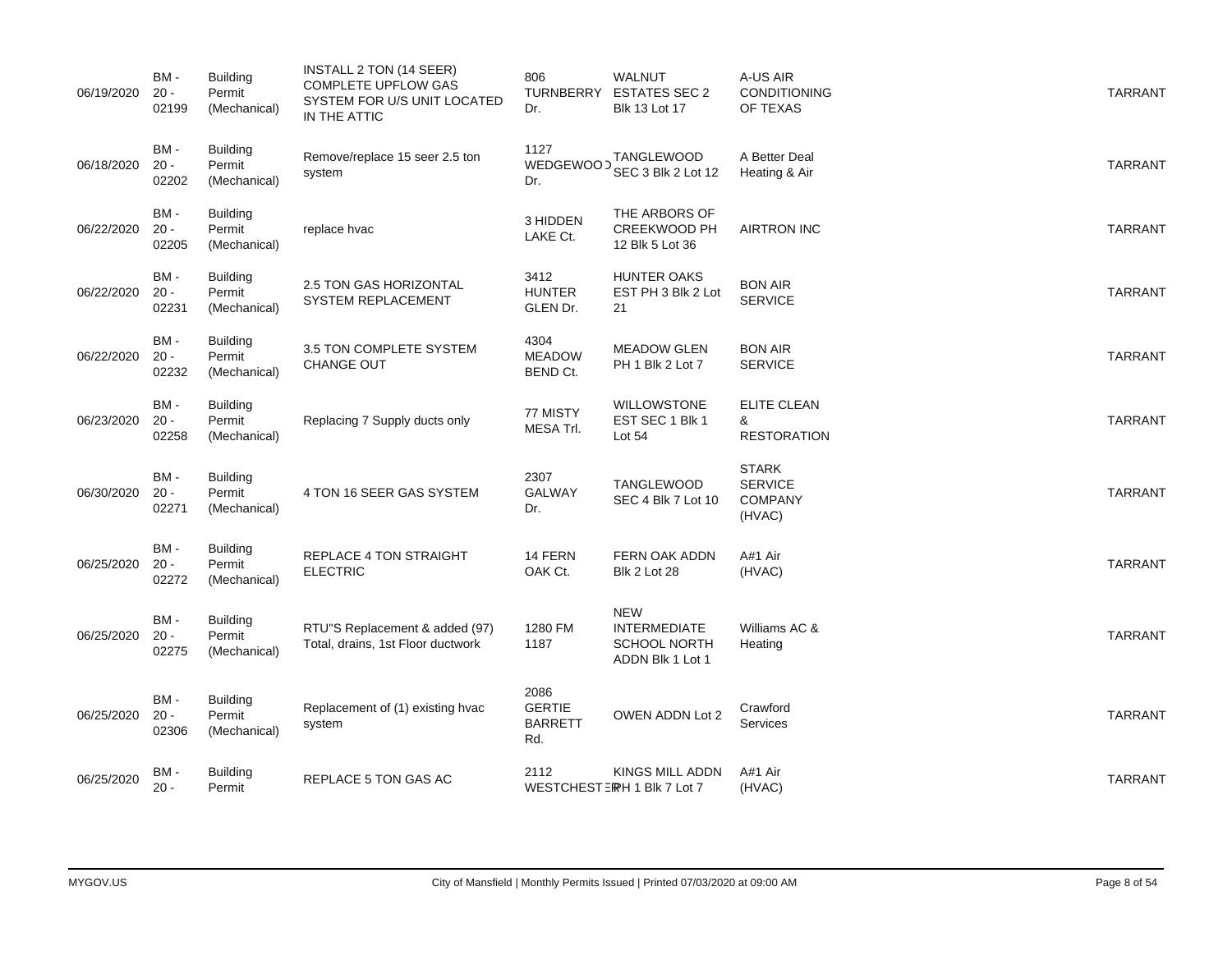|                                     | 02312                  | (Mechanical)                              |                                                                         |                | Dr.                                         |                                                                              |                                       |                |
|-------------------------------------|------------------------|-------------------------------------------|-------------------------------------------------------------------------|----------------|---------------------------------------------|------------------------------------------------------------------------------|---------------------------------------|----------------|
| 06/29/2020                          | BM-<br>$20 -$<br>02366 | <b>Building</b><br>Permit<br>(Mechanical) | replace hvac system                                                     |                | 708 SEGUIN<br>Ln.                           | <b>HOLLAND</b><br>ESTATES BIk 7 Lot AIRTRON INC<br>3                         |                                       | <b>TARRANT</b> |
| 06/11/2020                          | BM-<br>$20 -$<br>01881 | <b>Building</b><br>Permit<br>(Mechanical) | <b>Commercial New Construction</b>                                      |                | 1900<br>Matlock Rd.<br>Bldg. 5              | <b>HERITAGE EST</b><br>SEC 2 Block 37 Lot<br>5                               | <b>Texas Ace</b><br>Heating & Air     | <b>TARRANT</b> |
| 06/01/2020                          | BM-<br>$20 -$<br>01883 | <b>Building</b><br>Permit<br>(Mechanical) | Install new HVAC system                                                 |                | 1305<br><b>DANBURY</b><br>Dr.               | WALNUT<br><b>ESTATES Block 14</b><br>Lot 41                                  | <b>AGES</b><br>Services<br>Company    | <b>TARRANT</b> |
| 06/03/2020                          | BM-<br>$20 -$<br>01904 | <b>Building</b><br>Permit<br>(Mechanical) | replacing a 3 ton & a 3.5 ton gas<br>complete systems                   |                | 3006 ST<br>Dr.                              | BARTHOLOMEW<br>ATTIGUA 4 PH 2<br>Block 15 Lot 1                              | Milestone<br>Electric & Air<br>(HVAC) | <b>TARRANT</b> |
| 06/03/2020                          | BM-<br>$20 -$<br>01907 | Building<br>Permit<br>(Mechanical)        | Validate<br>permit#C2-19-04414-4444-Mansfield<br>Firestation#5 for HVAC |                | 4444<br><b>NATIONAL</b><br>Pkwy.            | MCNEILL SAMUEL<br>C SURVEY Block<br>A1159 Lot 6A                             | CAPITAL<br><b>MECHANICAL</b>          | <b>TARRANT</b> |
| 06/03/2020                          | BM-<br>$20 -$<br>01920 | Building<br>Permit<br>(Mechanical)        | Install Duct VAV's Fan Box's                                            |                | 252<br><b>MATLOCK</b><br>Rd.<br>Suite # 248 | <b>METHODIST</b><br><b>HOSPITAL OF</b><br><b>DALLAS ADD</b><br>Block 1 Lot 1 | <b>GAINES 3</b><br><b>HVAC</b>        | <b>TARRANT</b> |
| 06/09/2020                          | BM-<br>$20 -$<br>01955 | <b>Building</b><br>Permit<br>(Mechanical) | Finish Out of Medical Office Building                                   |                | 2302 LONE<br>STAR Rd.                       |                                                                              | Aire Dynamics<br>(MECH)               |                |
| 06/12/2020                          | BM-<br>$20 -$<br>02062 | <b>Building</b><br>Permit<br>(Mechanical) | replace 2.5 ton AC                                                      |                | 58 MISTY<br>MESA Trl.                       | <b>WILLOWSTONE</b><br>EST SEC 1 Block 5<br>Lot 6                             | Go West AC<br>and Heating             | <b>TARRANT</b> |
| <b>Building Permit (Mechanical)</b> |                        |                                           |                                                                         |                |                                             |                                                                              |                                       |                |
| <b>Total Value</b>                  |                        |                                           | \$0.00                                                                  | (Avg.: \$0.00) |                                             |                                                                              |                                       |                |
| <b>Total Square Footage</b>         |                        |                                           | 0.00                                                                    | (Avg.: 0.00)   |                                             |                                                                              |                                       |                |
| Permits Issued:                     |                        |                                           | 51                                                                      |                |                                             |                                                                              |                                       |                |
| 06/17/2020                          | BP-<br>$20 -$          | <b>Building</b><br>Permit                 | <b>WATER HEATER INSTALL</b>                                             |                | 1300<br><b>HIDDEN</b>                       | <b>CARDINAL OAKS</b><br>NORTH Blk 3 Lot 7                                    | <b>SWAT</b><br><b>PLUMBING</b>        | <b>TARRANT</b> |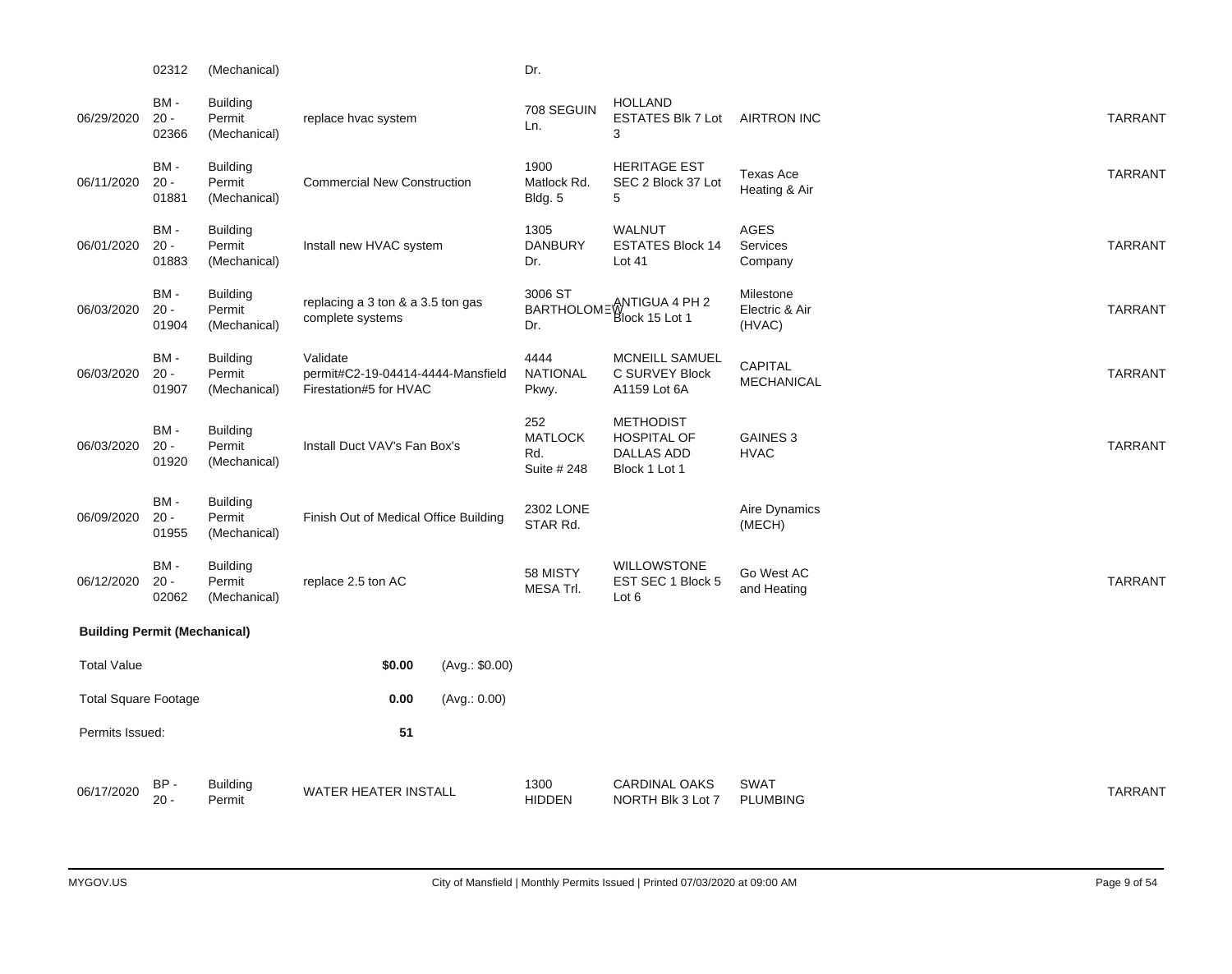|            | 01788                     | (Plumbing)                              |                                                                | OAKS Dr.                                  |                                                                 | <b>LLC</b>                                                         |                |
|------------|---------------------------|-----------------------------------------|----------------------------------------------------------------|-------------------------------------------|-----------------------------------------------------------------|--------------------------------------------------------------------|----------------|
| 06/25/2020 | BP-<br>$20 -$<br>01842    | <b>Building</b><br>Permit<br>(Plumbing) | Plumbing Remodel<br>See CR20-01573                             | 2800 E<br><b>BROAD St.</b><br>Suite # 318 | <b>MANSFIELD</b><br><b>MEDICAL CENTER</b><br>ADDN Blk 1 Lot 1   | Phoenix<br>Plumbing, LLC                                           | <b>TARRANT</b> |
| 06/05/2020 | $BP -$<br>$20 -$<br>01882 | <b>Building</b><br>Permit<br>(Plumbing) | Replace Gas Water Heater                                       | 4005<br>ALAMO Dr.                         | <b>HOLLAND</b><br><b>ESTATES Blk 1 Lot</b><br>9                 | <b>SAME DAY</b><br><b>WATER</b><br><b>HEATERS</b>                  | <b>TARRANT</b> |
| 06/02/2020 | $BP -$<br>$20 -$<br>01897 | Building<br>Permit<br>(Plumbing)        | <b>WATER SERVICE</b>                                           | 910 YUKON<br>Dr.                          | <b>TWIN CREEKS</b><br>ADDN PH 1 Blk 1<br>Lot 10                 | F6 Plumbing,<br><b>LLC</b>                                         | <b>TARRANT</b> |
| 06/04/2020 | BP-<br>$20 -$<br>01931    | <b>Building</b><br>Permit<br>(Plumbing) | Replace 2 gas 50 gallon water<br>heaters                       | 1926<br><b>ROYAL</b><br>CREST Dr.         | KINGS MILL ADDN<br>PH 3 Blk 9 Lot 1                             | <b>BLAIZE</b><br><b>PLUMBING</b>                                   | <b>TARRANT</b> |
| 06/11/2020 | $BP -$<br>$20 -$<br>01932 | <b>Building</b><br>Permit<br>(Plumbing) | <b>Backflow Permit</b>                                         | 1900<br>Matlock Rd.<br>Bldg. 5            | <b>HERITAGE EST</b><br>SEC 2 Blk 37 Lot 5                       | <b>ALL AROUND</b><br><b>TEXAS</b><br><b>SERVICES</b><br><b>LLC</b> | <b>TARRANT</b> |
| 06/10/2020 | BP-<br>$20 -$<br>01982    | <b>Building</b><br>Permit<br>(Plumbing) | Water heater                                                   | 505<br><b>VICTORY</b><br>Ln.              | <b>MANSFIELD</b><br><b>NATIONAL SEC B</b><br>PH 1 Blk 10R Lot 9 | LARRY<br><b>STINSON</b><br><b>PLUMBING</b>                         | <b>TARRANT</b> |
| 06/08/2020 | $BP -$<br>$20 -$<br>01983 | <b>Building</b><br>Permit<br>(Plumbing) | Gas line to pool heater.                                       | 3204<br><b>CHAMBLEY</b><br>Ln.            | SOMERSET ADDN<br>PH 1 AMEND Blk<br>16 Lot 17                    | L and L<br>Construction<br>Services                                | <b>JOHNSON</b> |
| 06/09/2020 | BP-<br>$20 -$<br>02003    | <b>Building</b><br>Permit<br>(Plumbing) | Electric water heater replacement.                             | 408 KEMP<br>Ct.                           | WEBB ADDN Blk 1<br>Lot 12                                       | <b>JETTER</b><br><b>PLUMBING</b>                                   | <b>TARRANT</b> |
| 06/09/2020 | BP-<br>$20 -$<br>02004    | <b>Building</b><br>Permit<br>(Plumbing) | install 1- tankless water heater with<br>gas upgrade in garage | 2909<br><b>ROCKFORD</b><br>Ct.            | <b>DOVER HEIGHTS</b><br>SEC 2 Blk 11 Lot<br>12                  | <b>BERKEY'S</b><br><b>PLUMBING</b>                                 | <b>TARRANT</b> |
| 06/09/2020 | BP-<br>$20 -$<br>02005    | <b>Building</b><br>Permit<br>(Plumbing) | Replace 50 gallon gas water heater<br>in garage                | 524<br>Cir.                               | GARDEN<br>COBBLESTON EIGHTS, PH 2,<br>SEC 2 Blk 9 Lot 20        | <b>MILESTONE</b><br><b>PLUMBING</b>                                | <b>TARRANT</b> |
| 06/09/2020 | $BP -$<br>$20 -$<br>02016 | <b>Building</b><br>Permit<br>(Plumbing) | install 2 tankless water heaters                               | <b>1803 LAKE</b><br><b>GLEN Trl.</b>      | <b>WALNUT CREEK</b><br>NORTH SEC 4 Blk<br>2 Lot 26              | <b>JAMCO</b><br><b>PLUMBING</b>                                    | <b>TARRANT</b> |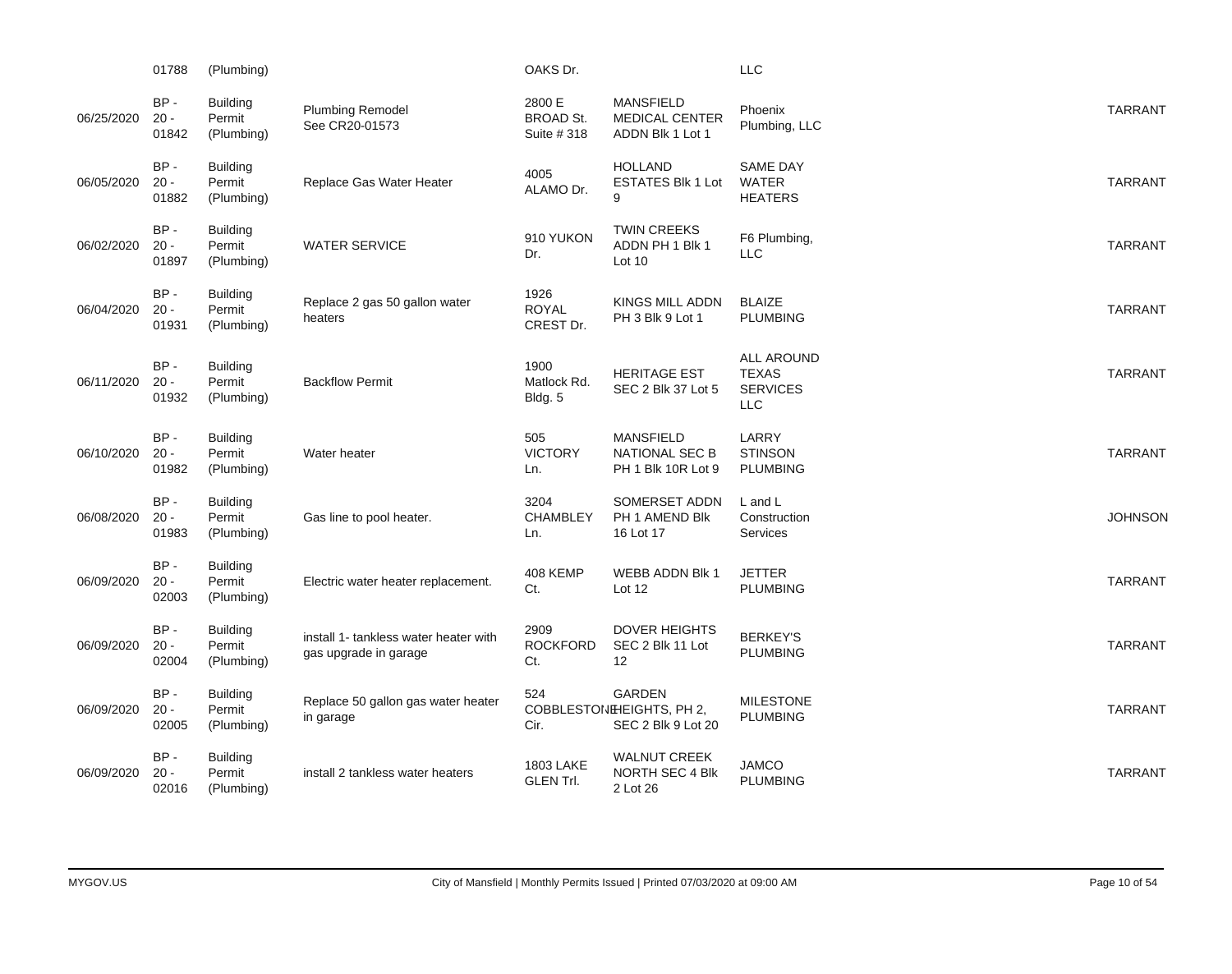| 06/09/2020 | $BP -$<br>$20 -$<br>02024 | <b>Building</b><br>Permit<br>(Plumbing) | <b>BACKFLOW</b>                                                  | 616 EMBER<br>Ln.                   | <b>EMBER CREEK</b><br><b>ESTATES ADDN</b><br>Blk 6 Lot 9                  | <b>Heaven Sent</b><br>Ent.                         | <b>TARRANT</b> |
|------------|---------------------------|-----------------------------------------|------------------------------------------------------------------|------------------------------------|---------------------------------------------------------------------------|----------------------------------------------------|----------------|
| 06/11/2020 | $BP -$<br>$20 -$<br>02036 | <b>Building</b><br>Permit<br>(Plumbing) | Replacing 40 gallon electric water<br>heater                     | 113<br>Dr.                         | THE ARBORS OF<br>CREEKWOOL <sup>,</sup> CREEKWOOD PH<br>1 Blk 1 Lot 82    | <b>ARS Rescue</b><br>Rooter                        | <b>TARRANT</b> |
| 06/15/2020 | BP-<br>$20 -$<br>02038    | <b>Building</b><br>Permit<br>(Plumbing) | Water heater replacement                                         | 9 WILLOW<br>BEND Ct.               | <b>WILLOW BEND Lot</b><br>9                                               | LARRY<br><b>STINSON</b><br><b>PLUMBING</b>         | <b>JOHNSON</b> |
| 06/10/2020 | BP-<br>$20 -$<br>02040    | <b>Building</b><br>Permit<br>(Plumbing) | Gas Test to reconnect gas service                                | 710 SAN<br><b>ANTONIO</b><br>Trl.  | <b>HOLLAND</b><br><b>ESTATES Blk 5 Lot</b><br>6                           | Artex Services,<br>Inc.                            | <b>TARRANT</b> |
| 06/15/2020 | BP-<br>$20 -$<br>02068    | <b>Building</b><br>Permit<br>(Plumbing) | <b>GAS WATER HEATER</b><br><b>REPLACEMENT</b>                    | 2310<br><b>LANCELOT</b><br>Dr.     | <b>COUNTRY CLUB</b><br><b>ESTATES ADDN</b><br>Blk 1 Lot 2                 | F6 Plumbing,<br><b>LLC</b>                         | <b>TARRANT</b> |
| 06/11/2020 | BP-<br>$20 -$<br>02071    | <b>Building</b><br>Permit<br>(Plumbing) | replace 50 gallon gas water heater in<br>2nd floor walk in attic | 4 AMEN<br>CORNER<br>Ct.            | <b>WALNUT CREEK</b><br>VALLEY Blk 1 Lot<br>9R                             | <b>BAKER</b><br><b>BROTHERS</b><br><b>PLUMBING</b> | <b>TARRANT</b> |
| 06/12/2020 | $BP -$<br>$20 -$<br>02087 | <b>Building</b><br>Permit<br>(Plumbing) | Double check valve replacement                                   | 5 JULY OAK<br>Ct.                  | <b>CALLENDER HILL</b><br>ADDN Blk 2 Lot 19                                | <b>All Masters</b><br>Plumbing                     | <b>TARRANT</b> |
| 06/17/2020 | $BP -$<br>$20 -$<br>02100 | <b>Building</b><br>Permit<br>(Plumbing) | Replace Electric Water Heater                                    | 1117<br>HILTON Dr.                 | <b>WALNUT CREEK</b><br>VALLEY SEC 16-2<br><b>Blk 57 Lot 21</b>            | <b>SAME DAY</b><br><b>WATER</b><br><b>HEATERS</b>  | <b>TARRANT</b> |
| 06/16/2020 | $BP -$<br>$20 -$<br>02123 | <b>Building</b><br>Permit<br>(Plumbing) | SEWER CONNECT (PAID IMPACT<br>FEES)                              | 411<br><b>CHIMNEY</b><br>HILL Cir. | <b>MANSFIELD</b><br><b>COUNTRY</b><br><b>ESTATES SEC 2</b><br>Blk 4 Lot 5 | <b>HOMEOWNER</b>                                   | <b>TARRANT</b> |
| 06/17/2020 | $BP -$<br>$20 -$<br>02153 | <b>Building</b><br>Permit<br>(Plumbing) | Slab leak tunnel and shower pan                                  | 3007 ST<br>MARTIN Dr.              | ANTIGUA 4 PH 1<br><b>Blk 8 Lot 14</b>                                     | <b>MILESTONE</b><br><b>PLUMBING</b>                | <b>TARRANT</b> |
| 06/16/2020 | BP-<br>$20 -$<br>02163    | <b>Building</b><br>Permit<br>(Plumbing) | <b>Gas Test</b>                                                  | 309 E<br>KIMBALL St.               | <b>ORIGINAL TOWN</b><br>OF MANSFIELD<br>Blk 10 Lot C                      | <b>MANSFIELD</b><br><b>PLUMBING</b>                | <b>TARRANT</b> |
| 06/17/2020 | BP-                       | <b>Building</b>                         | gas test                                                         | 1504                               | LOWES FARM PH                                                             | <b>ESCOBAR &amp;</b>                               | <b>TARRANT</b> |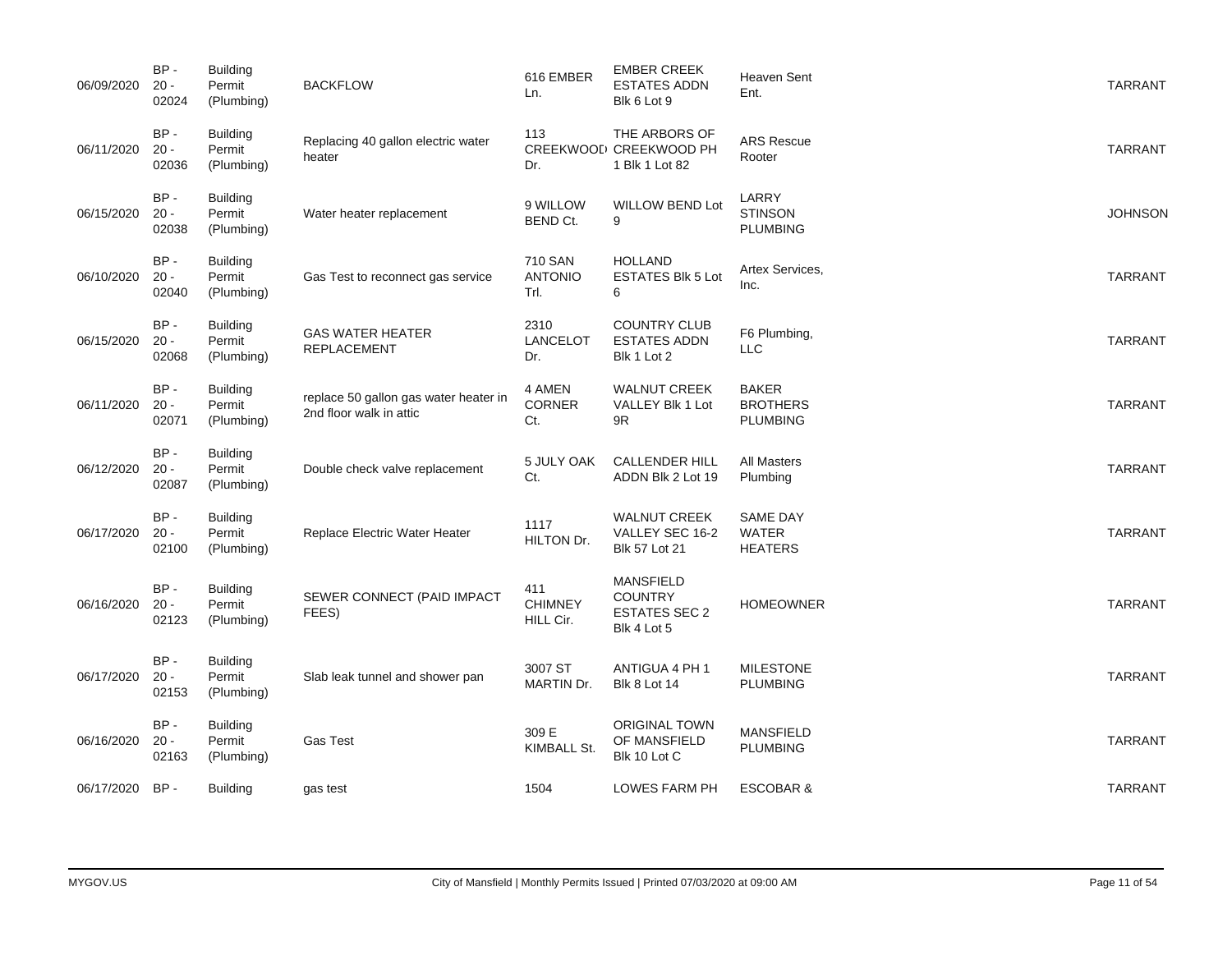|            | $20 -$<br>02168           | Permit<br>(Plumbing)                    |                                                                    | <b>PARKSIDE</b><br>Dr.                         | 2 Blk 21 Lot 3                                                              | SONS<br><b>PLUMBING</b>                               |                |
|------------|---------------------------|-----------------------------------------|--------------------------------------------------------------------|------------------------------------------------|-----------------------------------------------------------------------------|-------------------------------------------------------|----------------|
| 06/17/2020 | $BP -$<br>$20 -$<br>02170 | <b>Building</b><br>Permit<br>(Plumbing) | install gas water heater                                           | 3209 RIDGE<br>TRACE Cir.                       | <b>RIDGE TRACE PH</b><br>2 AMEND Blk 1 Lot<br>23A                           | LARRY<br><b>STINSON</b><br><b>PLUMBING</b>            | <b>TARRANT</b> |
| 06/18/2020 | BP-<br>$20 -$<br>02196    | <b>Building</b><br>Permit<br>(Plumbing) | install gas water heater                                           | 3213 LAKE<br><b>CREEK Trl.</b>                 | <b>LAKES OF</b><br>CREEKWOOD<br>THE SEC 1 Blk 3<br>Lot 39                   | LARRY<br><b>STINSON</b><br><b>PLUMBING</b>            | <b>TARRANT</b> |
| 06/23/2020 | $BP -$<br>$20 -$<br>02204 | <b>Building</b><br>Permit<br>(Plumbing) | Replace Gas Water Heater in<br>Garage                              | $12 \overline{ }$<br>Ct.                       | <b>VILLAGES AT</b><br>MONTICELLO SPRING LAKE PH<br>1 Blk 1 Lot 13           | <b>SAME DAY</b><br><b>WATER</b><br><b>HEATERS</b>     | <b>TARRANT</b> |
| 06/19/2020 | BP-<br>$20 -$<br>02212    | <b>Building</b><br>Permit<br>(Plumbing) | gas test                                                           | 1905<br><b>AUSTIN St.</b>                      | <b>HERITAGE PARK</b><br>ADDN Blk 1 Lot 10                                   | <b>All Masters</b><br>Plumbing                        | <b>TARRANT</b> |
| 06/22/2020 | $BP -$<br>$20 -$<br>02216 | <b>Building</b><br>Permit<br>(Plumbing) | Domestic water line reroute                                        | 420<br><b>CHIMNEY</b><br>HILL Cir.             | <b>MANSFIELD</b><br><b>COUNTRY</b><br><b>ESTATES SEC 2</b><br>Blk 3 Lot 20R | <b>BENJAMIN</b><br><b>FRANKLIN</b><br><b>PLUMBING</b> | <b>TARRANT</b> |
| 06/23/2020 | BP-<br>$20 -$<br>02243    | <b>Building</b><br>Permit<br>(Plumbing) | reroute hot water line                                             | 1407<br><b>HIGHLAND</b><br>Dr.                 | <b>WALNUT CREEK</b><br>VALLEY SEC 19<br><b>Blk 43 Lot 14</b>                | <b>All Masters</b><br>Plumbing                        | <b>TARRANT</b> |
| 06/24/2020 | $BP -$<br>$20 -$<br>02273 | <b>Building</b><br>Permit<br>(Plumbing) | Remove and replace 60 ft of sewer<br>line                          | 1836<br><b>GERTIE</b><br><b>BARRETT</b><br>Rd. | <b>MEGGS ADDN Blk</b><br>1 Lot 1                                            | Plumbco<br><b>Services</b>                            | <b>TARRANT</b> |
| 06/25/2020 | BP-<br>$20 -$<br>02274    | <b>Building</b><br>Permit<br>(Plumbing) | Cold water line reroute to bypass<br>slab leak, about 40 feet      | 1406 NEW<br>HAVEN Dr.                          | <b>WALNUT CREEK</b><br>VALLEY SEC 21B<br><b>Blk 54 Lot 31</b>               | <b>ARS Rescue</b><br>Rooter                           | <b>TARRANT</b> |
| 06/24/2020 | BP-<br>$20 -$<br>02282    | <b>Building</b><br>Permit<br>(Plumbing) | replace water line                                                 | 1206 ST<br><b>ANDREWS</b><br>Ct.               | <b>WALNUT CREEK</b><br><b>ESTATES PH 1 Blk</b><br>1 Lot 14                  | All Masters<br>Plumbing                               | <b>TARRANT</b> |
| 06/25/2020 | BP-<br>$20 -$<br>02283    | <b>Building</b><br>Permit<br>(Plumbing) | 3 sewer repairs under slab. Hole in<br>master bath 8 foot of pipe. | 4<br><b>HASTINGS</b><br>Ct.                    | <b>WALNUT CREEK</b><br><b>CONNECTION PH</b><br>1 Blk 5 Lot 17               | KENNEDALE<br><b>MANSFIELD</b><br><b>PLUMBING</b>      | <b>TARRANT</b> |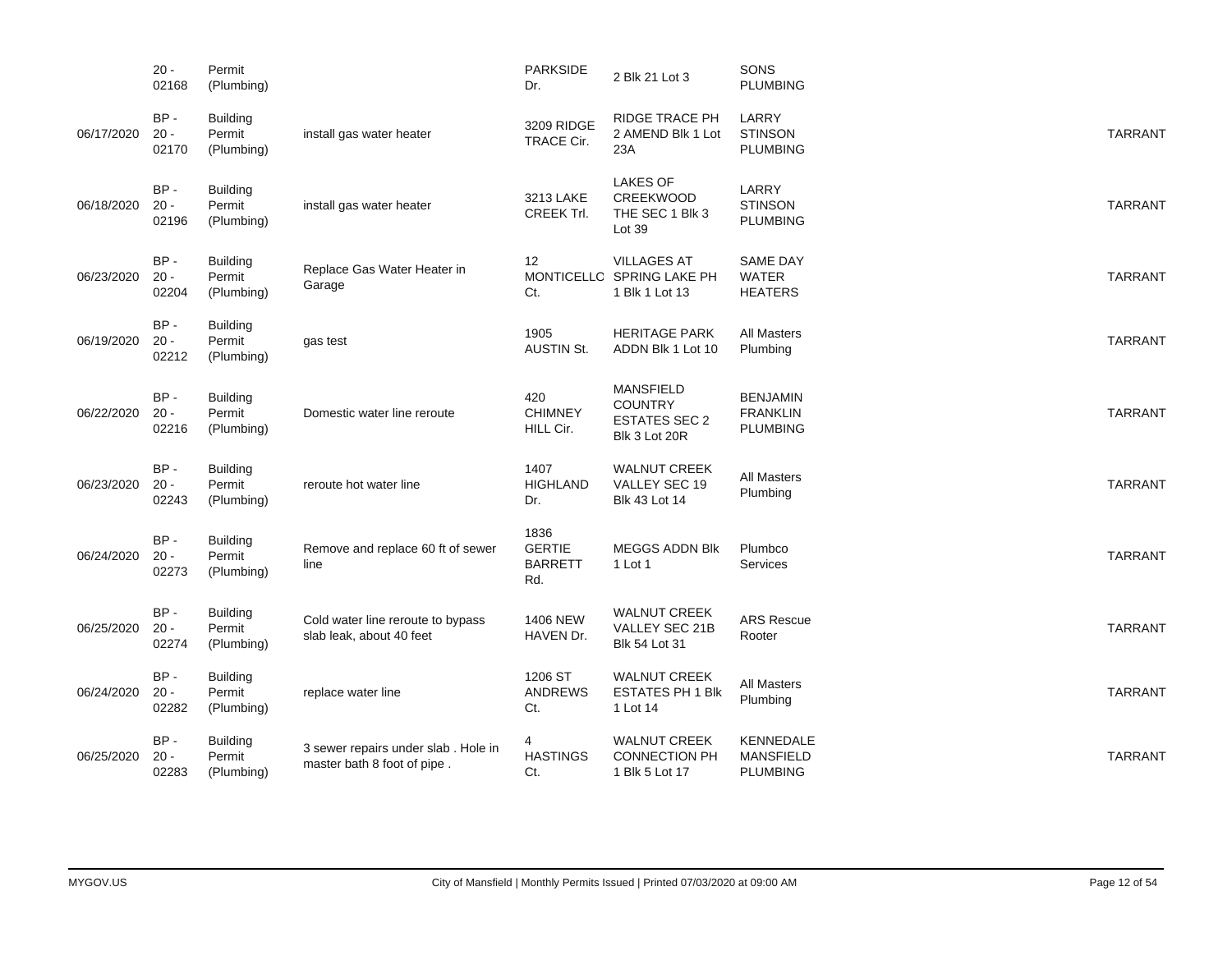| 06/25/2020 | BP-<br>$20 -$<br>02303    | Building<br>Permit<br>(Plumbing)        | REROUTE SEWER DRAIN LINE IN<br><b>YARD</b>       | 1415<br>LOWES<br>FARM Pkwy.         | LOWES FARM PH<br>2 Blk 20 Lot 14                                | <b>BAKER</b><br><b>BROTHERS</b><br><b>PLUMBING</b>      | <b>TARRANT</b> |
|------------|---------------------------|-----------------------------------------|--------------------------------------------------|-------------------------------------|-----------------------------------------------------------------|---------------------------------------------------------|----------------|
| 06/25/2020 | BP-<br>$20 -$<br>02305    | <b>Building</b><br>Permit<br>(Plumbing) | Replacing 50 gallon gas water<br>heater in attic | 3301<br>ABBEY Rd.                   | <b>STRAWBERRY</b><br>FIELDS Blk 3 Lot<br>10                     | <b>MILESTONE</b><br><b>PLUMBING</b>                     | <b>TARRANT</b> |
| 06/25/2020 | BP-<br>$20 -$<br>02315    | <b>Building</b><br>Permit<br>(Plumbing) | repair sewer line                                | 1115<br><b>ASHFORD</b><br>Ln.       | <b>WALNUT CREEK</b><br>VALLEY Blk 1 Lot<br>3R                   | <b>INSPECTIONS</b><br>GALORE                            | <b>TARRANT</b> |
| 06/25/2020 | $BP -$<br>$20 -$<br>02326 | <b>Building</b><br>Permit<br>(Plumbing) | New plumbing Install                             | 737 N US<br>287<br><b>Bldg. 200</b> | <b>BRENTWOOD</b><br>PARK SEC 2 Blk 1<br>Lot 4                   | <b>KENNEDALE</b><br><b>MANSFIELD</b><br><b>PLUMBING</b> | <b>TARRANT</b> |
| 06/26/2020 | BP-<br>$20 -$<br>02334    | <b>Building</b><br>Permit<br>(Plumbing) | sewer spot repair                                | 2107<br><b>NICHOLS</b><br>Trl.      | <b>HERITAGE</b><br><b>ESTATES SEC 5</b><br><b>Blk 26 Lot 40</b> | <b>All Masters</b><br>Plumbing                          | <b>TARRANT</b> |
| 06/26/2020 | BP-<br>$20 -$<br>02337    | <b>Building</b><br>Permit<br>(Plumbing) | Gas test                                         | 905 COPE<br>St.                     | <b>ORIGINAL TOWN</b><br>OF BRITTON BIK 3<br>Lot 1               | KENNEDALE<br><b>MANSFIELD</b><br><b>PLUMBING</b>        | <b>ELLIS</b>   |
| 06/26/2020 | $BP -$<br>$20 -$<br>02339 | <b>Building</b><br>Permit<br>(Plumbing) | replace 35 feet of ply gas line in yard          | 3312 VISTA<br>LAKE Cir.             | <b>LAKES OF</b><br>CREEKWOOD<br>THE SEC 3 Blk 2<br>Lot 17       | Swan<br>Plumbing<br>Heating Air                         | <b>TARRANT</b> |
| 06/26/2020 | $BP -$<br>$20 -$<br>02340 | <b>Building</b><br>Permit<br>(Plumbing) | 8 Under Slab Fixture Repairs & 1<br>Sewer Tie In | 606<br><b>MCKOWN</b><br>Dr.         | <b>HILLCREST ADDN</b><br>Blk 12R Lot 4                          | Du-West Total<br>Plumbing                               | <b>TARRANT</b> |
| 06/29/2020 | BP-<br>$20 -$<br>02361    | <b>Building</b><br>Permit<br>(Plumbing) | Gas test                                         | 701<br><b>PLAYER</b><br>Ave.        | <b>MANSFIELD</b><br>NATIONAL SEC B<br>PH 2 Blk 1 Lot 27         | <b>FRANK'S</b><br><b>PLUMBING</b>                       | <b>TARRANT</b> |
| 06/30/2020 | $BP -$<br>$20 -$<br>02371 | <b>Building</b><br>Permit<br>(Plumbing) | replaced flange                                  | 3212<br>Trl.                        | <b>WILLOWSTONE</b><br>BLOOMFIELD EST SEC 2 Blk 9<br>Lot 15      | <b>SWAT</b><br><b>PLUMBING</b><br><b>LLC</b>            | <b>TARRANT</b> |
| 06/29/2020 | $BP -$<br>$20 -$<br>02372 | <b>Building</b><br>Permit<br>(Plumbing) | Replace RPZ                                      | 990 N US<br>287<br>Suite # 112      | <b>MANSFIELD</b><br><b>COMMONS Blk 1</b><br>Lot 5               | Fish Plumbing                                           | <b>TARRANT</b> |
| 06/02/2020 | $BP -$                    | <b>Building</b>                         | Attach permit#C2-19-04414 for                    | 4444                                | MCNEILL SAMUEL                                                  | Capital                                                 | <b>TARRANT</b> |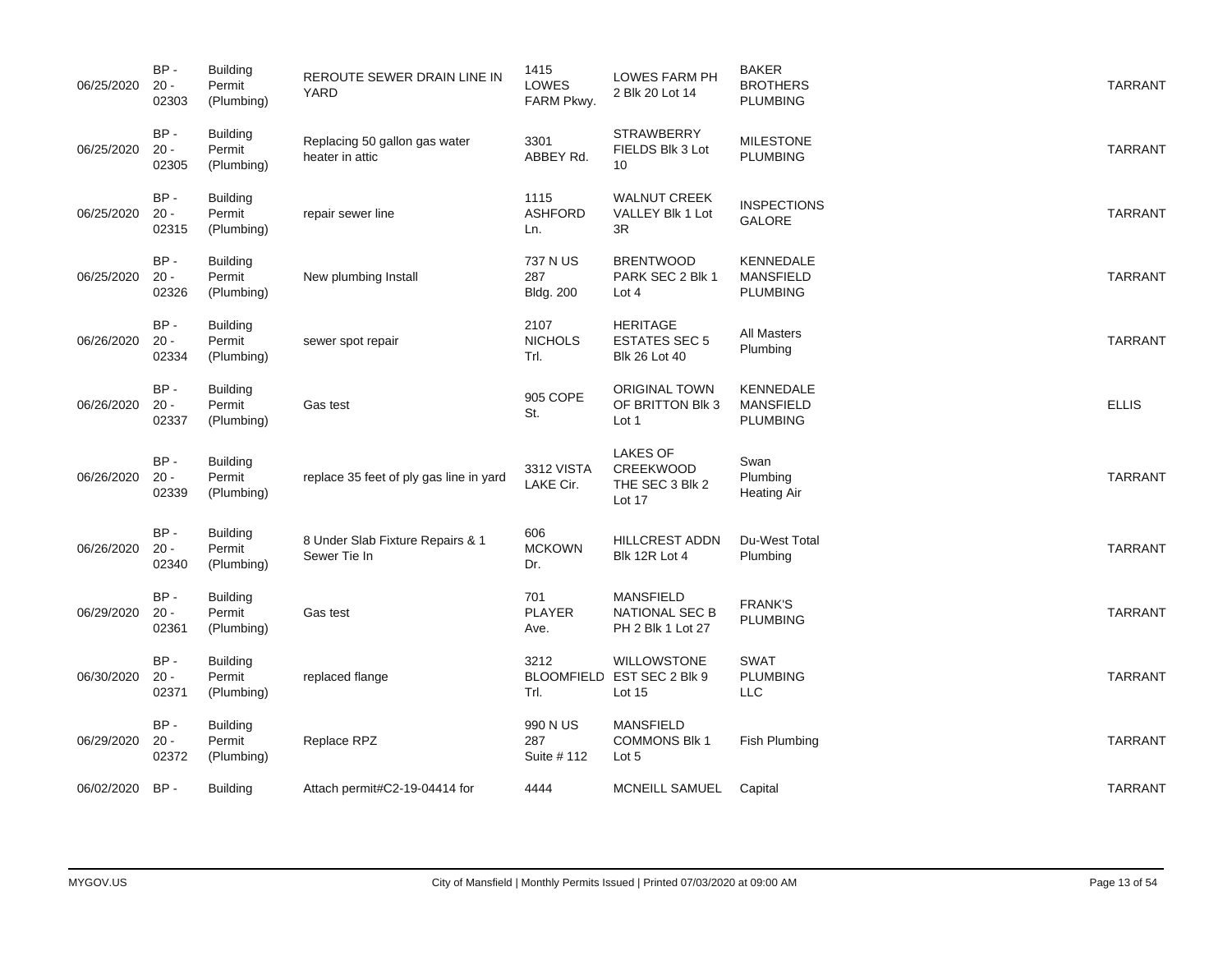|            | $20 -$<br>01906           | Permit<br>(Plumbing)                    | Mansfield Firestation#5 for new build<br>for plumbing                                           | <b>NATIONAL</b><br>Pkwy.            | C SURVEY Block<br>A1159 Lot 6A                                     | Plumbing Inc.                                           |                |
|------------|---------------------------|-----------------------------------------|-------------------------------------------------------------------------------------------------|-------------------------------------|--------------------------------------------------------------------|---------------------------------------------------------|----------------|
| 06/03/2020 | BP-<br>$20 -$<br>01930    | <b>Building</b><br>Permit<br>(Plumbing) | Install new plumbing                                                                            | 733 N US<br>287<br><b>Bldg. 300</b> | WORRALL J R<br><b>SURVEY Block</b><br>A1736 Lot 4A04               | <b>KENNEDALE</b><br><b>MANSFIELD</b><br><b>PLUMBING</b> | <b>TARRANT</b> |
| 06/04/2020 | BP-<br>$20 -$<br>01941    | <b>Building</b><br>Permit<br>(Plumbing) | Replace approx. 100 feet of sewer<br>line.                                                      | 1302<br><b>CLOVER</b><br>HILL Rd.   | <b>WALNUT CREEK</b><br>VALLEY SEC 6<br>Block 20 Lot 2              | <b>KENNEDALE</b><br><b>MANSFIELD</b><br><b>PLUMBING</b> | <b>TARRANT</b> |
| 06/04/2020 | BP-<br>$20 -$<br>01946    | <b>Building</b><br>Permit<br>(Plumbing) | five stub ups for future tenants and<br>water up into the mechanical room<br>for future tenants | 3311 E<br><b>BROAD St.</b>          | <b>VISTAS OF</b><br><b>WALNUT RIDGE</b><br>Block 1 Lot 1           | <b>Krause Service</b><br>Co                             | <b>TARRANT</b> |
| 06/04/2020 | BP-<br>$20 -$<br>01947    | <b>Building</b><br>Permit<br>(Plumbing) | Reroute. Ran 3/4" line overhead<br>from the hall bathroom to the master<br>bathroom.            | 4108<br><b>NICKLAUS</b><br>Ave.     | <b>MANSFIELD</b><br><b>NATIONAL SEC B</b><br>PH 2 Block 1 Lot 15   | Bahama<br>Plumbing,<br>LLC.                             | <b>TARRANT</b> |
| 06/09/2020 | BP-<br>$20 -$<br>01953    | Building<br>Permit<br>(Plumbing)        | Finish Out of Medical Office Building                                                           | 2302 LONE<br>STAR Rd.               |                                                                    | Aire Dynamics<br>(PLM)                                  |                |
| 06/05/2020 | BP-<br>$20 -$<br>01954    | <b>Building</b><br>Permit<br>(Plumbing) | Add gas line for generator                                                                      | 1019<br><b>MUIRFIELD</b><br>Dr.     | <b>VILLAGE AT</b><br><b>WALNUT CREEK</b><br>Block 2 Lot 4          | Karols<br>Plumbing<br>Concept                           | <b>TARRANT</b> |
| 06/04/2020 | BP-<br>$20 -$<br>01961    | <b>Building</b><br>Permit<br>(Plumbing) | Gas pressure test                                                                               | 1310<br>Dr.                         | <b>TANGLEWOOD</b><br>TANGLEWOODSEC 1 Block 3 Lot<br>$\overline{2}$ | <b>Top Shelf</b><br>Plumbing                            | <b>TARRANT</b> |
| 06/08/2020 | $BP -$<br>$20 -$<br>01997 | <b>Building</b><br>Permit<br>(Plumbing) | Gas test                                                                                        | 2100<br>HODGES PI.                  | <b>HERITAGE</b><br><b>ESTATES SEC 12</b><br>Block 4 Lot 29         | Texas<br>plumbing<br>solutions                          | <b>TARRANT</b> |
| 06/11/2020 | $BP -$<br>$20 -$<br>02002 | <b>Building</b><br>Permit<br>(Plumbing) | Two gas water heater both in garage                                                             | 3007 ST<br>MARTIN Dr.               | ANTIGUA 4 PH 1<br>Block 8 Lot 14                                   | <b>CLE JONES</b><br><b>PLUMBING</b>                     | <b>TARRANT</b> |
| 06/09/2020 | $BP -$<br>$20 -$<br>02018 | <b>Building</b><br>Permit<br>(Plumbing) | Slab Leak Repair                                                                                | 305 MISTY<br>MESA Trl.              | <b>WILLOWSTONE</b><br>EST SEC 1 Block 3<br>Lot 42                  | DAZ Plumbing<br>& Locating                              | <b>TARRANT</b> |
| 06/11/2020 | $BP -$<br>$20 -$<br>02046 | <b>Building</b><br>Permit<br>(Plumbing) | new construction plumbing, grease,<br>sewer, water, gas                                         | 1826<br>CANNON<br>Dr.               | <b>HUNTERS POINTE</b><br>ADDN Block 1 Lot<br>3                     | Ameristar<br>Plumbing                                   | <b>TARRANT</b> |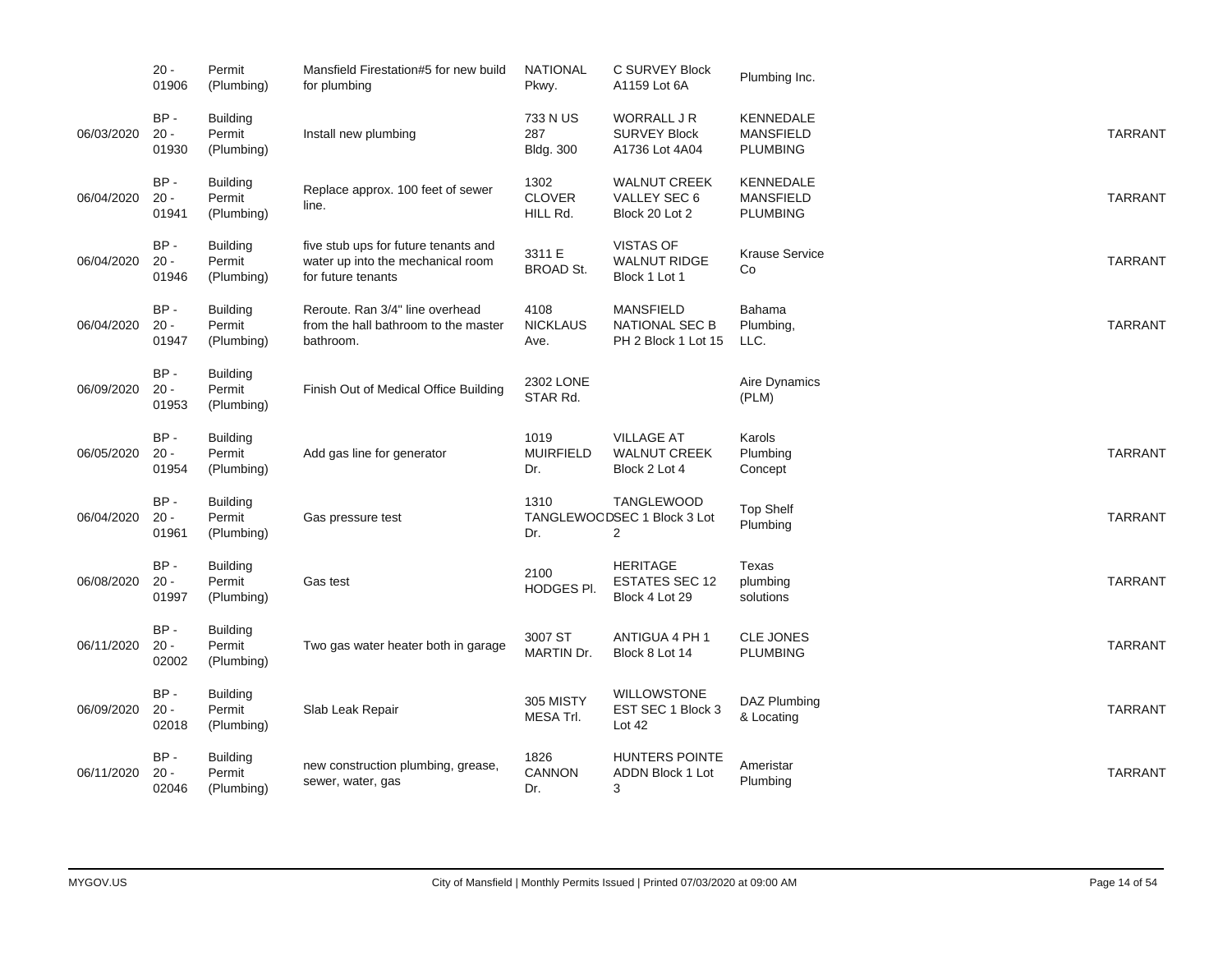| 06/11/2020                        | BP-<br>$20 -$<br>02063    | <b>Building</b><br>Permit<br>(Plumbing) | 1 GAS LINE                                                                             |                      | 302<br><b>GARDENIA</b><br>Ln.      | <b>GARDEN</b><br><b>HEIGHTS PH 4</b><br>Block 26 Lot 13     | <b>Billy's Services</b>             | <b>TARRANT</b> |
|-----------------------------------|---------------------------|-----------------------------------------|----------------------------------------------------------------------------------------|----------------------|------------------------------------|-------------------------------------------------------------|-------------------------------------|----------------|
| 06/12/2020                        | BP-<br>$20 -$<br>02086    | <b>Building</b><br>Permit<br>(Plumbing) | gas test                                                                               |                      | 1110<br><b>BROOK</b><br>ARBOR Dr.  | THE ARBORS OF<br><b>CREEKWOOD PH</b><br>6 Block 11 Lot 9    | <b>TOMS</b><br><b>PLUMBING</b>      | <b>TARRANT</b> |
| 06/17/2020                        | $BP -$<br>$20 -$<br>02166 | <b>Building</b><br>Permit<br>(Plumbing) | Gas Leak                                                                               |                      | 2412<br><b>HILLARY</b><br>Trl.     | <b>HERITAGE</b><br><b>ESTATES SEC 13</b><br>Block 12 Lot 32 | <b>MANSFIELD</b><br><b>PLUMBING</b> | <b>TARRANT</b> |
| 06/17/2020                        | BP-<br>$20 -$<br>02177    | <b>Building</b><br>Permit<br>(Plumbing) | Tunneling under master to replace<br>broken line                                       |                      | 923<br><b>SHANNON</b><br>CREEK Dr. | SHANNON CREEK<br>ADDN Block 1 Lot<br>$\mathbf{1}$           | <b>MILESTONE</b><br><b>PLUMBING</b> | <b>TARRANT</b> |
| 06/18/2020                        | $BP -$<br>$20 -$<br>02198 | <b>Building</b><br>Permit<br>(Plumbing) | Relocate the backwash from the pool<br>equipment room to a sanitary waste<br>location. |                      | 3211 YORK<br>Dr.                   | <b>OAKVIEW</b><br><b>ESTATES ADDN</b><br>Block A Lot 37     | Stowe's<br>Independent<br>Services  | <b>TARRANT</b> |
| 06/30/2020                        | BP-<br>$20 -$<br>02325    | <b>Building</b><br>Permit<br>(Plumbing) | 2nd building of the Somerset<br>Amenity center                                         |                      | 2526<br>AMBROSE<br>Pkwy.           | SOMERSET ADDN<br>PH II Block 29 Lot<br>1X                   | Parker<br>Plumbers<br>Alliance      | <b>JOHNSON</b> |
| 06/30/2020                        | BP-<br>$20 -$<br>02344    | <b>Building</b><br>Permit<br>(Plumbing) | <b>Gas Pressure Test</b>                                                               |                      |                                    | <b>HUNTER OAKS</b><br>EST PH 3 Block 3<br>Lot 22            | Fix It Right<br>Plumbing            | <b>TARRANT</b> |
| <b>Building Permit (Plumbing)</b> |                           |                                         |                                                                                        |                      |                                    |                                                             |                                     |                |
| <b>Total Value</b>                |                           |                                         | \$0.00                                                                                 | (Avg.: \$0.00)       |                                    |                                                             |                                     |                |
| <b>Total Square Footage</b>       |                           |                                         | 0.00                                                                                   | (Avg.: 0.00)         |                                    |                                                             |                                     |                |
| Permits Issued:                   |                           |                                         | 64                                                                                     |                      |                                    |                                                             |                                     |                |
| 06/16/2020                        | $CO -$<br>$20 -$<br>01378 | Certificate of<br>Occupancy             | AUTOZONE                                                                               |                      | 1597 FM<br>157                     | OAKDALE ADDN<br>Blk 5 Lot 2R2                               | <b>APPLICANT</b>                    | <b>TARRANT</b> |
| 06/12/2020                        | $CO -$<br>$20 -$<br>02102 | Certificate of<br>Occupancy             |                                                                                        | SUMMIT A/C & HEATING |                                    | M B S ADDN Blk 1<br>Lot 1R                                  | APPLICANT                           | <b>TARRANT</b> |
| 06/17/2020                        | $CO -$                    | Certificate of                          | STEVE ERNST STATE FARM                                                                 |                      | 400 E Broad                        | <b>ORIGINAL TOWN</b>                                        | <b>APPLICANT</b>                    | <b>TARRANT</b> |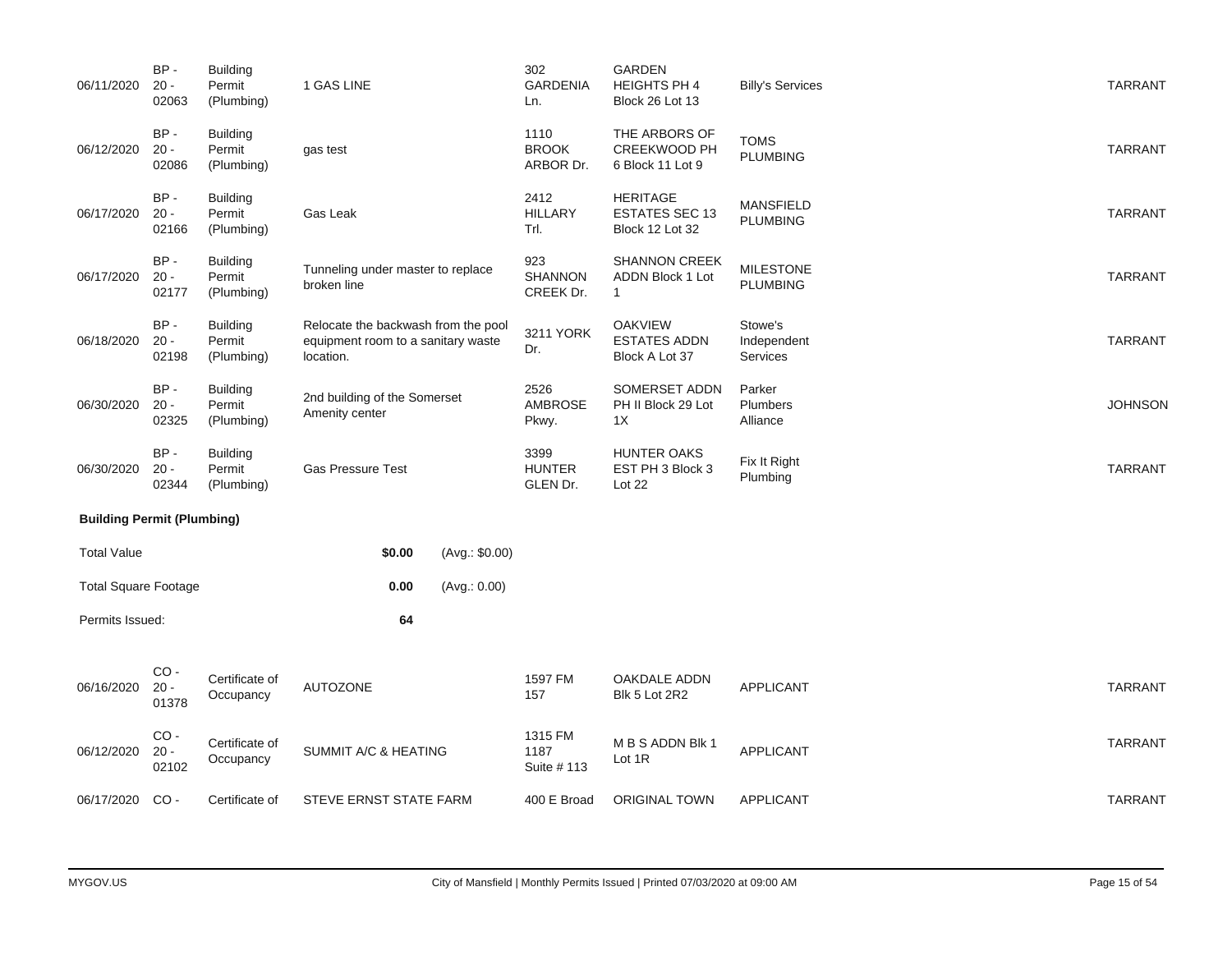|            | $20 -$<br>02178           | Occupancy                   | <b>AGENCY</b>                                          | St.                                         | OF MANSFIELD<br>Blk 9 Lot 9D                                        |                  |                |
|------------|---------------------------|-----------------------------|--------------------------------------------------------|---------------------------------------------|---------------------------------------------------------------------|------------------|----------------|
| 06/17/2020 | $CO -$<br>$20 -$<br>02180 | Certificate of<br>Occupancy | KING CRAB HOUSE                                        | 620 N US<br>287<br>Suite # 100              | THE SHOPS AT<br><b>BROAD STREET</b><br>REPLAT Blk 1 Lot<br>6R4      | <b>APPLICANT</b> | <b>TARRANT</b> |
| 06/18/2020 | $CO -$<br>$20 -$<br>02200 | Certificate of<br>Occupancy | Oddity Ink Tattoo Co - Tattoo Parlor                   | 1585 E<br><b>BROAD St.</b><br>Suite # 104   | HANA ADDN Blk 1<br>Lot 1                                            | <b>APPLICANT</b> | <b>TARRANT</b> |
| 06/22/2020 | $CO -$<br>$20 -$<br>02215 | Certificate of<br>Occupancy | La Jalisciense Plus LLC - Ice Cream<br>Shop            | 1205 E<br>DEBBIE Ln.<br>Suite # 105         | <b>CLAREMONT</b><br><b>ESTATES Blk 2 Lot</b><br>35R2-A              | APPLICANT        | <b>TARRANT</b> |
| 06/22/2020 | $CO -$<br>$20 -$<br>02234 | Certificate of<br>Occupancy | Utopia Fitness - Physical Fitness<br>Center            | 500 S<br><b>WISTERIA</b><br>St.             | HILLCREST ADDN<br>9TH INSTL Blk 21<br>Lot 7R                        | <b>APPLICANT</b> | <b>TARRANT</b> |
| 06/23/2020 | $CO -$<br>$20 -$<br>02263 | Certificate of<br>Occupancy | Just Like Me - Storage                                 | 1275 N Main<br>St.<br>Suite # 212           | FCF<br>SUBDIVISION Lot<br>$\mathbf{1}$                              | <b>APPLICANT</b> | <b>TARRANT</b> |
| 06/29/2020 | $CO -$<br>$20 -$<br>02359 | Certificate of<br>Occupancy | <b>TEXAS BACK INSTITUTE</b>                            | 2925 E<br>Broad St.<br>Suite # 101          | <b>MANSFIELD</b><br><b>MEDICAL PLAZA</b><br>Blk 1 Lot 3             | APPLICANT        | <b>TARRANT</b> |
| 06/30/2020 | $CO -$<br>$20 -$<br>02375 | Certificate of<br>Occupancy | Medical Facility - Ambulatory<br><b>Surgery Center</b> | 252<br><b>MATLOCK</b><br>Rd.<br>Suite # 430 | <b>METHODIST</b><br><b>HOSPITAL OF</b><br>DALLAS ADD Blk 1<br>Lot 1 | <b>APPLICANT</b> | <b>TARRANT</b> |
| 06/15/2020 | $CO -$<br>$20 -$<br>02107 | Certificate of<br>Occupancy | Restaurant / Taste-Afrik LLC                           | 2881 FM<br>157<br>Suite # 103               | <b>COOPER NORTH</b><br><b>CENTER</b><br>-MNSFIELD Block<br>1 Lot 1  | <b>APPLICANT</b> | <b>TARRANT</b> |
| 06/16/2020 | $CO -$<br>$20 -$<br>02130 | Certificate of<br>Occupancy | <b>Office Shell - New Construction</b>                 | 215 E<br>Debbie Ln.                         | THE ENCLAVE<br>Block 1 Lot 8                                        | <b>APPLICANT</b> | <b>TARRANT</b> |
| 06/16/2020 | $CO -$<br>$20 -$<br>02150 | Certificate of<br>Occupancy | Office / Rushing Scott Wealth<br>Management            | 215 E<br>Debbie Ln.                         | THE ENCLAVE<br>Block 1 Lot 8                                        |                  | <b>TARRANT</b> |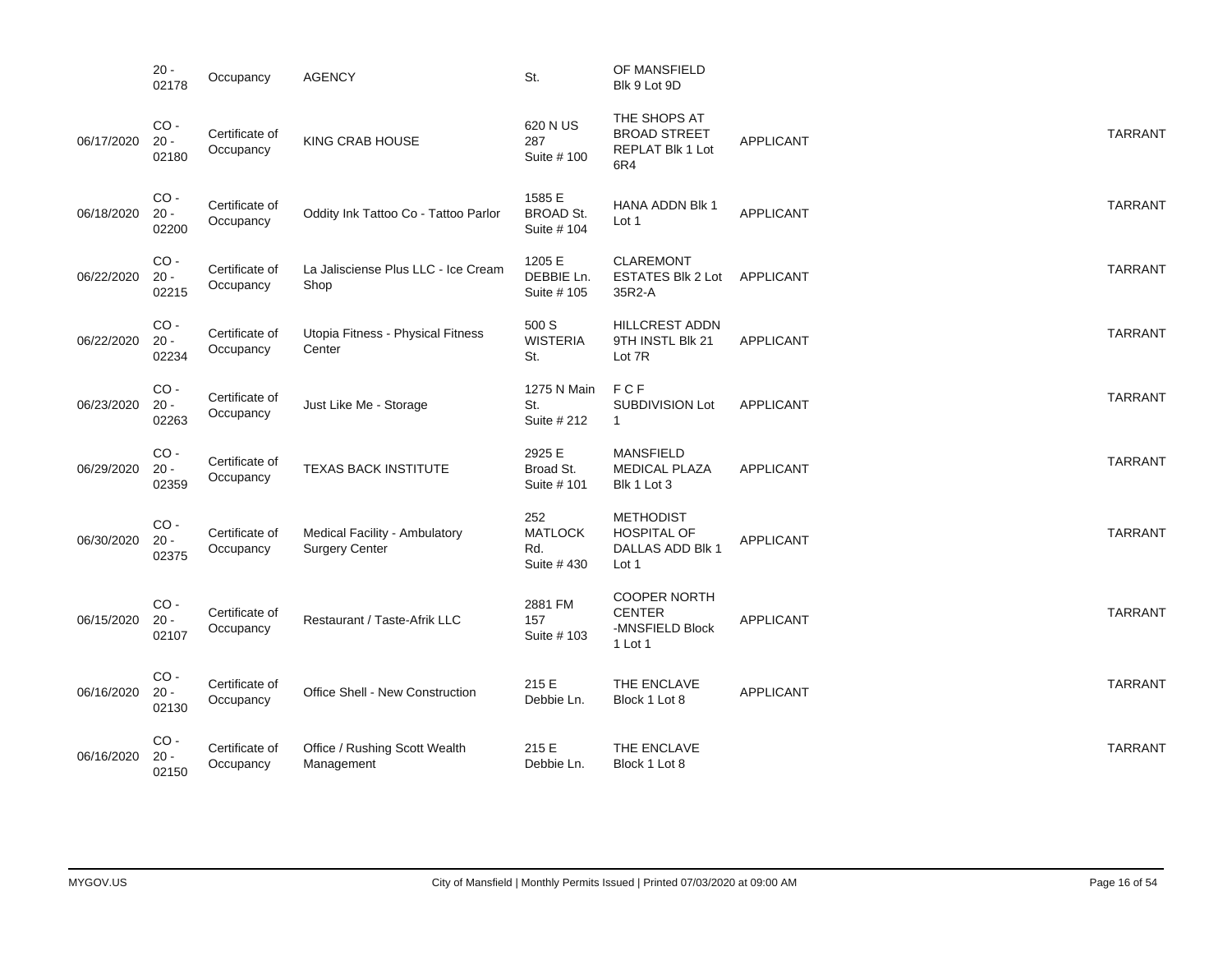| 06/16/2020                      | $CO -$<br>$20 -$<br>02161                                                            | Certificate of<br>Occupancy   | Eating Establishment / Zero Degrees   |                                     |                                                                       | 1051 N SH<br>360<br>Suite # 107        | <b>VISTAS OF</b><br><b>WALNUT RIDGE</b><br>FINAL Block 1 Lot<br>3     | <b>APPLICANT</b>                                 |                |         | <b>TARRANT</b> |
|---------------------------------|--------------------------------------------------------------------------------------|-------------------------------|---------------------------------------|-------------------------------------|-----------------------------------------------------------------------|----------------------------------------|-----------------------------------------------------------------------|--------------------------------------------------|----------------|---------|----------------|
| 06/17/2020                      | $CO -$<br>$20 -$<br>02183                                                            | Certificate of<br>Occupancy   | Office-Warehouse / InnerEnviro, LLC   |                                     |                                                                       | 1275 N Main<br>St.<br>Suite # 305      | FCF<br><b>SUBDIVISION</b><br>Block Lot 1                              | <b>APPLICANT</b>                                 |                |         | <b>TARRANT</b> |
| <b>Certificate of Occupancy</b> |                                                                                      |                               |                                       |                                     |                                                                       |                                        |                                                                       |                                                  |                |         |                |
| <b>Total Value</b>              |                                                                                      |                               |                                       | \$0.00                              | (Avg.: \$0.00)                                                        |                                        |                                                                       |                                                  |                |         |                |
| <b>Total Square Footage</b>     |                                                                                      |                               |                                       | 0.00                                | (Avg.: 0.00)                                                          |                                        |                                                                       |                                                  |                |         |                |
| Permits Issued:                 |                                                                                      |                               |                                       | 15                                  |                                                                       |                                        |                                                                       |                                                  |                |         |                |
|                                 |                                                                                      |                               |                                       |                                     |                                                                       |                                        |                                                                       |                                                  |                |         |                |
| 06/23/2020                      | CS-<br>$20 -$<br>02244                                                               | Clean &<br><b>Show Permit</b> | C&S                                   |                                     |                                                                       | <b>1804 OWEN</b><br>Ct.<br>Suite # 104 | R T RAY ADDN Blk<br>1 Lot 3                                           | APPLICANT                                        |                |         | <b>TARRANT</b> |
| 06/03/2020                      | CS-<br>Clean &<br>$20 -$<br>Mansfield Matlock Partners - C&S<br>Show Permit<br>01934 |                               |                                       | 1301 E<br>DEBBIE Ln.<br>Suite # 103 | THE MANSFIELD<br><b>CROSSING SHOP</b><br><b>CENTER Block Lot</b><br>5 | APPLICANT                              |                                                                       |                                                  | <b>TARRANT</b> |         |                |
| <b>Clean &amp; Show Permit</b>  |                                                                                      |                               |                                       |                                     |                                                                       |                                        |                                                                       |                                                  |                |         |                |
| <b>Total Value</b>              |                                                                                      |                               |                                       | \$0.00                              | (Avg.: \$0.00)                                                        |                                        |                                                                       |                                                  |                |         |                |
| <b>Total Square Footage</b>     |                                                                                      |                               |                                       | 0.00                                | (Avg.: 0.00)                                                          |                                        |                                                                       |                                                  |                |         |                |
| Permits Issued:                 |                                                                                      |                               |                                       | $\mathbf 2$                         |                                                                       |                                        |                                                                       |                                                  |                |         |                |
| 06/03/2020                      | SW-<br>$20 -$<br>01808                                                               | Commercial -<br>Sitework      | REPLACING LIGHTING FROM HID<br>TO LED |                                     |                                                                       | 2951<br><b>MATLOCK</b><br>Rd.          | <b>WAL-MART</b><br>NEIGHBORHOOD<br><b>MARKET ADDN</b><br>Blk 1 Lot 1R | <b>INTEGRATED</b><br><b>SERVICE</b><br>SOLUTIONS | \$3,023.50     | 3023.50 | <b>TARRANT</b> |
| <b>Commercial - Sitework</b>    |                                                                                      |                               |                                       |                                     |                                                                       |                                        |                                                                       |                                                  |                |         |                |
| <b>Total Value</b>              |                                                                                      |                               | \$3,023.50                            |                                     | (Avg.: \$3,023.50)                                                    |                                        |                                                                       |                                                  |                |         |                |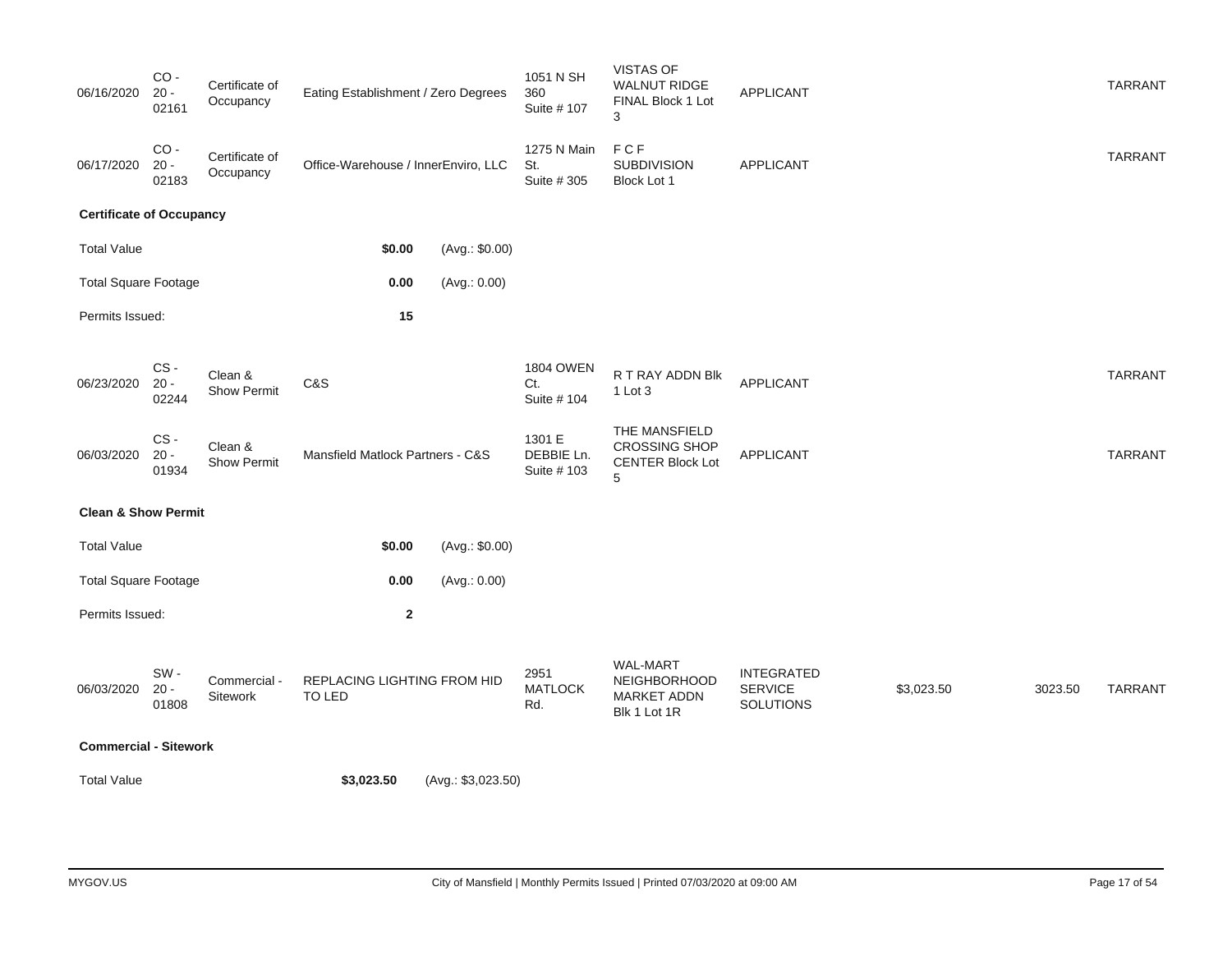| Total Square Footage | 0.00 | (Avg.: 0.00) |
|----------------------|------|--------------|
|                      |      |              |

#### Permits Issued: **1**

| 06/17/2020 | $C2 -$<br>$19 -$<br>04239 | Commercial<br><b>Building</b> | <b>NEW BLDG: CENTRAL BAPTIST</b><br><b>CHURCH</b>    | 700 N<br><b>WALNUT</b><br>CREEK Dr. | <b>WADDELL ADDN</b><br>Blk 1 Lot 1                        | <b>TRICON</b><br><b>COMMERCIAL</b>       | 1600000            | <b>TARRANT</b> |
|------------|---------------------------|-------------------------------|------------------------------------------------------|-------------------------------------|-----------------------------------------------------------|------------------------------------------|--------------------|----------------|
| 06/29/2020 | $C2 -$<br>$20 -$<br>00251 | Commercial<br><b>Building</b> | NEW MULTI SUITE OFFICE BLDG                          | 737 N US<br>287<br><b>Bldg. 200</b> | <b>BRENTWOOD</b><br>PARK SEC 2 Blk 1<br>Lot $4$           | <b>NEWPORT</b><br><b>BUILDERS</b>        | 540600.00          | <b>TARRANT</b> |
| 06/03/2020 | $C2 -$<br>$20 -$<br>00252 | Commercial<br><b>Building</b> | NEW MULTI UNIT OFFICE BLDG                           | 733 N US<br>287<br><b>Bldg. 300</b> | <b>WORRALL J R</b><br><b>SURVEY BIK</b><br>A1736 Lot 4A04 | <b>NEWPORT</b><br><b>BUILDERS</b>        | 975000             | <b>TARRANT</b> |
| 06/30/2020 | $C2 -$<br>$20 -$<br>01148 | Commercial<br><b>Building</b> | NEW BLDG: FAMILY DREAM<br><b>CENTER DANCE STUDIO</b> | 1496<br><b>HERITAGE</b><br>Pkwy.    | <b>HILLCREST</b><br><b>BUSINESS PARK</b><br>Blk C Lot 3R2 | <b>NATIONWIDE</b><br><b>CONSTRUCTION</b> | 1884560.00 TARRANT |                |
| 06/03/2020 | $C2 -$<br>$20 -$<br>01615 | Commercial<br><b>Building</b> | 3 UNENCLOSED CANOPIES                                | 1850<br><b>CANNON</b><br>Dr.        | <b>HUNTERS POINTE</b><br>ADDN Blk 1 Lot 4                 | <b>Adventure Play</b><br>Systems         | 27451.00           | <b>TARRANT</b> |
|            |                           |                               |                                                      |                                     |                                                           |                                          |                    |                |

### **Commercial Building**

| <b>Total Value</b>          |                           |                          | \$0.00                                                                     | (Avg.: \$0.00) |                                     |                                                        |                   |            |                |
|-----------------------------|---------------------------|--------------------------|----------------------------------------------------------------------------|----------------|-------------------------------------|--------------------------------------------------------|-------------------|------------|----------------|
| <b>Total Square Footage</b> |                           |                          | 0.00                                                                       | (Avg.: 0.00)   |                                     |                                                        |                   |            |                |
| Permits Issued:             |                           |                          | 5                                                                          |                |                                     |                                                        |                   |            |                |
| 06/03/2020                  | CF-<br>$20 -$<br>00635    | Commercial<br>Finish-Out | IF 1st, 2nd & 3rd Floor - Suites 120,<br>140, 160, 200, 220, 260, 300, 380 |                | 2302 LONE<br>STAR Rd.               |                                                        | The Beck<br>Group | 3276114.00 |                |
| 06/10/2020                  | $CF -$<br>$20 -$<br>01993 | Commercial<br>Finish-Out | <b>FINISH OUT REAL ESTATE</b><br><b>OFFICE</b>                             |                | 1205 E<br>DEBBIE Ln.<br>Suite # 117 | <b>CLAREMONT</b><br><b>ESTATES Blk 2 Lot</b><br>35R2-A | APPLICANT         | 250000     | <b>TARRANT</b> |

#### **Commercial Finish-Out**

Total Value **\$0.00** (Avg.: \$0.00)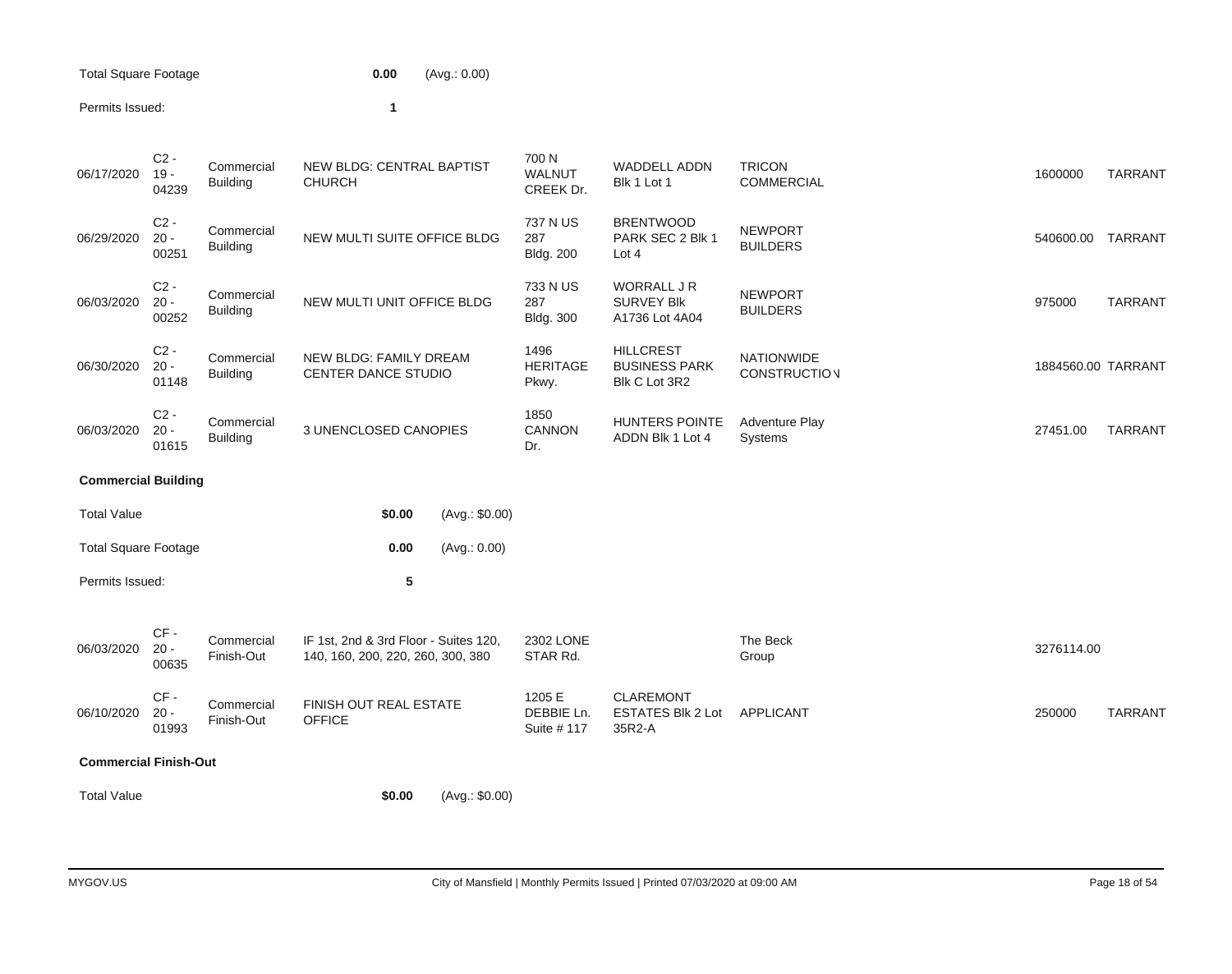| Total Square Footage | 0.00 | (Avg.: 0.00) |
|----------------------|------|--------------|
|----------------------|------|--------------|

# Permits Issued: **2**

| 06/02/2020                  | CR-<br>$20 -$<br>01453    | Commercial<br>Remodel                             | <b>ENCLOSURE FOR PATIENT</b><br>CONTROL                  | 240 N<br>MILLER Rd.                       | TX HEALTH<br><b>RECOVERY &amp;</b><br><b>WELLNESS</b><br><b>TREATMENT</b><br>CNTR Blk 1 Lot 1 | The Beck<br>Group                       | 315000.00 | <b>TARRANT</b> |
|-----------------------------|---------------------------|---------------------------------------------------|----------------------------------------------------------|-------------------------------------------|-----------------------------------------------------------------------------------------------|-----------------------------------------|-----------|----------------|
| 06/09/2020                  | $CR -$<br>$20 -$<br>01573 | Commercial<br>Remodel                             | MEDICAL OFFICE REMODEL                                   | 2800 E<br><b>BROAD St.</b><br>Suite # 318 | <b>MANSFIELD</b><br>MEDICAL CENTER<br>ADDN Blk 1 Lot 1                                        | <b>MILESTONE</b><br><b>CONSTRUCTION</b> | 220200.00 | <b>TARRANT</b> |
| 06/17/2020                  | CR-<br>$20 -$<br>01804    | Commercial<br>Remodel                             | ADD IN 2 ROOF TOP UNITS WITH<br>STRUCTURAL MODIFICATIONS | 1740 FM<br>157                            | Mansfield Town<br>Center East Blk 1<br>Lot 1R1                                                | <b>APPLICANT</b>                        | 150500.00 | Tarrant        |
| 06/26/2020                  | CR-<br>$20 -$<br>01876    | Commercial<br>Remodel                             | <b>INTERIOR REMODEL FOR</b><br><b>BUBBLES &amp; BOWS</b> | 2771 E<br>Broad St.<br>Suite # 225        | <b>BERGERS</b><br><b>RESERVE Blk 1</b><br>Lot 2                                               | <b>DENNIS</b><br><b>CONSTRUCTION</b>    | 35000     | <b>TARRANT</b> |
| 06/05/2020                  | CR-<br>$20 -$<br>01940    | Commercial<br><b>FOUNDATION REPAIR</b><br>Remodel |                                                          | 1784 N US<br>287                          | <b>MANSFIELD</b><br><b>HOSPITAL Blk 1</b><br>Lot 3R1                                          | <b>TEXPRO</b>                           | 20000.00  | <b>TARRANT</b> |
| <b>Commercial Remodel</b>   |                           |                                                   |                                                          |                                           |                                                                                               |                                         |           |                |
| <b>Total Value</b>          |                           |                                                   | \$0.00<br>(Avg.: \$0.00)                                 |                                           |                                                                                               |                                         |           |                |
| <b>Total Square Footage</b> |                           |                                                   | 0.00<br>(Avg.: 0.00)                                     |                                           |                                                                                               |                                         |           |                |
| Permits Issued:             |                           |                                                   | 5                                                        |                                           |                                                                                               |                                         |           |                |
| 06/10/2020                  | $D - 20$<br>01825         | Demolition<br>Permit                              | DEMO HOUSE, POOL, DRIVEWAY,<br><b>AND FENCE</b>          | 850 N<br>MILLER Rd.                       | KYLE ADDN Blk 1<br>Lot 1                                                                      | Skorburg Co                             |           | <b>TARRANT</b> |
| 06/10/2020                  | $D - 20$<br>01827         | Demolition<br>Permit                              | DEMO HOME AND DRIVEWAY                                   | 880N<br>MILLER Rd.                        | <b>WHALEY ADDN</b><br>Blk 1 Lot 1                                                             | Skorburg Co                             |           | <b>TARRANT</b> |
| 06/09/2020                  | D - 20                    | Demolition                                        | <b>DEMO OF COMMERCIAL</b>                                | 210 S 6TH                                 | <b>MANSFIELD</b>                                                                              | Intercon                                |           | <b>TARRANT</b> |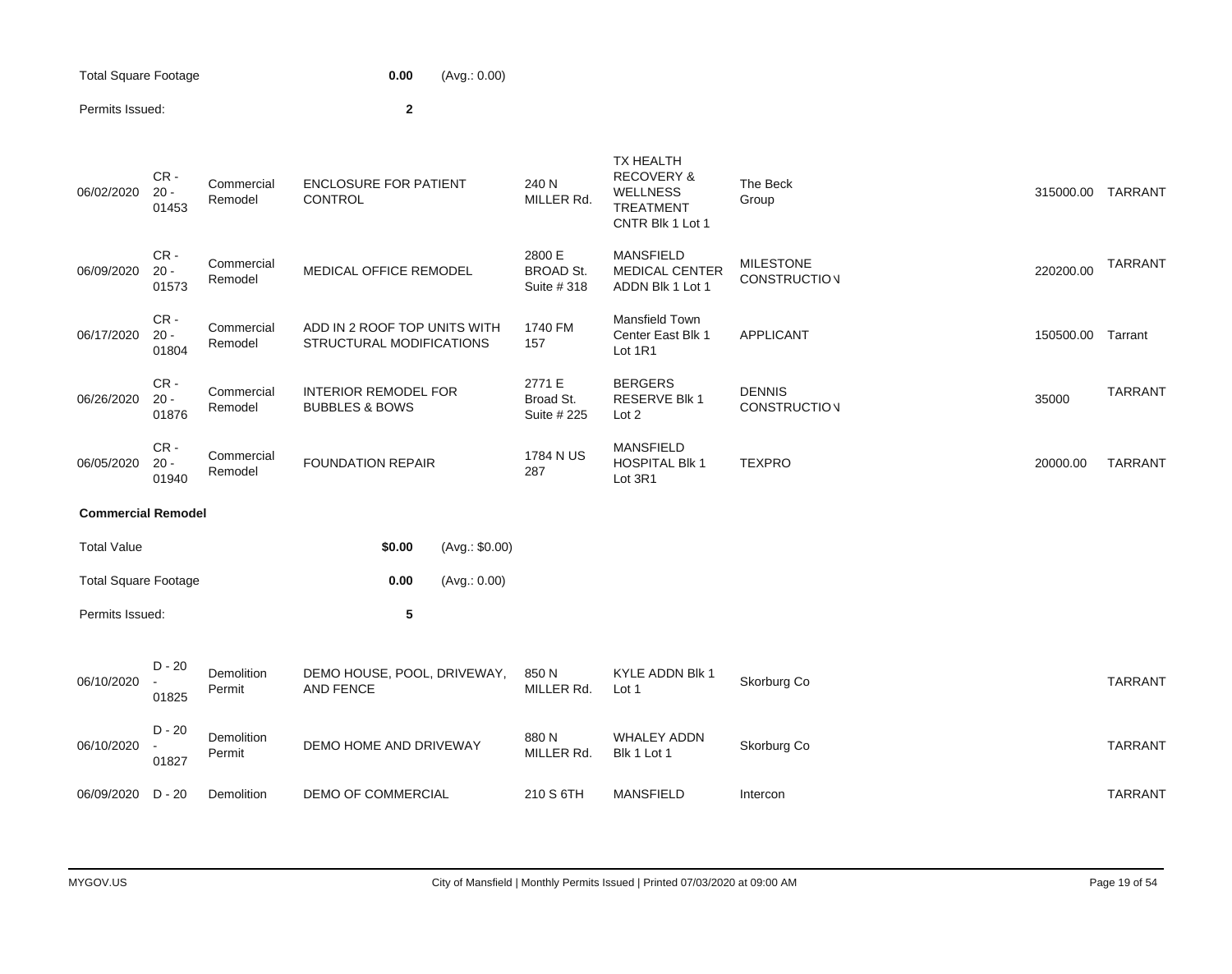|                             | 01943                                         | Permit               | <b>STRUCTURE</b> |                                                   |                              | Ave.                             | <b>INDUSTRIAL</b><br>PARK Blk 1 Lot 2                         | Environmental               |                |
|-----------------------------|-----------------------------------------------|----------------------|------------------|---------------------------------------------------|------------------------------|----------------------------------|---------------------------------------------------------------|-----------------------------|----------------|
| 06/11/2020                  | $D - 20$<br>02044                             | Demolition<br>Permit |                  | DEMO OF CITY BUILDING                             |                              | 320 SMITH<br>St.                 | WADDNELL F B<br><b>SURVEY Blk</b><br>A1658 Lot 8              | Intercon<br>Environmental   | <b>TARRANT</b> |
| 06/23/2020                  | $D - 20$<br>02222                             | Demolition<br>Permit | DEMO HOME        |                                                   |                              | 1088<br><b>MATLOCK</b><br>Rd.    | <b>BRATTON</b><br><b>WILLIAM SURVEY</b><br>Blk A 161 Lot 1E01 | Intercon<br>Environmental   | <b>TARRANT</b> |
| 06/25/2020                  | $D - 20$<br>02289                             | Demolition<br>Permit |                  | DEMO OF HOUSE                                     |                              | 509<br><b>ALVARADO</b><br>St.    | <b>ORIGINAL TOWN</b><br>OF MANSFIELD<br>Blk 36A Lot 4R        | APPLICANT                   | <b>TARRANT</b> |
| <b>Demolition Permit</b>    |                                               |                      |                  |                                                   |                              |                                  |                                                               |                             |                |
| <b>Total Value</b>          |                                               |                      |                  | \$0.00                                            | (Avg.: \$0.00)               |                                  |                                                               |                             |                |
| <b>Total Square Footage</b> |                                               |                      |                  | 0.00                                              | (Avg.: 0.00)                 |                                  |                                                               |                             |                |
| Permits Issued:             |                                               |                      |                  | 6                                                 |                              |                                  |                                                               |                             |                |
| 06/25/2020                  | $F - 20$<br>$\overline{\phantom{a}}$<br>01875 | Fence                |                  | ADDING 6' FENCE                                   |                              | 220<br>Trl.                      | <b>DOVER HEIGHTS</b><br>CABOTWOOD SEC 2 Blk 12 Lot<br>22      | APPLICANT                   | <b>TARRANT</b> |
| 06/23/2020                  | $F - 20$<br>02053                             | Fence                |                  | REPLACING 85 LF OF 6' FENCE<br>WITH 8' TALL FENCE |                              | 2100<br><b>WESTCHESTE</b><br>Dr. | -KINGS MILL ADDN<br>PH 1 Blk 7 Lot 1                          | TRIPLE C<br><b>BUILDERS</b> | <b>TARRANT</b> |
| 06/25/2020                  | $F - 20$<br>02250                             | Fence                |                  | REPLACE 6' WOOD FENCE                             |                              | 101 N 4TH<br>Ave.                | <b>ORIGINAL TOWN</b><br>OF MANSFIELD<br>Blk 39 Lot 5A         | <b>HOMEOWNER</b>            | <b>TARRANT</b> |
| 06/01/2020                  | $F - 20$<br>$\overline{\phantom{a}}$<br>01530 | Fence                | <b>FENCE</b>     | REPLACE 6' FENCE WITH 8'                          |                              | 2310<br>LANCELOT<br>Dr.          | <b>COUNTRY CLUB</b><br><b>ESTATES ADDN</b><br>Block 1 Lot 2   | <b>HOMEOWNER</b>            | <b>TARRANT</b> |
| 06/01/2020                  | $F - 20$<br>$\overline{\phantom{a}}$<br>01552 | Fence                | WOOD 8' FENCE    |                                                   | REPLACING IRON FENCE WITH    | 1906 SPIRIT                      | HALLELUJAH<br><b>ESTATES ADDN</b><br>Block Lot 16R1           | <b>APPLICANT</b>            | <b>TARRANT</b> |
| 06/26/2020                  | F - 20                                        | Fence                | LINE             |                                                   | ADDING 8' FENCE ON BACK PROP | 2413<br><b>ELLIOTT</b>           | <b>HERITAGE</b><br><b>ESTATES SEC 3</b>                       | <b>APPLICANT</b>            | <b>TARRANT</b> |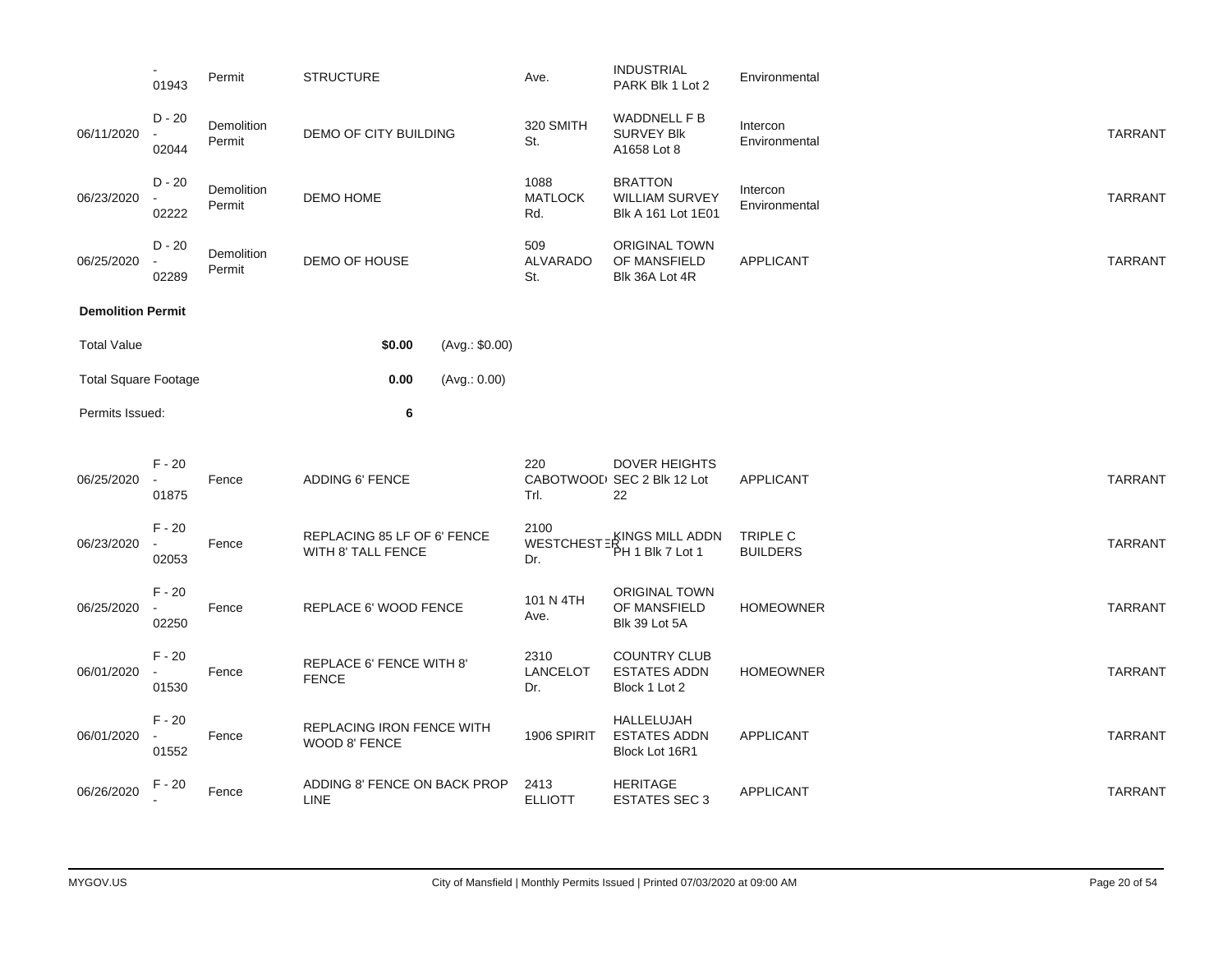|                             | 01596                                         |                       |                                            |                                                           |                | Ave.                               | Block 27 Lot 7                                              |                  |                |
|-----------------------------|-----------------------------------------------|-----------------------|--------------------------------------------|-----------------------------------------------------------|----------------|------------------------------------|-------------------------------------------------------------|------------------|----------------|
| 06/01/2020                  | $F - 20$<br>$\overline{\phantom{a}}$<br>01602 | Fence                 | <b>REPLACING WITH 8' FENCE</b>             |                                                           |                | 206<br>Dr.                         | <b>DOVER HEIGHTS</b><br>FORESTRIDGESEC 2 Block 11 Lot<br>63 | <b>APPLICANT</b> | <b>TARRANT</b> |
| 06/04/2020                  | $F - 20$<br>01671                             | Fence                 | REPLACE 6' WOOD FENCE W/8'<br><b>FENCE</b> |                                                           |                | 1300 FOX<br><b>GLEN Trl.</b>       | <b>FOX GLEN</b><br>VILLAGE Block 7<br>Lot 1                 | <b>APPLICANT</b> | <b>JOHNSON</b> |
| 06/08/2020                  | $F - 20$<br>$\overline{\phantom{a}}$<br>01704 | Fence                 |                                            | 2010<br><b>ADDING 6' FENCE</b><br><b>STEPHENS</b><br>Ave. |                |                                    | <b>TRIANGLE HOME</b><br>SITES ADDN Block<br>1 Lot 4         | Kosmos Solar     | <b>JOHNSON</b> |
| 06/03/2020                  | $F - 20$<br>$\sim$<br>01793                   | Fence                 | REPLACE FENCE WITH 8'                      |                                                           |                | 100 DEER<br>Ct.                    | TRAILS THE PH 2<br>Block 3 Lot 30                           | APPLICANT        | <b>TARRANT</b> |
| 06/10/2020                  | $F - 20$<br>01880                             | Fence                 | <b>REPLACING FENCE</b>                     |                                                           |                | 1406<br>MERION Dr.                 | <b>WALNUT</b><br><b>ESTATES SEC 1</b><br>Block 7 Lot 9      | <b>APPLICANT</b> | <b>TARRANT</b> |
| 06/08/2020                  | $F - 20$<br>01893                             | Fence                 |                                            | ADDING 6' & 8' FENCE                                      |                | 3400<br><b>WILLOW</b><br>BROOK Dr. | <b>FIVE OAKS</b><br>CROSSING PH 2<br>Block 1 Lot 31         | <b>ACE FENCE</b> | <b>TARRANT</b> |
| 06/25/2020                  | $F - 20$<br>02011                             | Fence                 | <b>INSTALL NEW 6' FENCE</b>                |                                                           |                | 1315<br><b>GRAYHAWK</b><br>Dr.     | <b>LOWES FARM PH</b><br>1 Block 5 Lot 1                     | <b>APPLICANT</b> | <b>TARRANT</b> |
| Fence                       |                                               |                       |                                            |                                                           |                |                                    |                                                             |                  |                |
| <b>Total Value</b>          |                                               |                       |                                            | \$0.00                                                    | (Avg.: \$0.00) |                                    |                                                             |                  |                |
| <b>Total Square Footage</b> |                                               |                       |                                            | 0.00                                                      | (Avg.: 0.00)   |                                    |                                                             |                  |                |
| Permits Issued:             |                                               |                       |                                            | 13                                                        |                |                                    |                                                             |                  |                |
| 06/04/2020                  | GS-<br>$20 -$<br>01833                        | Garage Sale<br>Permit | GS <sub>1</sub>                            |                                                           |                | 8 ADAMS<br>Ct.                     | <b>HERITAGE</b><br><b>ESTATES SEC 8</b><br>Block 11 Lot 33  | <b>HOMEOWNER</b> | <b>TARRANT</b> |
| 06/01/2020                  | GS-<br>$20 -$<br>01864                        | Garage Sale<br>Permit | GS <sub>1</sub>                            |                                                           |                | 1001 ST<br><b>MICHEAL</b><br>Ct.   | ANTIGUA 3 PH 4<br>Block 9 Lot 20                            | <b>APPLICANT</b> | <b>TARRANT</b> |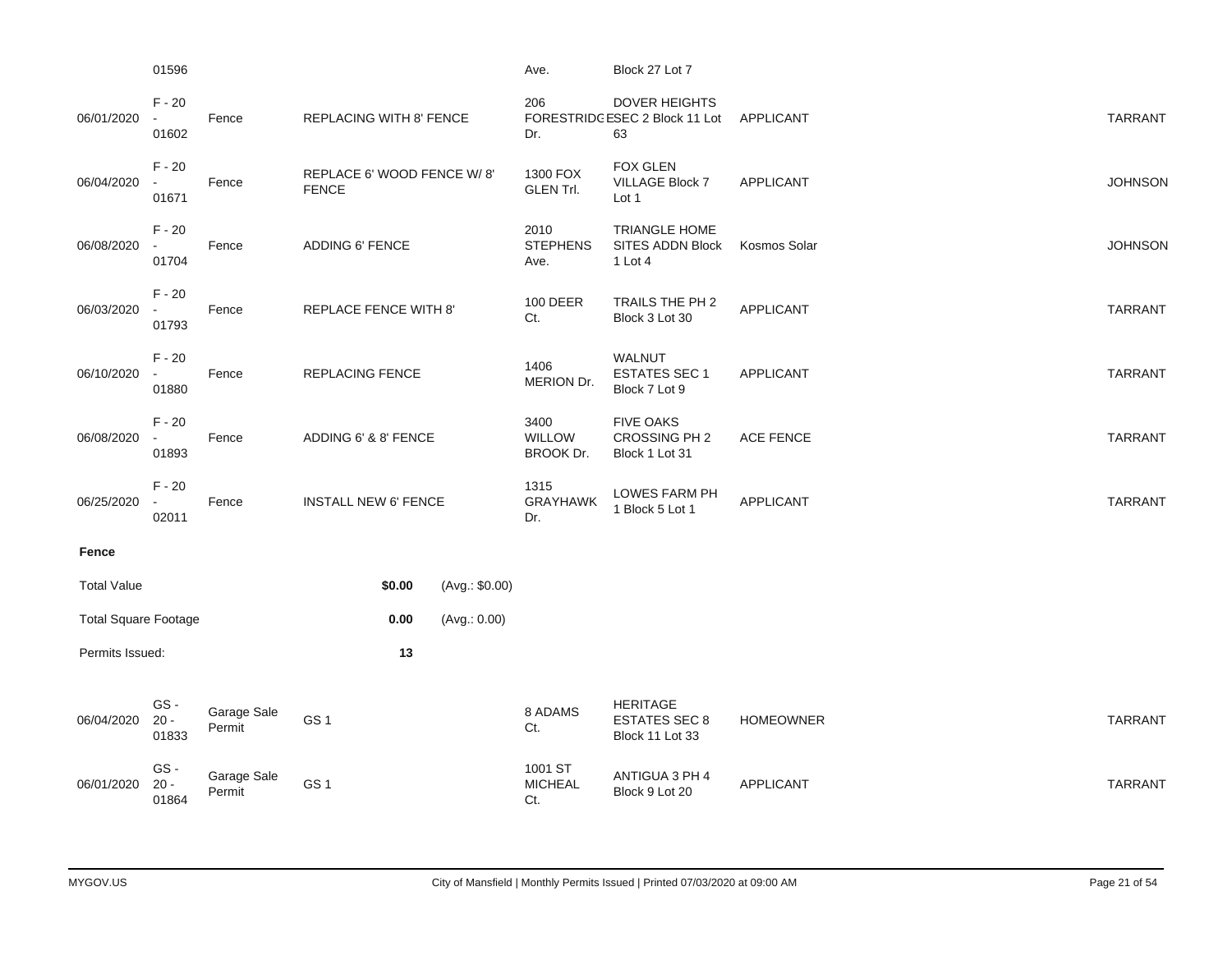| 06/01/2020 | GS-<br>$20 -$<br>01885  | Garage Sale<br>Permit | GS <sub>1</sub> | 204 CEDAR<br>St.                   | <b>HILLCREST ADDN</b><br>8TH INSTL Block<br>38 Lot 3                 | <b>HOMEOWNER</b> | <b>TARRANT</b> |
|------------|-------------------------|-----------------------|-----------------|------------------------------------|----------------------------------------------------------------------|------------------|----------------|
| 06/01/2020 | GS-<br>$20 -$<br>01886  | Garage Sale<br>Permit | GS <sub>1</sub> | 2313<br><b>RICHMOND</b><br>Cir.    | <b>HERITAGE</b><br><b>ESTATES SEC 7</b><br>Block 10 Lot 37           | <b>HOMEOWNER</b> | <b>TARRANT</b> |
| 06/01/2020 | GS-<br>$20 -$<br>01890  | Garage Sale<br>Permit | GS <sub>1</sub> | 2311<br><b>RICHMOND</b><br>Cir.    | <b>HERITAGE</b><br><b>ESTATES SEC 7</b><br>Block 10 Lot 38           | <b>HOMEOWNER</b> | <b>TARRANT</b> |
| 06/03/2020 | GS-<br>$20 -$<br>01909  | Garage Sale<br>Permit | GS <sub>1</sub> | 734<br>SOMERSET<br>Ct.             | <b>WALNUT CREEK</b><br>VALLEY SEC 10<br>PH 1 Block 79 Lot<br>21      | <b>HOMEOWNER</b> | <b>TARRANT</b> |
| 06/04/2020 | GS-<br>$20 -$<br>01921  | Garage Sale<br>Permit | GS <sub>1</sub> | 221 N<br><b>WISTERIA</b><br>St.    | HILLCREST ADDN<br>8TH INSTL Block<br>37 Lot 12R                      | <b>HOMEOWNER</b> | <b>TARRANT</b> |
| 06/03/2020 | GS-<br>$20 -$<br>01933  | Garage Sale<br>Permit | GS <sub>1</sub> | 7 KYLE Dr.                         | <b>NELMWOOD</b><br><b>ESTATES PH3</b><br>Block Lot 50                | <b>HOMEOWNER</b> | <b>TARRANT</b> |
| 06/04/2020 | GS-<br>$20 -$<br>01944  | Garage Sale<br>Permit | GS <sub>1</sub> | 2209<br><b>FOREST</b><br>CREEK Dr. | <b>TANGLEWOOD</b><br>SEC 1 Block 1 Lot<br>27R                        | <b>HOMEOWNER</b> | <b>TARRANT</b> |
| 06/04/2020 | GS-<br>$20 -$<br>01948  | Garage Sale<br>Permit | GS <sub>1</sub> | 538<br><b>BERRYHILL</b><br>Dr.     | <b>BERRYHILL ADDN</b><br>Block 3 Lot 45                              | <b>HOMEOWNER</b> | <b>TARRANT</b> |
| 06/04/2020 | GS-<br>$20 -$<br>01949  | Garage Sale<br>Permit | GS <sub>1</sub> | 1012<br>Dr.                        | <b>WALNUT CREEK</b><br>HAZELWOOD VALLEY SEC 8<br>Block 7 Lot 32      | <b>HOMEOWNER</b> | <b>TARRANT</b> |
| 06/04/2020 | GS -<br>$20 -$<br>01950 | Garage Sale<br>Permit | GS <sub>1</sub> | 502<br><b>TITLEIST</b><br>Dr.      | <b>MANSFIELD</b><br><b>NATIONAL SEC B</b><br>PH 1 Block 7R Lot<br>30 | <b>HOMEOWNER</b> | <b>TARRANT</b> |
| 06/04/2020 | GS-<br>$20 -$<br>01951  | Garage Sale<br>Permit | GS <sub>1</sub> | 1518<br><b>HAMPTON</b><br>Dr.      | <b>WALNUT CREEK</b><br>VALLEY SEC 20<br>Block 44 Lot 10              | <b>HOMEOWNER</b> | <b>TARRANT</b> |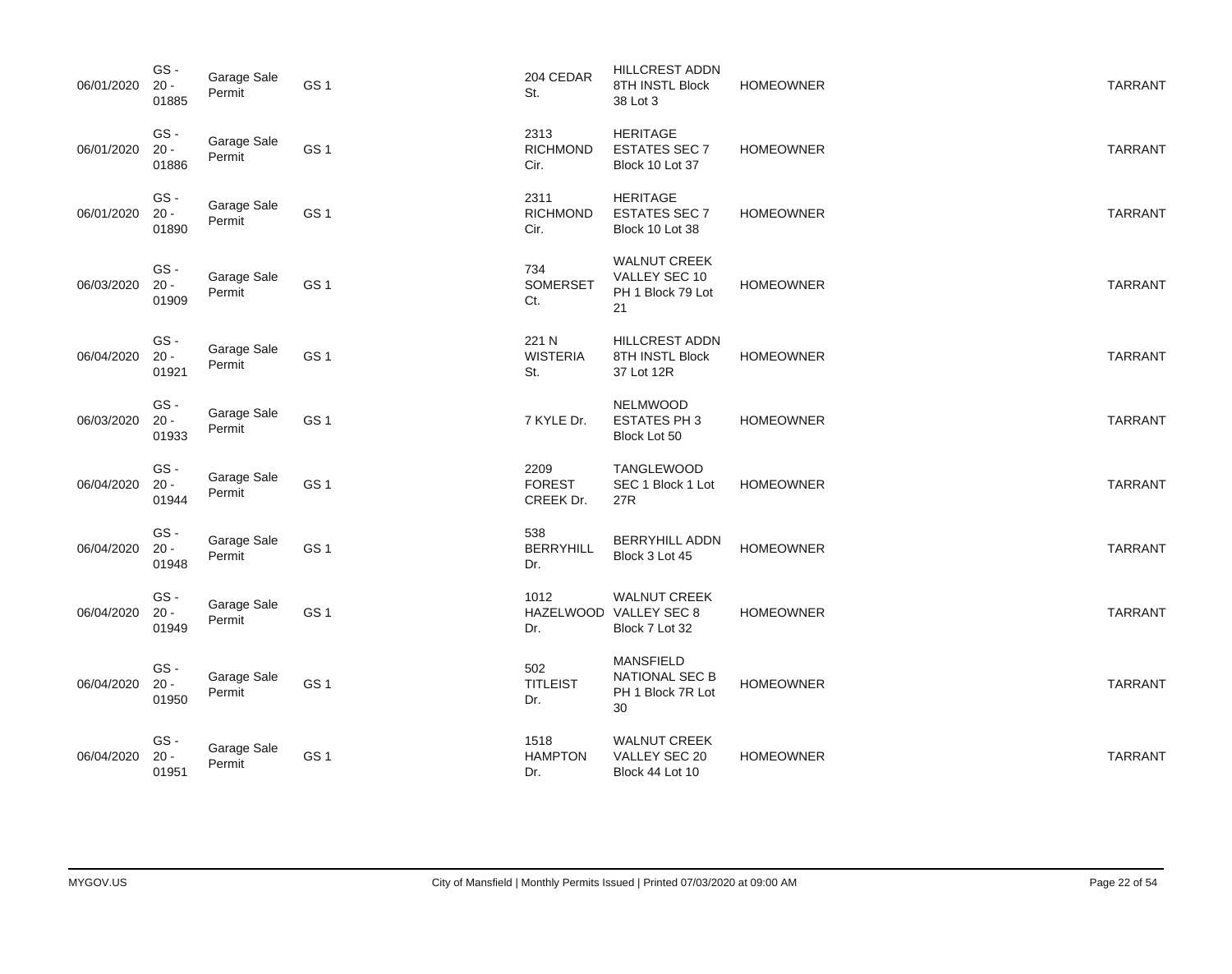| 06/04/2020 | GS-<br>$20 -$<br>01952 | Garage Sale<br>Permit | GS <sub>1</sub> | 2304<br><b>STONEBRIDG</b><br>Ln.    | KINGS MILL ADDN<br>PH 3 Block 5 Lot 8                            | <b>HOMEOWNER</b> | <b>TARRANT</b> |
|------------|------------------------|-----------------------|-----------------|-------------------------------------|------------------------------------------------------------------|------------------|----------------|
| 06/04/2020 | GS-<br>$20 -$<br>01956 | Garage Sale<br>Permit | GS <sub>1</sub> | 121<br>Dr.                          | THE VILLAGES AT<br>MONTICELLO SPRING LAKE PH<br>4 Block 14 Lot 8 | <b>HOMEOWNER</b> | <b>TARRANT</b> |
| 06/10/2020 | GS-<br>$20 -$<br>01957 | Garage Sale<br>Permit | GS <sub>1</sub> | 2705 ST<br>KITTS Dr.                | ANTIGUA PH 1<br>Block 4 Lot 3                                    | <b>HOMEOWNER</b> | <b>TARRANT</b> |
| 06/10/2020 | GS-<br>$20 -$<br>01958 | Garage Sale<br>Permit | GS <sub>1</sub> | 4204 OLD<br>GROVE Dr.               | LOWES FARM PH<br>2 Block 14 Lot 40                               | <b>HOMEOWNER</b> | <b>TARRANT</b> |
| 06/09/2020 | GS-<br>$20 -$<br>01959 | Garage Sale<br>Permit | GS <sub>1</sub> | 123 CEDAR<br>St.                    | HILLCREST ADDN<br>4TH INSTL Block<br>40 Lot 13                   | <b>HOMEOWNER</b> | <b>TARRANT</b> |
| 06/10/2020 | GS-<br>$20 -$<br>01960 | Garage Sale<br>Permit | GS <sub>1</sub> | 4314<br>POPPY Dr.                   | <b>GARDEN</b><br>HEIGHTS PH 2<br>Block 11 Lot 5                  | <b>HOMEOWNER</b> | <b>TARRANT</b> |
| 06/08/2020 | GS-<br>$20 -$<br>01966 | Garage Sale<br>Permit | GS <sub>1</sub> | 1101<br><b>SUNLAND</b><br>Ct.       | WOODLAND EST<br>PH 2 Block 7 Lot 24                              | <b>HOMEOWNER</b> | <b>TARRANT</b> |
| 06/05/2020 | GS-<br>$20 -$<br>01967 | Garage Sale<br>Permit | GS <sub>1</sub> | 1024<br><b>MUIRFIELD</b><br>Dr.     | <b>VILLAGE AT</b><br><b>WALNUT CREEK</b><br>Block 1 Lot 1        | <b>HOMEOWNER</b> | <b>TARRANT</b> |
| 06/05/2020 | GS-<br>$20 -$<br>01968 | Garage Sale<br>Permit | GS <sub>1</sub> | 605 DOVER<br><b>HEIGHTS</b><br>Trl. | <b>DOVER HEIGHTS</b><br>SEC 1 Block 3 Lot<br>$\mathbf{1}$        | <b>HOMEOWNER</b> | <b>TARRANT</b> |
| 06/05/2020 | GS-<br>$20 -$<br>01972 | Garage Sale<br>Permit | GS <sub>1</sub> | 2301<br><b>ROYAL</b><br>OAKS Dr.    | KINGS MILL ADDN<br>PH 2 Block 5 Lot 26                           | <b>HOMEOWNER</b> | <b>TARRANT</b> |
| 06/05/2020 | GS-<br>$20 -$<br>01976 | Garage Sale<br>Permit | GS <sub>1</sub> | 902 KILLIAN<br>Dr.                  | WOODLAND EST<br>PH 2 Block 11 Lot<br>23                          | <b>HOMEOWNER</b> | <b>TARRANT</b> |
| 06/10/2020 | GS-<br>$20 -$          | Garage Sale<br>Permit | GS <sub>1</sub> | 1006<br>KILLIAN Dr.                 | <b>WOODLAND EST</b><br>PH 2 Block 11 Lot                         | <b>HOMEOWNER</b> | <b>TARRANT</b> |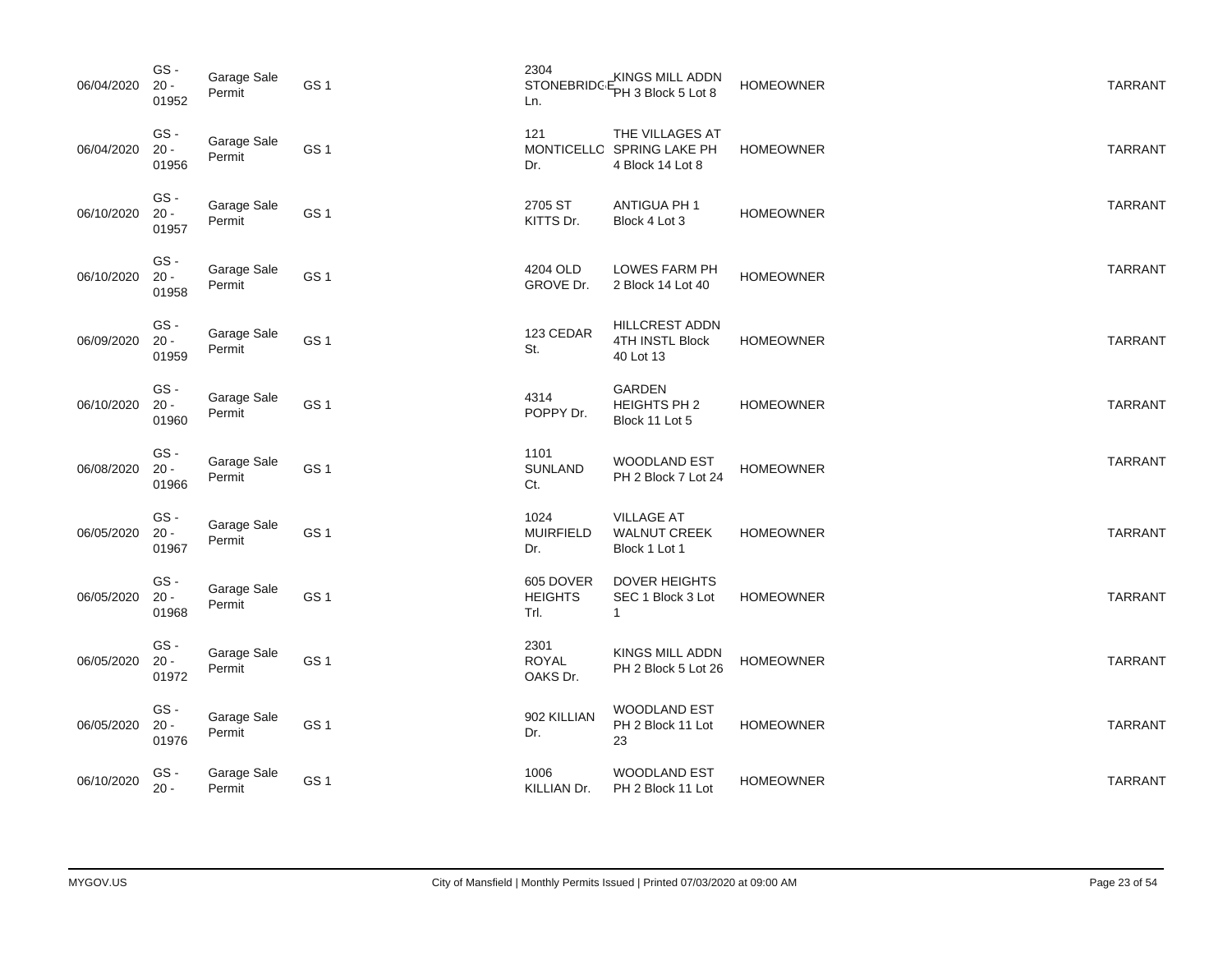01990 14

| ٦ |  |
|---|--|
|   |  |

| 06/10/2020 | GS-<br>$20 -$<br>01991 | Garage Sale<br>Permit | GS <sub>1</sub> | 432<br><b>CHIMNEY</b><br>HILL Cir.            | <b>MANSFIELD</b><br><b>COUNTRY</b><br><b>ESTATES SEC 2</b><br>Block 6 Lot 2 | <b>HOMEOWNER</b> | <b>TARRANT</b> |
|------------|------------------------|-----------------------|-----------------|-----------------------------------------------|-----------------------------------------------------------------------------|------------------|----------------|
| 06/08/2020 | GS-<br>$20 -$<br>01992 | Garage Sale<br>Permit | GS <sub>1</sub> | 1302 TATE<br>Ct.                              | <b>TWIN CREEKS</b><br>WEST Block 2 Lot<br>$\overline{4}$                    | <b>HOMEOWNER</b> | <b>TARRANT</b> |
| 06/09/2020 | GS-<br>$20 -$<br>02012 | Garage Sale<br>Permit | GS <sub>1</sub> | 2903 ST<br><b>CHARLES</b><br>Dr.              | ANTIGUA 3 PH 2<br>Block 16 Lot 15                                           | <b>HOMEOWNER</b> | <b>TARRANT</b> |
| 06/09/2020 | GS-<br>$20 -$<br>02015 | Garage Sale<br>Permit | GS <sub>1</sub> | 1105<br><b>RAVENNA</b><br>St.                 | <b>WOODLAND EST</b><br>PH 2 Block 10 Lot 9                                  | <b>HOMEOWNER</b> | <b>TARRANT</b> |
| 06/09/2020 | GS-<br>$20 -$<br>02017 | Garage Sale<br>Permit | GS <sub>1</sub> | 2102<br><b>HILLARY</b><br>Trl.                | <b>HERITAGE</b><br><b>ESTATES SEC 14</b><br>Block 6 Lot 14                  | <b>HOMEOWNER</b> | <b>TARRANT</b> |
| 06/10/2020 | GS-<br>$20 -$<br>02020 | Garage Sale<br>Permit | GS <sub>1</sub> | 1804 LAKES<br>EDGE Blvd.                      | <b>WALNUT CREEK</b><br>NORTH ADDN<br>Block 5 Lot 32                         | <b>HOMEOWNER</b> | <b>TARRANT</b> |
| 06/09/2020 | GS-<br>$20 -$<br>02023 | Garage Sale<br>Permit | GS <sub>1</sub> | 1101<br>Dr.                                   | <b>TANGLEWOOD</b><br>WEDGEWOOD SEC 3 Block 2 Lot<br>25                      | <b>HOMEOWNER</b> | <b>TARRANT</b> |
| 06/10/2020 | GS-<br>$20 -$<br>02049 | Garage Sale<br>Permit | GS <sub>1</sub> | <b>1309 WREN</b><br>Dr.                       | <b>WALNUT CREEK</b><br><b>CONNECTION PH</b><br>1 Block 5 Lot 8              | <b>HOMEOWNER</b> | <b>TARRANT</b> |
| 06/10/2020 | GS-<br>$20 -$<br>02056 | Garage Sale<br>Permit | GS <sub>2</sub> | 1012<br>Dr.                                   | <b>WALNUT CREEK</b><br>HAZELWOOD VALLEY SEC 8<br>Block 7 Lot 32             | <b>HOMEOWNER</b> | <b>TARRANT</b> |
| 06/12/2020 | GS-<br>$20 -$<br>02064 | Garage Sale<br>Permit | GS <sub>1</sub> | 1206<br><b>MAPLE</b><br><b>TERRACE</b><br>Dr. | VISTAWOOD Block<br>$1$ Lot 4                                                | <b>HOMEOWNER</b> | <b>TARRANT</b> |
| 06/12/2020 | GS-<br>$20 -$          | Garage Sale<br>Permit | GS <sub>1</sub> | 2404<br><b>LOCKSHIRE</b>                      | TANGLEWOOD<br>SEC 4 Block 7 Lot                                             | <b>HOMEOWNER</b> | <b>TARRANT</b> |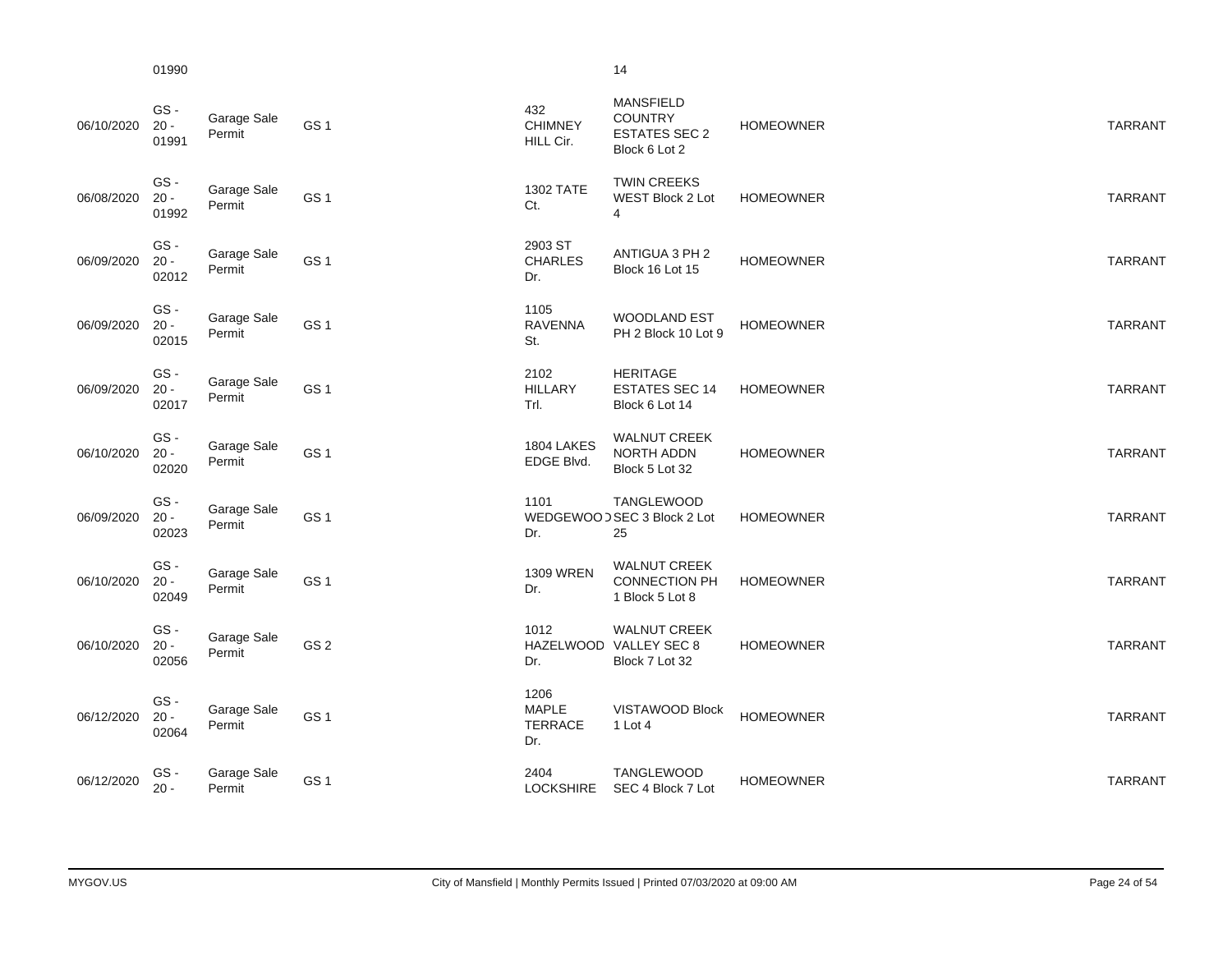|            | 02065                  |                       |                 | Dr.                                            | 22                                                                        |                  |                |
|------------|------------------------|-----------------------|-----------------|------------------------------------------------|---------------------------------------------------------------------------|------------------|----------------|
| 06/11/2020 | GS-<br>$20 -$<br>02066 | Garage Sale<br>Permit | GS <sub>1</sub> | 1202<br><b>RAVENNA</b><br>St.                  | <b>WOODLAND EST</b><br>PH 2 Block 9 Lot 11                                | <b>HOMEOWNER</b> | <b>TARRANT</b> |
| 06/11/2020 | GS-<br>$20 -$<br>02076 | Garage Sale<br>Permit | GS <sub>1</sub> | 609 ST<br>ERIC Dr.                             | <b>EMBER CREEK</b><br><b>ESTATES ADDN</b><br>Block 1 Lot 5                | <b>HOMEOWNER</b> | <b>TARRANT</b> |
| 06/11/2020 | GS-<br>$20 -$<br>02077 | Garage Sale<br>Permit | GS <sub>1</sub> | 1106<br>Dr.                                    | TANGLEWOOD<br>WEDGEWOOD SEC 3 Block 3 Lot<br>50                           | <b>HOMEOWNER</b> | <b>TARRANT</b> |
| 06/12/2020 | GS-<br>$20 -$<br>02089 | Garage Sale<br>Permit | GS <sub>1</sub> | 1311 HIGH<br>CREST Dr.                         | <b>WALNUT CREEK</b><br><b>CONNECTION PH</b><br>2 Block 6 Lot 6            | <b>HOMEOWNER</b> | <b>TARRANT</b> |
| 06/12/2020 | GS-<br>$20 -$<br>02090 | Garage Sale<br>Permit | GS <sub>1</sub> | <b>548 NEWT</b><br><b>PATTERSON</b><br>Rd.     | <b>ROCKERFELLOW</b><br>MARGARET<br><b>SURVEY Block</b><br>A1267 Lot 16D07 | <b>HOMEOWNER</b> | <b>TARRANT</b> |
| 06/12/2020 | GS-<br>$20 -$<br>02091 | Garage Sale<br>Permit | GS <sub>1</sub> | 2201<br>HODGES PI.                             | <b>HERITAGE</b><br><b>ESTATES SEC 12</b><br>Block 26 Lot 19               | <b>HOMEOWNER</b> | <b>TARRANT</b> |
| 06/12/2020 | GS-<br>$20 -$<br>02096 | Garage Sale<br>Permit | GS <sub>1</sub> | 111 S<br>St.                                   | <b>ORIGINAL TOWN</b><br>WAXAHACHIE: OF MANSFIELD<br>Block 22 Lot 12A      | <b>HOMEOWNER</b> | <b>TARRANT</b> |
| 06/12/2020 | GS-<br>$20 -$<br>02097 | Garage Sale<br>Permit | GS <sub>1</sub> | 1000<br><b>DOVER</b><br><b>HEIGHTS</b><br>Trl. | ANTIGUA 4 PH 1<br>Block 2 Lot 10                                          | <b>HOMEOWNER</b> | <b>TARRANT</b> |
| 06/16/2020 | GS-<br>$20 -$<br>02103 | Garage Sale<br>Permit | GS <sub>1</sub> | 601<br><b>HAMMOND</b><br>Dr.                   | POLO CROSSING<br>PH 1 Block 4 Lot 4                                       | <b>HOMEOWNER</b> | <b>TARRANT</b> |
| 06/15/2020 | GS-<br>$20 -$<br>02105 | Garage Sale<br>Permit | GS <sub>1</sub> | 4211<br><b>JASMINE</b><br>Ln.                  | <b>GARDEN</b><br><b>HEIGHTS PH 1</b><br>Block 1 Lot 2                     | <b>HOMEOWNER</b> | <b>TARRANT</b> |
| 06/15/2020 | GS-<br>$20 -$          | Garage Sale<br>Permit | GS <sub>2</sub> | 221 N<br><b>WISTERIA</b>                       | <b>HILLCREST ADDN</b><br>8TH INSTL Block                                  | <b>HOMEOWNER</b> | <b>TARRANT</b> |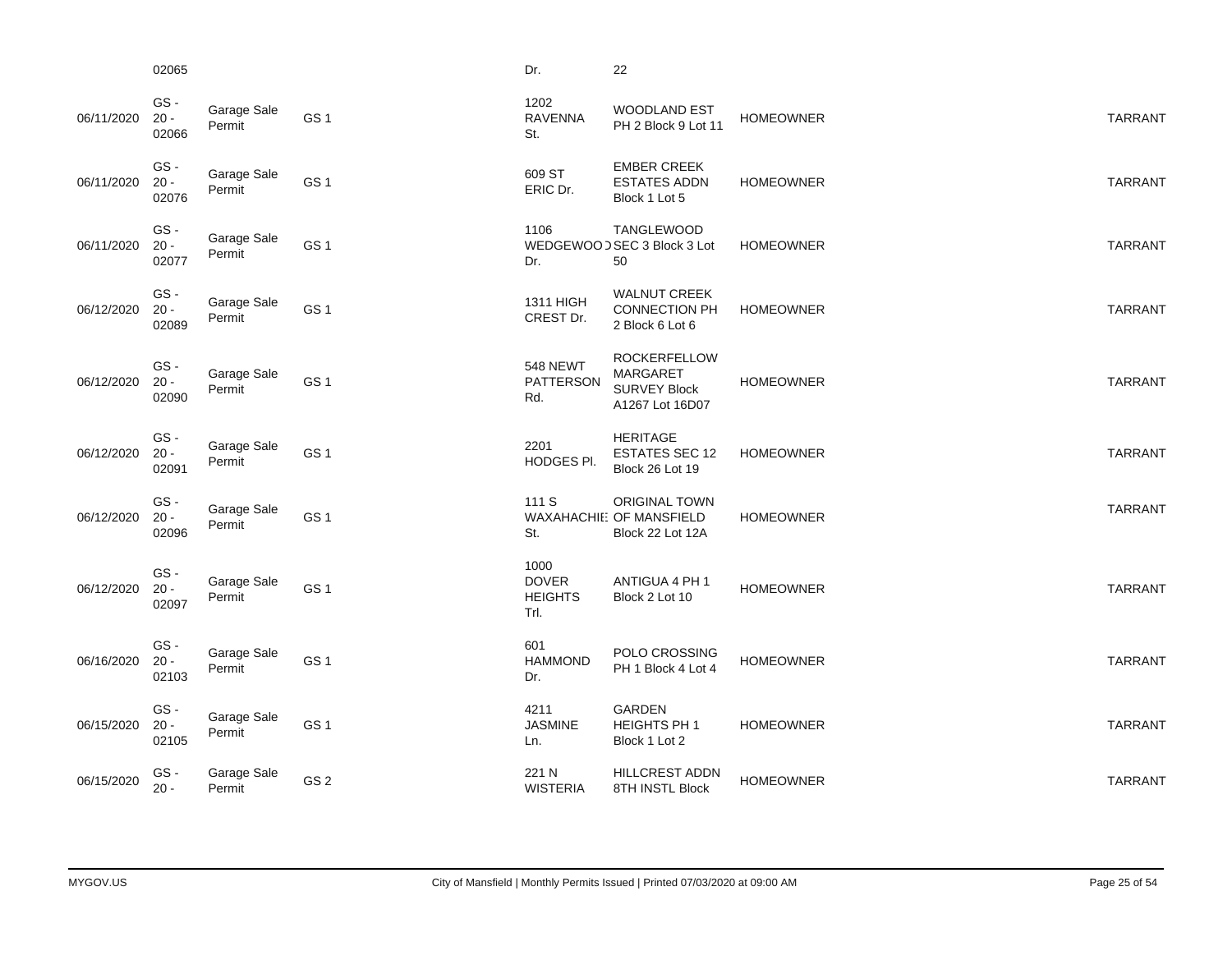|            | 02120                  |                       |                 | St.                               | 37 Lot 12R                                                           |                  |                |
|------------|------------------------|-----------------------|-----------------|-----------------------------------|----------------------------------------------------------------------|------------------|----------------|
| 06/15/2020 | GS-<br>$20 -$<br>02126 | Garage Sale<br>Permit | GS <sub>1</sub> | 604 EMBER<br>Ln.                  | <b>EMBER CREEK</b><br><b>ESTATES ADDN</b><br>Block 6 Lot 3           | <b>HOMEOWNER</b> | <b>TARRANT</b> |
| 06/16/2020 | GS-<br>$20 -$<br>02133 | Garage Sale<br>Permit | GS <sub>1</sub> | 1406<br>CHATEAU<br>Ln.            | BELLE MEADE PH<br>1 Block 1 Lot 4                                    | <b>HOMEOWNER</b> | <b>TARRANT</b> |
| 06/16/2020 | GS-<br>$20 -$<br>02134 | Garage Sale<br>Permit | GS <sub>1</sub> | 1007 RED<br>WING Ct.              | <b>ENGLISH FARMS</b><br>ADDN Block 1 Lot<br>7BR1                     | <b>HOMEOWNER</b> | <b>TARRANT</b> |
| 06/16/2020 | GS-<br>$20 -$<br>02135 | Garage Sale<br>Permit | GS <sub>1</sub> | 2305<br>DOBREE St.                | <b>HERITAGE</b><br><b>ESTATES SEC 9</b><br>Block 11 Lot 23           | <b>HOMEOWNER</b> | <b>TARRANT</b> |
| 06/17/2020 | GS-<br>$20 -$<br>02136 | Garage Sale<br>Permit | GS <sub>1</sub> | 201 S<br>St.                      | <b>ORIGINAL TOWN</b><br>WAXAHACHIE: OF MANSFIELD<br>Block 22 Lot 14B | <b>HOMEOWNER</b> | <b>TARRANT</b> |
| 06/19/2020 | GS-<br>$20 -$<br>02137 | Garage Sale<br>Permit | GS <sub>1</sub> | 1021<br>Trl.                      | TANGLEWOOD<br>HUNTINGTON SEC 1 Block 1 Lot<br>42                     | <b>HOMEOWNER</b> | <b>TARRANT</b> |
| 06/19/2020 | GS-<br>$20 -$<br>02138 | Garage Sale<br>Permit | GS <sub>1</sub> | 1020<br>Trl.                      | <b>TANGLEWOOD</b><br>HUNTINGTON SEC 1 Block 4 Lot<br>8               | <b>HOMEOWNER</b> | <b>TARRANT</b> |
| 06/18/2020 | GS-<br>$20 -$<br>02139 | Garage Sale<br>Permit | GS <sub>1</sub> | 4313<br><b>COBBLESTOI</b><br>Cir. | <b>GARDEN</b><br>JEHEIGHTS, PH 2,<br>SEC 2 Block 11 Lot<br>18        | <b>HOMEOWNER</b> | <b>TARRANT</b> |
| 06/18/2020 | GS-<br>$20 -$<br>02140 | Garage Sale<br>Permit | GS <sub>1</sub> | 1624<br><b>BERTRAM</b><br>Dr.     | <b>COUNTRY</b><br><b>MEADOWS ADDN</b><br>SEC 2 Block 5 Lot<br>31     | <b>HOMEOWNER</b> | <b>TARRANT</b> |
| 06/19/2020 | GS-<br>$20 -$<br>02141 | Garage Sale<br>Permit | GS <sub>1</sub> | 401 ROCK<br><b>MEADOW</b><br>Trl. | <b>WILLOWSTONE</b><br>EST SEC 2 Block 9<br>Lot 1                     | <b>HOMEOWNER</b> | <b>TARRANT</b> |
| 06/19/2020 | GS-<br>$20 -$          | Garage Sale<br>Permit | GS <sub>1</sub> | 407 E<br>KIMBALL St.              | <b>ORIGINAL TOWN</b><br>OF MANSFIELD                                 | <b>HOMEOWNER</b> | <b>TARRANT</b> |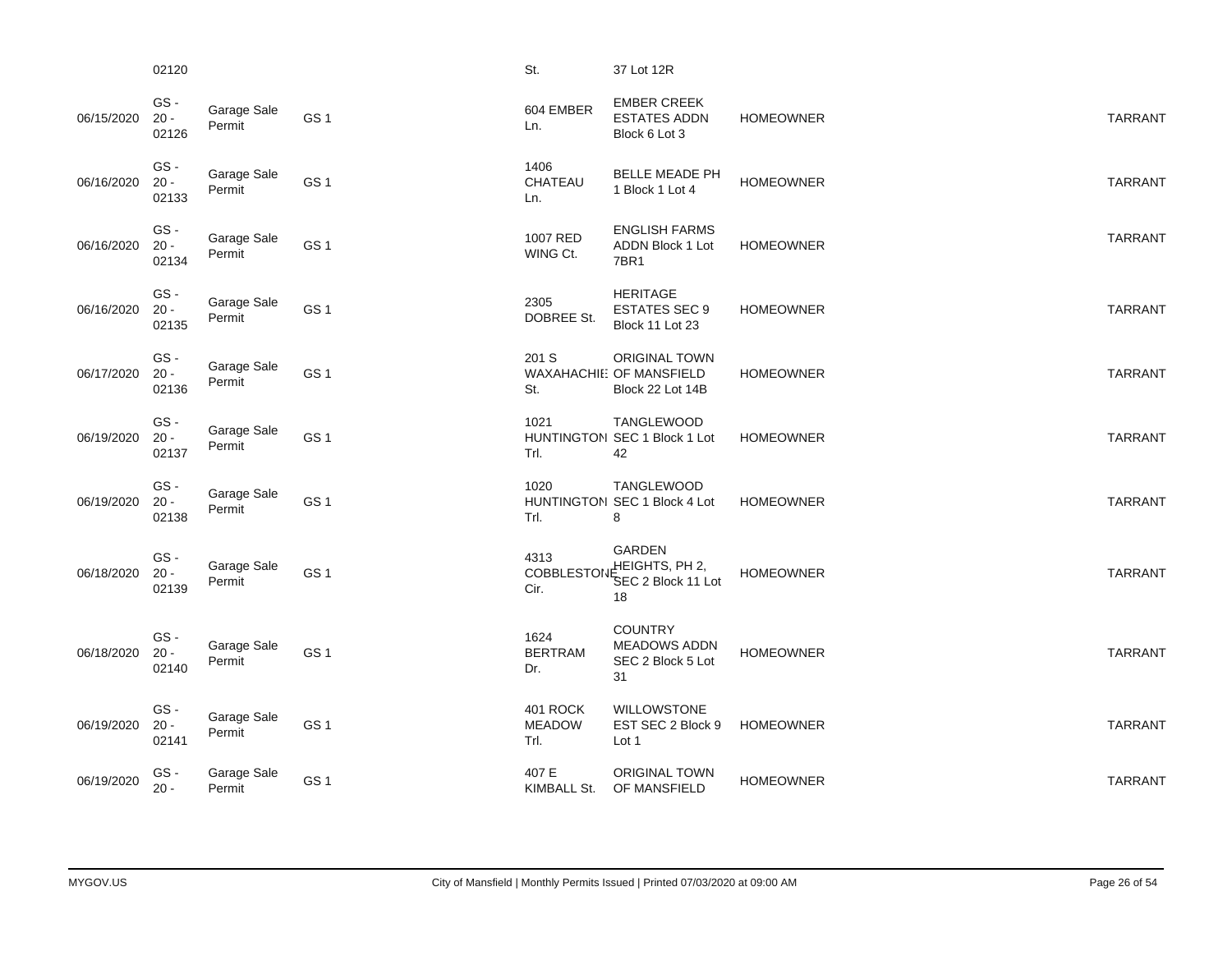#### 02142 Block 9 Lot 9A

| 06/24/2020 | GS-<br>$20 -$<br>02143 | Garage Sale<br>Permit | GS <sub>1</sub>               | 1904<br><b>NUGENT</b><br>Dr.         | <b>HERITAGE EST</b><br>SEC 1 Block 21 Lot<br>14                  | <b>HOMEOWNER</b> | <b>TARRANT</b> |
|------------|------------------------|-----------------------|-------------------------------|--------------------------------------|------------------------------------------------------------------|------------------|----------------|
| 06/17/2020 | GS-<br>$20 -$<br>02179 | Garage Sale<br>Permit | GS <sub>1</sub>               | 402<br><b>CIRCLEVIEW</b><br>Dr.      | <b>HILLCREST WEST</b><br>Block 7 Lot 2                           | <b>HOMEOWNER</b> | <b>TARRANT</b> |
| 06/18/2020 | GS-<br>$20 -$<br>02182 | Garage Sale<br>Permit | GS <sub>1</sub>               | 302<br>CALADIUM<br>Ct.               | <b>GARDEN</b><br>HEIGHTS PH 1<br>Block 1 Lot 9                   | <b>HOMEOWNER</b> | <b>TARRANT</b> |
| 06/17/2020 | GS-<br>$20 -$<br>02184 | Garage Sale<br>Permit | GS <sub>1</sub>               | 8<br>Ct.                             | THE ARBORS OF<br>WATERWOOD CREEKWOOD PH<br>1 Block 1 Lot 8       | <b>HOMEOWNER</b> | <b>TARRANT</b> |
| 06/18/2020 | GS-<br>$20 -$<br>02186 | Garage Sale<br>Permit | GS <sub>1</sub>               | 918<br><b>AMANDA</b><br>Dr.          | <b>FAIRWAYS OF</b><br><b>WALNUT CREEK</b><br>THE Block 3 Lot 36  | <b>HOMEOWNER</b> | <b>TARRANT</b> |
| 06/18/2020 | GS-<br>$20 -$<br>02201 | Garage Sale<br>Permit | GS <sub>1</sub>               | 213<br><b>CARLSBAD</b><br>Dr.        | PARKHILL<br><b>ESTATES Block 1</b><br>Lot 21                     | <b>HOMEOWNER</b> | <b>TARRANT</b> |
| 06/18/2020 | GS-<br>$20 -$<br>02203 | Garage Sale<br>Permit | GS <sub>1</sub>               | 1315<br><b>HONEYSUCK</b><br>Dr.      | <b>VINEWOOD ADDN</b><br>PH 1 Block 1 Lot 8                       | <b>HOMEOWNER</b> | <b>JOHNSON</b> |
| 06/19/2020 | GS-<br>$20 -$<br>02211 | Garage Sale<br>Permit | GS <sub>1</sub>               | 305<br>Dr.                           | <b>GARDEN</b><br><b>AUTUMNWOODHEIGHTS PH 4</b><br>Block 23 Lot 3 | <b>HOMEOWNER</b> | <b>TARRANT</b> |
| 06/23/2020 | GS-<br>$20 -$<br>02214 | Garage Sale<br>Permit | GS <sub>1</sub>               | 1924<br><b>ROYAL</b><br>CREST Dr.    | <b>KINGS MILL ADDN</b><br>PH 3 Block 9 Lot 2                     | <b>HOMEOWNER</b> | <b>TARRANT</b> |
| 06/22/2020 | GS-<br>$20 -$<br>02224 | Garage Sale<br>Permit | GS <sub>1</sub>               | 3231<br><b>WINDING</b><br>RIDGE Cir. | <b>WILLOWSTONE</b><br>EST SEC 4 Block 9<br>Lot 37                | <b>HOMEOWNER</b> | <b>TARRANT</b> |
| 06/23/2020 | GS-<br>$20 -$<br>02225 | Garage Sale<br>Permit | <b>GS 1 ESTATE/AUCTION CO</b> | 4200<br>POPPY Dr.                    | GARDEN<br>HEIGHTS PH 2<br>Block 9 Lot 4                          | <b>HOMEOWNER</b> | <b>TARRANT</b> |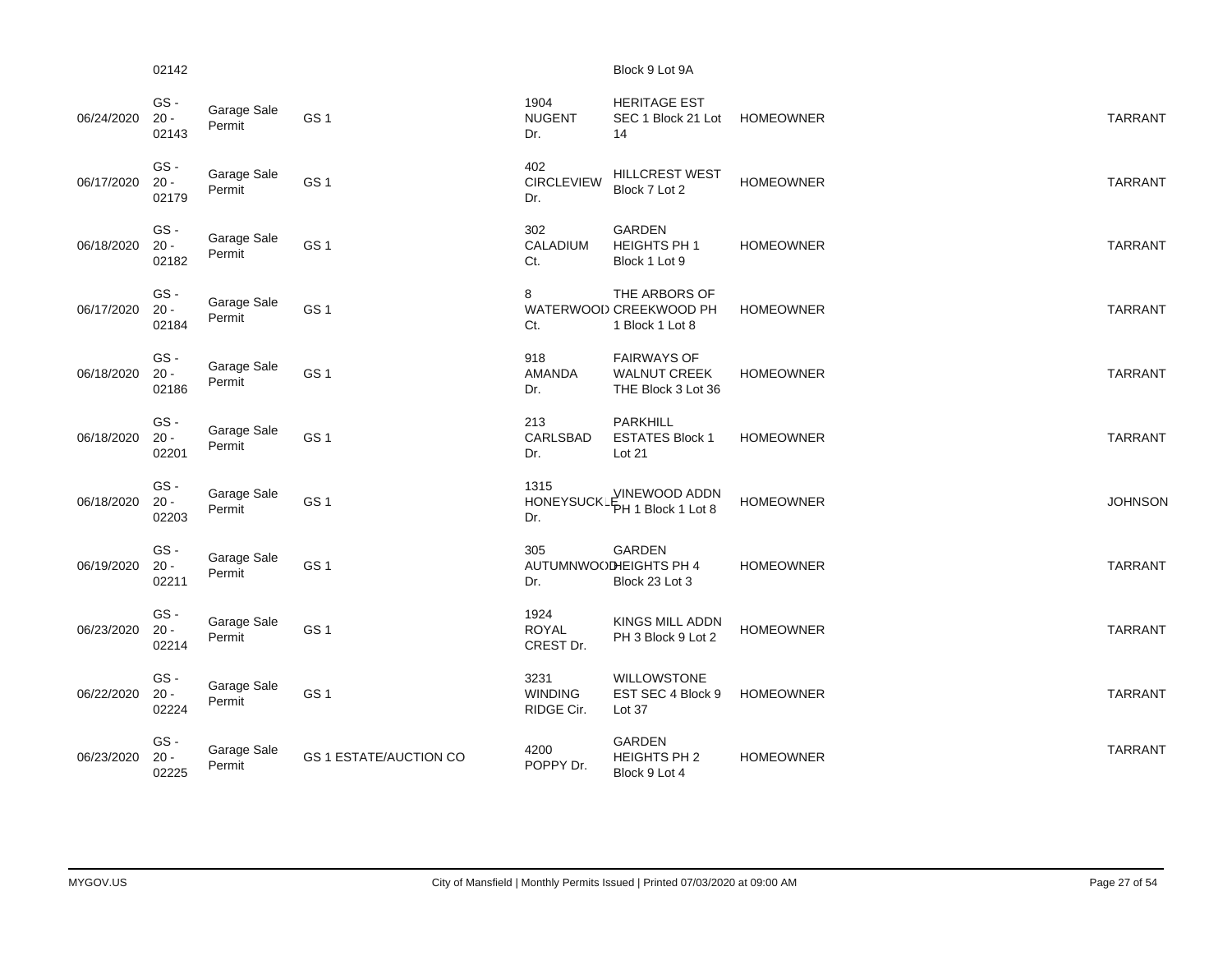| 06/25/2020 | GS-<br>$20 -$<br>02226 | Garage Sale<br>Permit | GS <sub>1</sub>    | 1929<br><b>MANOR</b><br>WAY Dr.          | KINGS MILL ADDN<br>PH 1 Block 13 Lot 1                                       | <b>HOMEOWNER</b> | <b>TARRANT</b> |
|------------|------------------------|-----------------------|--------------------|------------------------------------------|------------------------------------------------------------------------------|------------------|----------------|
| 06/23/2020 | GS-<br>$20 -$<br>02227 | Garage Sale<br>Permit | GS <sub>2</sub>    | 111 S<br>St.                             | <b>ORIGINAL TOWN</b><br>WAXAHACHIE: OF MANSFIELD<br>Block 22 Lot 12A         | <b>HOMEOWNER</b> | <b>TARRANT</b> |
| 06/23/2020 | GS-<br>$20 -$<br>02228 | Garage Sale<br>Permit | GS <sub>1</sub>    | 1910<br><b>BERTRAM</b><br>Dr.            | <b>COUNTRY</b><br><b>MEADOWS ADDN</b><br>SEC 3 PH A Block<br>6 Lot 29        | <b>HOMEOWNER</b> | <b>TARRANT</b> |
| 06/25/2020 | GS-<br>$20 -$<br>02281 | Garage Sale<br>Permit | GS <sub>1</sub>    | 1411<br><b>BRIGHTON</b><br>Dr.           | <b>WALNUT CREEK</b><br>VALLEY ADDN<br>Block 50 Lot 7                         | <b>HOMEOWNER</b> | <b>TARRANT</b> |
| 06/25/2020 | GS-<br>$20 -$<br>02299 | Garage Sale<br>Permit | GS <sub>1</sub>    | 301 S<br>WILLOW St.                      | HILLCREST ADDN<br>9TH INSTL Block<br>20 Lot 1                                | <b>HOMEOWNER</b> | <b>TARRANT</b> |
| 06/26/2020 | GS-<br>$20 -$<br>02300 | Garage Sale<br>Permit | GS <sub>1</sub>    | 2320<br><b>CASTLE</b><br>CREEK Dr.       | KINGS MILL ADDN<br>PH 3 Block 4 Lot 8                                        | <b>HOMEOWNER</b> | <b>TARRANT</b> |
| 06/26/2020 | GS-<br>$20 -$<br>02301 | Garage Sale<br>Permit | GS <sub>1</sub>    | 2203<br><b>CANTERBUR</b><br>Dr.          | KINGS MILL ADDN<br>PH 2 Block 5 Lot 34                                       | <b>HOMEOWNER</b> | <b>TARRANT</b> |
| 06/25/2020 | GS-<br>$20 -$<br>02302 | Garage Sale<br>Permit | <b>GS 1 UNIT A</b> | 417<br><b>MEADOW</b><br>CREEK Dr.        | <b>MANSFIELD</b><br><b>COUNTRY</b><br><b>ESTATES SEC 2</b><br>Block 7 Lot 6B | <b>HOMEOWNER</b> | <b>TARRANT</b> |
| 06/25/2020 | GS-<br>$20 -$<br>02309 | Garage Sale<br>Permit | GS <sub>1</sub>    | 602<br><b>BLUEBERRY</b><br>HILL Ln.      | <b>BERRYHILL ADDN</b><br>Block 3 Lot 18                                      | <b>HOMEOWNER</b> | <b>TARRANT</b> |
| 06/26/2020 | GS-<br>$20 -$<br>02314 | Garage Sale<br>Permit | GS <sub>2</sub>    | 2013<br>CANCUN<br>Dr.                    | <b>COUNTRY</b><br><b>MEADOWS ADDN</b><br>SEC 4 Block 10 Lot<br>3             | <b>HOMEOWNER</b> | <b>TARRANT</b> |
| 06/25/2020 | GS-<br>$20 -$<br>02316 | Garage Sale<br>Permit | GS <sub>1</sub>    | <b>110 ROCK</b><br><b>MEADOW</b><br>Trl. | <b>WILLOWSTONE</b><br>EST SEC 1 Block 2<br>Lot 26                            | <b>HOMEOWNER</b> | <b>TARRANT</b> |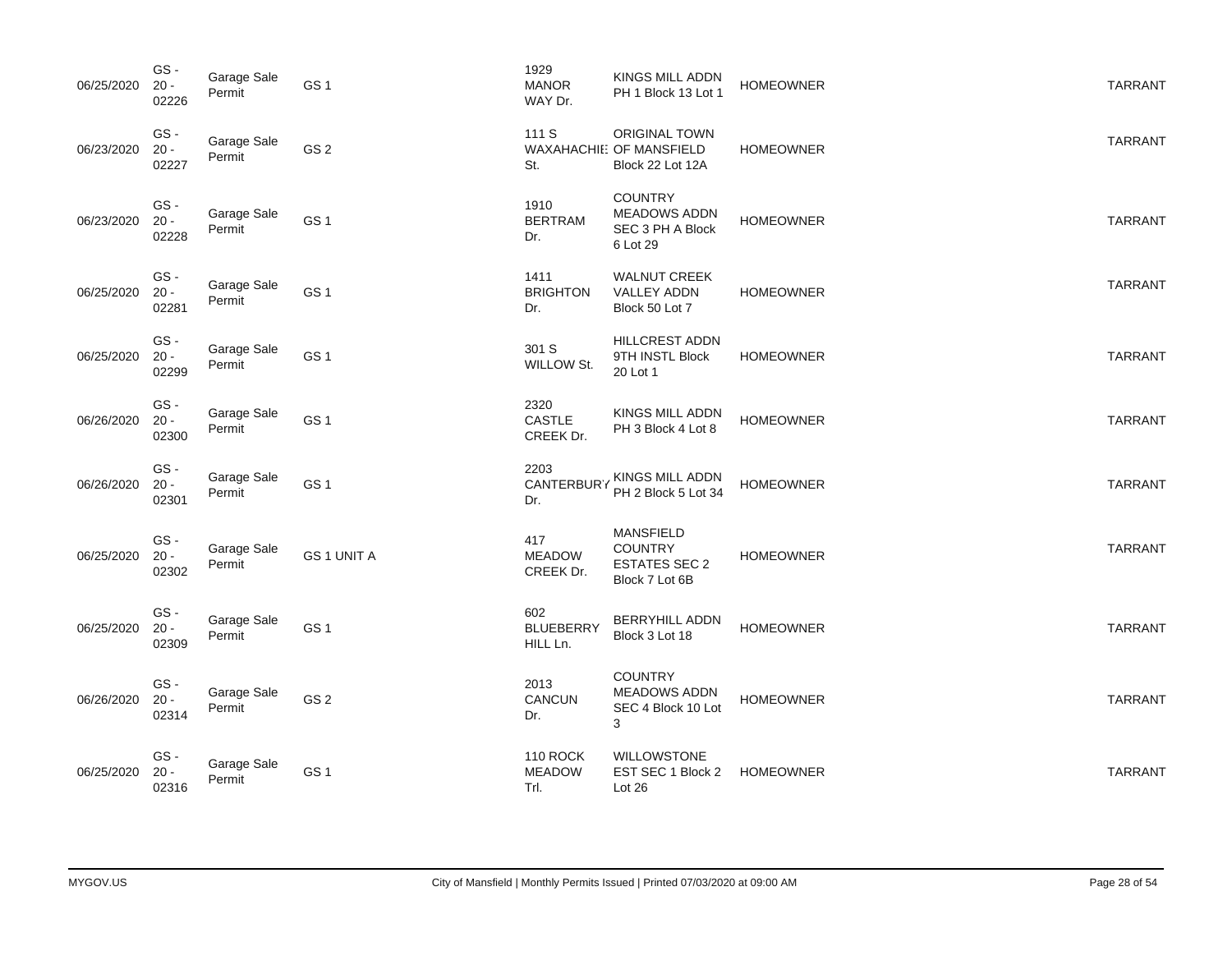| 06/25/2020                  | GS-<br>$20 -$<br>02317 | Garage Sale<br>Permit | GS <sub>1</sub> |        |                | 7 VELVET<br>Ct.                     | THE ARBORS OF<br>CREEKWOOD PH<br>6 Block 10 Lot 22      | <b>HOMEOWNER</b>                 | <b>TARRANT</b> |
|-----------------------------|------------------------|-----------------------|-----------------|--------|----------------|-------------------------------------|---------------------------------------------------------|----------------------------------|----------------|
| 06/26/2020                  | GS-<br>$20 -$<br>02318 | Garage Sale<br>Permit | GS <sub>1</sub> |        |                | 605<br><b>BLUEBERRY</b><br>HILL Ln. | <b>BERRYHILL ADDN</b><br>Block 7 Lot 3                  | <b>HOMEOWNER</b>                 | <b>TARRANT</b> |
| 06/26/2020                  | GS-<br>$20 -$<br>02319 | Garage Sale<br>Permit | GS <sub>1</sub> |        |                | 4702<br><b>SPRING</b><br>LAKE Pkwy. | <b>VILLAGES AT</b><br>SPRING LAKE PH<br>1 Block 7 Lot 9 | <b>HOMEOWNER</b>                 | <b>TARRANT</b> |
| 06/26/2020                  | GS-<br>$20 -$<br>02320 | Garage Sale<br>Permit | GS <sub>1</sub> |        |                | 2100<br><b>WESTCHEST</b><br>Dr.     | KINGS MILL ADDN<br>PH 1 Block 7 Lot 1                   | <b>HOMEOWNER</b>                 | <b>TARRANT</b> |
| 06/26/2020                  | GS-<br>$20 -$<br>02341 | Garage Sale<br>Permit | GS <sub>1</sub> |        |                | 2207<br>CASTLE<br>CREEK Dr.         | KINGS MILL ADDN<br>PH 3 Block 1 Lot 19                  | <b>HOMEOWNER</b>                 | <b>TARRANT</b> |
| 06/29/2020                  | GS-<br>$20 -$<br>02350 | Garage Sale<br>Permit | GS <sub>1</sub> |        |                | 208 CEDAR<br>ROCK Ct.               | <b>CEDAR OAKS</b><br><b>ADDN Block 1 Lot</b><br>9       | <b>HOMEOWNER</b>                 | <b>TARRANT</b> |
|                             |                        |                       |                 |        |                |                                     |                                                         |                                  |                |
| <b>Garage Sale Permit</b>   |                        |                       |                 |        |                |                                     |                                                         |                                  |                |
| <b>Total Value</b>          |                        |                       |                 | \$0.00 | (Avg.: \$0.00) |                                     |                                                         |                                  |                |
| <b>Total Square Footage</b> |                        |                       |                 | 0.00   | (Avg.: 0.00)   |                                     |                                                         |                                  |                |
| Permits Issued:             |                        |                       |                 | 86     |                |                                     |                                                         |                                  |                |
| 06/15/2020                  | $1 - 20 -$<br>01732    | Irrigation<br>Permit  |                 |        |                | 3002<br>SHIRES Dr.                  | SOMERSET ADDN<br>PH 1 AMEND Blk<br>13 Lot 7             | Aqua-Trol                        | <b>JOHNSON</b> |
| 06/15/2020                  | $1 - 20 -$<br>01734    | Irrigation<br>Permit  |                 |        |                | 2505<br>Dr.                         | SOMERSET ADDN<br>WALLINGFOF DPH 1 AMEND BIK<br>21 Lot 2 | Aqua-Trol                        | <b>JOHNSON</b> |
| 06/01/2020                  | $1 - 20 -$<br>01850    | Irrigation<br>Permit  |                 |        |                | 1708<br><b>FURROW</b><br>Ln.        | MILL VALLEY<br>REPLAT Blk 2 Lot<br>9R                   | MDM Lawn<br><b>Care Services</b> | <b>ELLIS</b>   |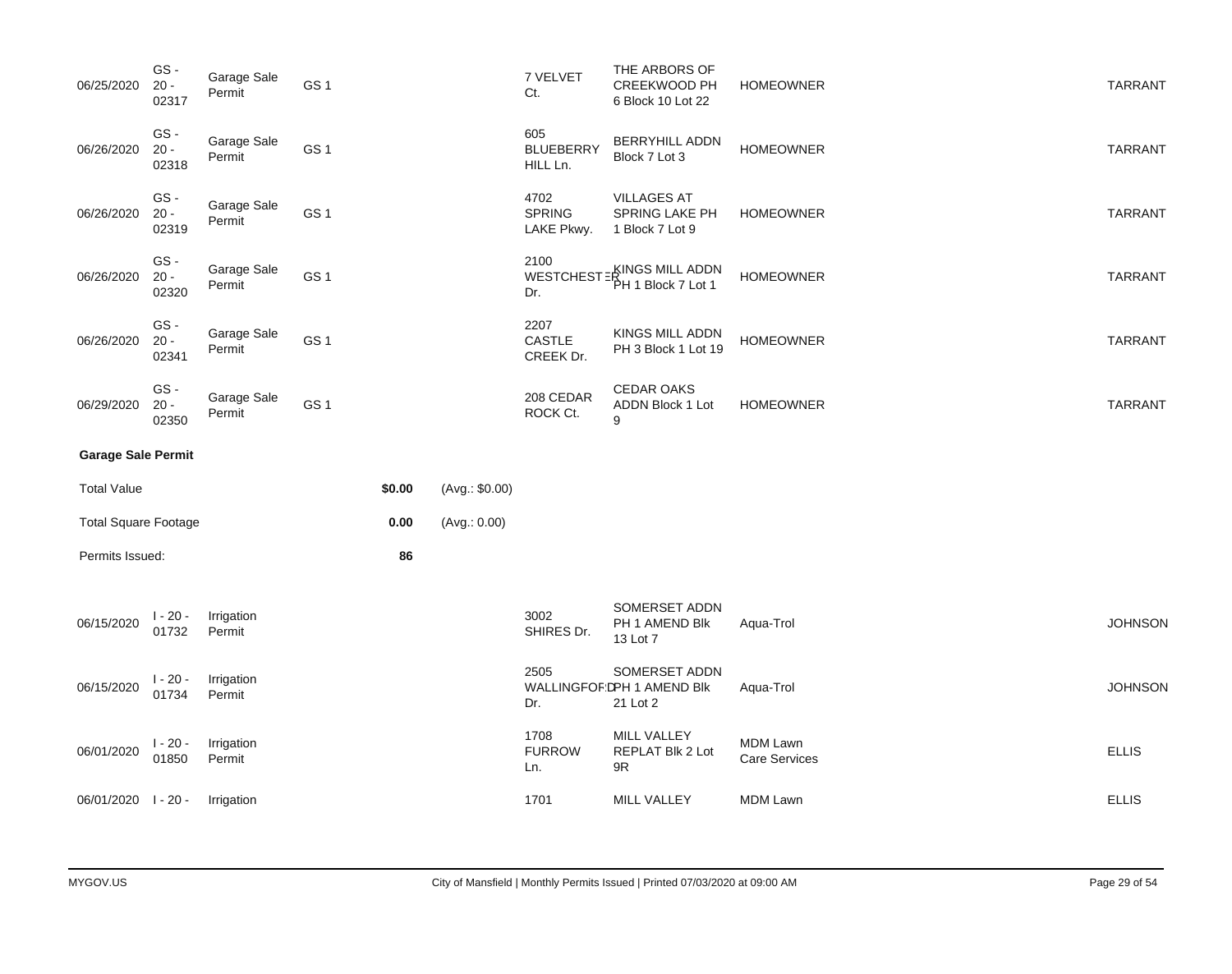|            | 01851               | Permit               | SLUICE Dr.                      | <b>REPLAT Blk 2 Lot</b><br>14R                          | Care Services                                   |                |
|------------|---------------------|----------------------|---------------------------------|---------------------------------------------------------|-------------------------------------------------|----------------|
| 06/04/2020 | $1 - 20 -$<br>01852 | Irrigation<br>Permit | 2706<br><b>AVONDALE</b><br>Dr.  | <b>CYPRESS</b><br><b>CROSSING ADDN</b><br>Blk 5 Lot 3   | M.L. Johnson<br>& Assoc, Inc                    | <b>TARRANT</b> |
| 06/03/2020 | $1 - 20 -$<br>01900 | Irrigation<br>Permit | 1804<br>MABRY Ct.               | MILL VALLEY<br>REPLAT Blk 7 Lot<br>31R                  | Exstream<br>Creations                           | <b>ELLIS</b>   |
| 06/05/2020 | $1 - 20 -$<br>01927 | Irrigation<br>Permit | 1911 S<br><b>MATLOCK</b><br>Rd. |                                                         | <b>SOI GROUP</b><br><b>INC</b>                  | <b>ELLIS</b>   |
| 06/04/2020 | $1 - 20 -$<br>01936 | Irrigation<br>Permit | 700 S<br><b>MATLOCK</b><br>Rd.  |                                                         | Earthtones<br>Landscaping                       | <b>TARRANT</b> |
| 06/15/2020 | $1 - 20 -$<br>01937 | Irrigation<br>Permit | 711W<br>KIMBALL St.             | <b>MANCHESTER</b><br>HEIGHTS PH 2 Blk<br>1 Lot 2        | A&M<br>Landscaping<br>Services                  | <b>TARRANT</b> |
| 06/15/2020 | $1 - 20 -$<br>01938 | Irrigation<br>Permit | 715W<br>KIMBALL St.             | <b>MANCHESTER</b><br><b>HEIGHTS PH 2 Blk</b><br>1 Lot 3 | A&M<br>Landscaping<br>Services                  | <b>TARRANT</b> |
| 06/05/2020 | $1 - 20 -$<br>01939 | Irrigation<br>Permit | 1910<br><b>GRAHAM</b><br>Way    | MILL VALLEY<br>REPLAT Blk 5 Lot<br>14R                  | Exstream<br>Creations                           | <b>ELLIS</b>   |
| 06/05/2020 | $1 - 20 -$<br>01971 | Irrigation<br>Permit | 1803<br>SHAILA Dr.              | MILL VALLEY<br>REPLAT Blk 7 Lot<br>27R                  | Exstream<br>Creations                           | <b>ELLIS</b>   |
| 06/08/2020 | $1 - 20 -$<br>01977 | Irrigation<br>Permit | 3101<br><b>MILLSTONE</b><br>Ln. | SOMERSET ADDN<br>PH II Blk 22 Lot 29                    | <b>LAWN LIQUID</b><br><b>IRRIGATION</b><br>(IR) | <b>JOHNSON</b> |
| 06/08/2020 | $1 - 20 -$<br>01978 | Irrigation<br>Permit | 2600<br><b>ROSEBUD</b><br>Ln.   | SOMERSET ADDN<br>PH II Blk 30 Lot 10                    | <b>LAWN LIQUID</b><br><b>IRRIGATION</b><br>(IR) | <b>JOHNSON</b> |
| 06/08/2020 | $1 - 20 -$<br>01979 | Irrigation<br>Permit | 3208<br><b>MILLSTONE</b><br>Ln. | SOMERSET ADDN<br>PH II Blk 23 Lot 22                    | <b>LAWN LIQUID</b><br><b>IRRIGATION</b><br>(IR) | <b>JOHNSON</b> |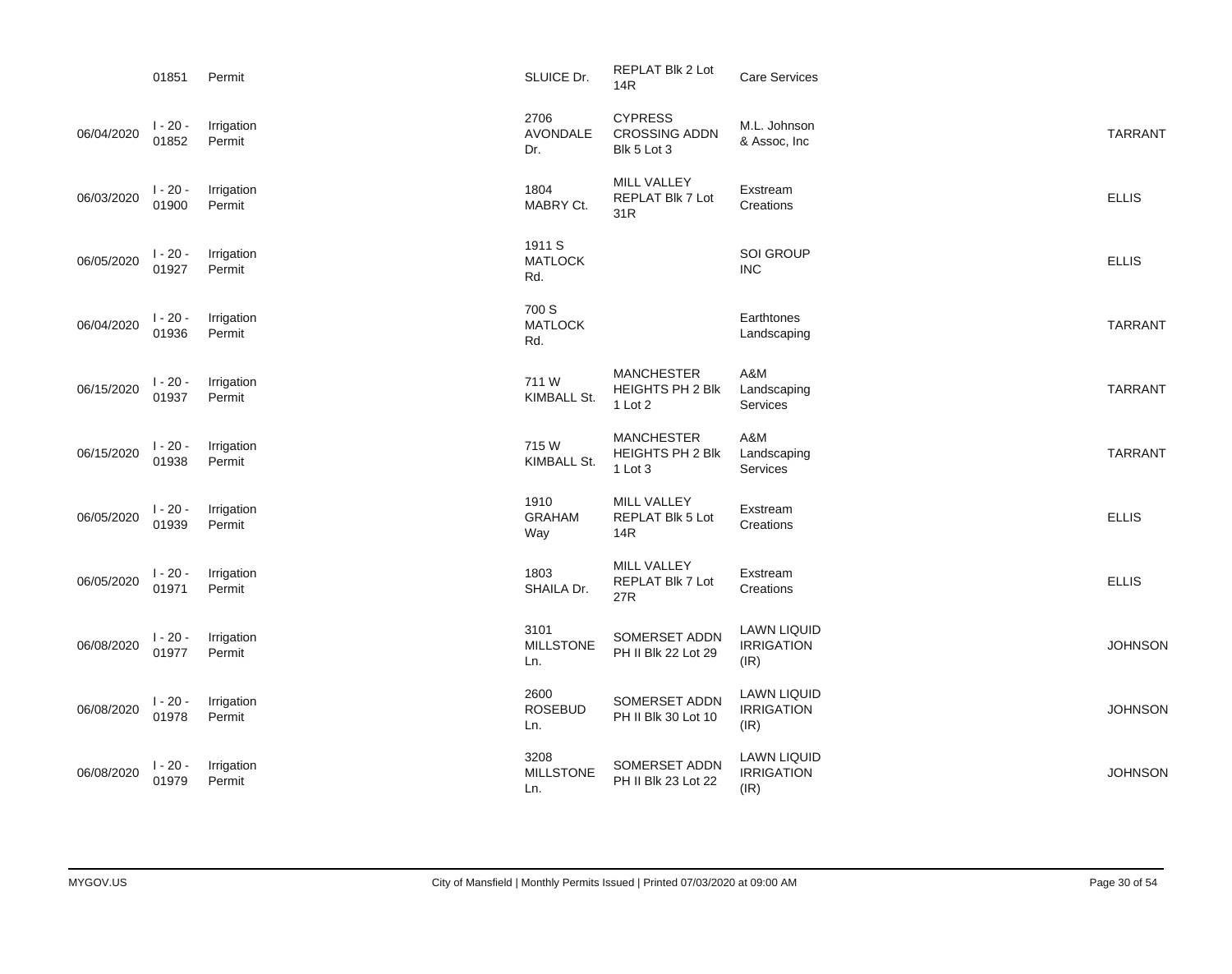| 06/08/2020 | $1 - 20 -$<br>01980 | Irrigation<br>Permit | 3204<br>LINHAM Dr.                           | SOMERSET ADDN<br>PH II Blk 22 Lot 13                            | <b>LAWN LIQUID</b><br><b>IRRIGATION</b><br>(IR) | <b>JOHNSON</b> |
|------------|---------------------|----------------------|----------------------------------------------|-----------------------------------------------------------------|-------------------------------------------------|----------------|
| 06/15/2020 | $1 - 20 -$<br>02001 | Irrigation<br>Permit | 1099<br><b>ARBORS</b><br>Dr.                 |                                                                 | A&M<br>Landscaping<br><b>Services</b>           | <b>TARRANT</b> |
| 06/17/2020 | $1 - 20 -$<br>02026 | Irrigation<br>Permit | 1305<br><b>THICKET</b><br>Dr.                | <b>LONE STAR</b><br><b>HEIGHTS FINAL</b><br>Blk 3 Lot 7         | <b>AVALON</b><br><b>NURSERIES</b><br>(IR)       | <b>JOHNSON</b> |
| 06/17/2020 | $1 - 20 -$<br>02027 | Irrigation<br>Permit | 1414<br>SAGEWOOD<br>Ln.                      | LONE STAR<br><b>HEIGHTS FINAL</b><br>Blk 2 Lot 2                | <b>AVALON</b><br><b>NURSERIES</b><br>(IR)       | <b>JOHNSON</b> |
| 06/17/2020 | $1 - 20 -$<br>02028 | Irrigation<br>Permit | 1303<br>RAINIER Ct.                          | <b>LONE STAR</b><br><b>HEIGHTS FINAL</b><br><b>Blk 2 Lot 11</b> | <b>AVALON</b><br><b>NURSERIES</b><br>(IR)       | <b>JOHNSON</b> |
| 06/11/2020 | $1 - 20 -$<br>02029 | Irrigation<br>Permit | 2400 MILL<br>PLACE Rd.                       | <b>SOUTHPOINTE</b><br>PH 2 Blk 32 Lot 12                        | <b>MLB</b><br>LANDSCAPE                         | <b>JOHNSON</b> |
| 06/10/2020 | $1 - 20 -$<br>02030 | Irrigation<br>Permit | 2607<br>CRESWICK<br>Dr.                      | SOMERSET ADDN<br>PH II Blk 30 Lot 4                             | <b>LAWN LIQUID</b><br><b>IRRIGATION</b><br>(IR) | <b>JOHNSON</b> |
| 06/10/2020 | $1 - 20 -$<br>02031 | Irrigation<br>Permit | 3201<br><b>MILLSTONE</b><br>Ln.              | SOMERSET ADDN<br>PH II Blk 22 Lot 23                            | <b>LAWN LIQUID</b><br><b>IRRIGATION</b><br>(IR) | <b>JOHNSON</b> |
| 06/17/2020 | $1 - 20 -$<br>02032 | Irrigation<br>Permit | 918 ROYAL<br>Ct.                             | QUEENSGATE<br>FINAL Blk 1 Lot 20                                | <b>AVALON</b><br><b>NURSERIES</b><br>(IR)       | <b>TARRANT</b> |
| 06/15/2020 | $1 - 20 -$<br>02033 | Irrigation<br>Permit | 3203<br>Ln.                                  | MILL VALLEY<br>WHEATBERRYREPLAT Blk 4 Lot<br>6R                 | <b>MDM Lawn</b><br><b>Care Services</b>         | <b>ELLIS</b>   |
| 06/10/2020 | $1 - 20 -$<br>02034 | Irrigation<br>Permit | 4620<br><b>GREAT</b><br><b>PLAINS</b><br>Way | <b>BOWER RANCH</b><br>PH3 Blk 8 Lot 11                          | Sbirrigation                                    | <b>TARRANT</b> |
| 06/11/2020 | $1 - 20 -$<br>02058 | Irrigation<br>Permit | 2614 HIGH<br>BLUFF Dr.                       | SOUTHPOINTE<br>PH 2 Blk 26 Lot 25                               | MLB<br>LANDSCAPE                                | <b>JOHNSON</b> |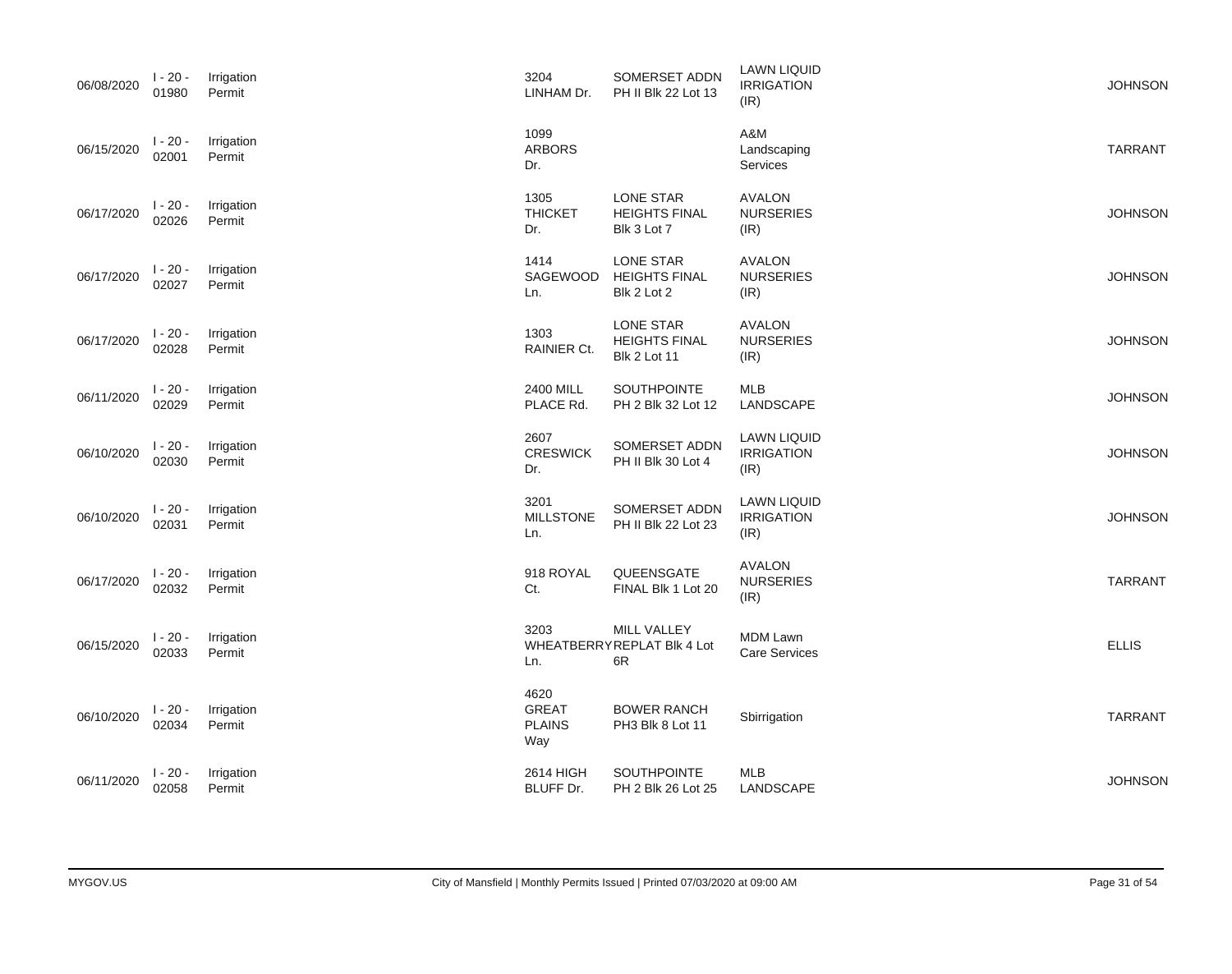| 06/15/2020 | $1 - 20 -$<br>02061 | Irrigation<br>Permit | 2609<br><b>COLLIER St.</b>          | SOUTHPOINTE<br>PH 2 Blk 26 Lot 4                          | <b>MDM Lawn</b><br><b>Care Services</b> | <b>JOHNSON</b> |
|------------|---------------------|----------------------|-------------------------------------|-----------------------------------------------------------|-----------------------------------------|----------------|
| 06/15/2020 | $1 - 20 -$<br>02074 | Irrigation<br>Permit | 1711<br><b>FURROW</b><br>Ln.        | MILL VALLEY<br>REPLAT Blk 1 Lot<br>18R                    | <b>MDM Lawn</b><br><b>Care Services</b> | <b>ELLIS</b>   |
| 06/17/2020 | $1 - 20 -$<br>02127 | Irrigation<br>Permit | 2410<br><b>BRIGHT</b><br>POINTE Dr. | SOUTHPOINTE<br>PH 2 Blk 35 Lot 11                         | <b>MLB</b><br>LANDSCAPE                 | <b>JOHNSON</b> |
| 06/17/2020 | $1 - 20 -$<br>02128 | Irrigation<br>Permit | 2606<br><b>COLLIER St.</b>          | SOUTHPOINTE<br>PH 2 Blk 27 Lot 18                         | MLB<br>LANDSCAPE                        | <b>JOHNSON</b> |
| 06/17/2020 | $1 - 20 -$<br>02129 | Irrigation<br>Permit | 210 S 6TH<br>Ave.                   | <b>MANSFIELD</b><br><b>INDUSTRIAL</b><br>PARK Blk 1 Lot 2 | Gurley<br>Backflow &<br>Irrigation      | <b>TARRANT</b> |
| 06/17/2020 | $1 - 20 -$<br>02164 | Irrigation<br>Permit | 2604<br><b>ASHMONT</b><br>Way       | SOMERSET ADDN<br>PH II Blk 29 Lot 18                      | Sbirrigation                            | <b>JOHNSON</b> |
| 06/17/2020 | $1 - 20 -$<br>02165 | Irrigation<br>Permit | 2809<br><b>ASHMONT</b><br>Way       | SOMERSET ADDN<br>PH II Blk 12 Lot 6                       | Sbirrigation                            | <b>JOHNSON</b> |
| 06/25/2020 | $1 - 20 -$<br>02167 | Irrigation<br>Permit | 3205<br>Ln.                         | MILL VALLEY<br>WHEATBERRYREPLAT Blk 4 Lot<br>7R           | <b>MDM Lawn</b><br><b>Care Services</b> | <b>ELLIS</b>   |
| 06/25/2020 | $1 - 20 -$<br>02169 | Irrigation<br>Permit | 3209<br>Ln.                         | MILL VALLEY<br>WHEATBERRYREPLAT Blk 4 Lot<br>9R           | <b>MDM Lawn</b><br><b>Care Services</b> | <b>ELLIS</b>   |
| 06/17/2020 | $1 - 20 -$<br>02171 | Irrigation<br>Permit | 2507 HIGH<br>BLUFF Dr.              | SOUTHPOINTE<br>PH 2 Blk 25 Lot 12                         | <b>MLB</b><br>LANDSCAPE                 | <b>JOHNSON</b> |
| 06/17/2020 | $1 - 20 -$<br>02173 | Irrigation<br>Permit | 2610 HIGH<br>BLUFF Dr.              | SOUTHPOINTE<br>PH 2 Blk 26 Lot 23                         | <b>MLB</b><br>LANDSCAPE                 | <b>JOHNSON</b> |
| 06/17/2020 | $1 - 20 -$<br>02174 | Irrigation<br>Permit | 2608 HIGH<br>BLUFF Dr.              | SOUTHPOINTE<br>PH 2 Blk 26 Lot 22                         | <b>MLB</b><br>LANDSCAPE                 | <b>JOHNSON</b> |
| 06/17/2020 | $1 - 20 -$<br>02185 | Irrigation<br>Permit | 2099<br><b>SIMPSON</b><br>Ln.       | <b>TRIPLE DIAMOND</b><br>RANCH PH 1 Blk 9<br>Lot 1X       | ModernGreen,<br>Inc.                    | <b>TARRANT</b> |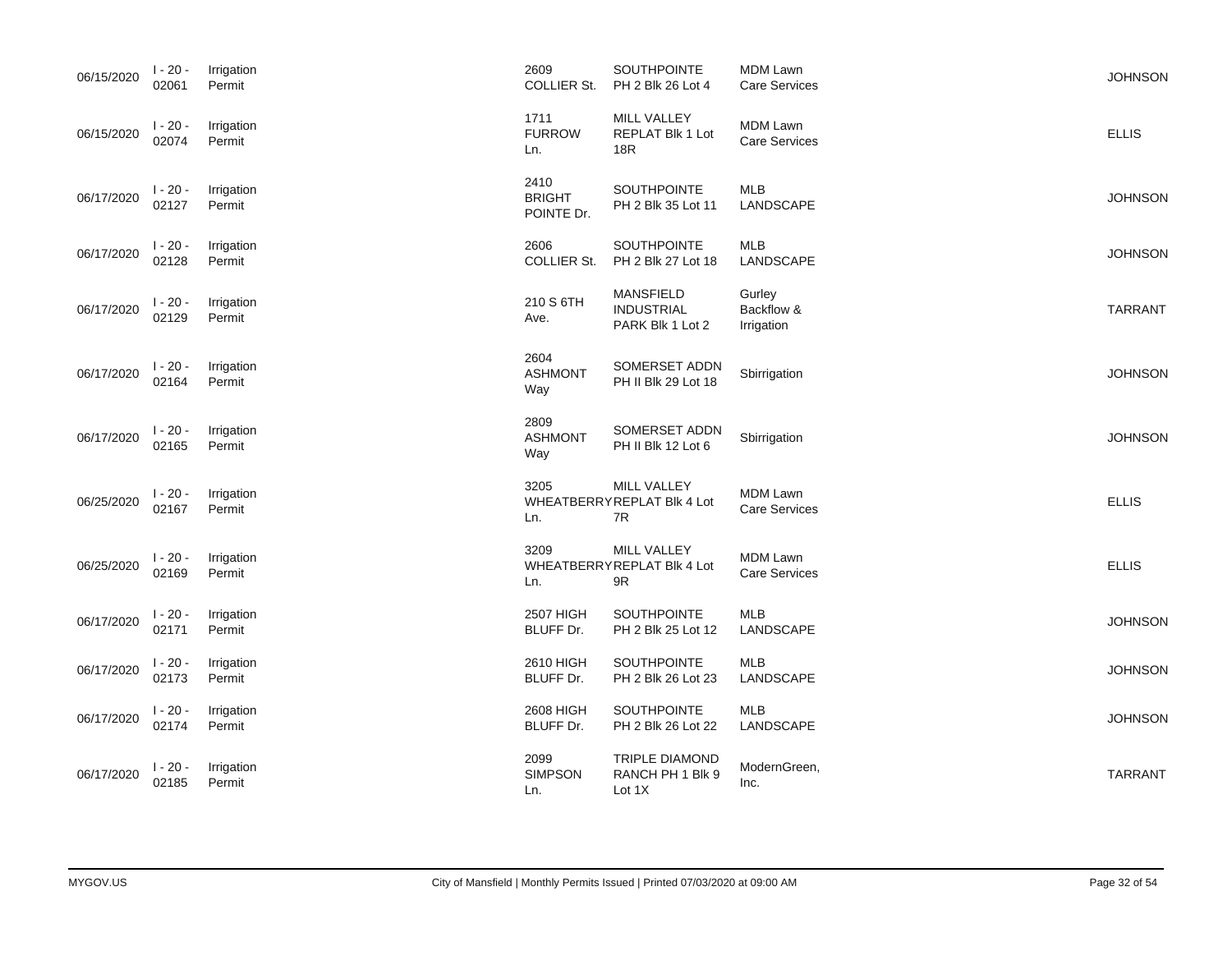| 06/19/2020 | $1 - 20 -$<br>02208 | Irrigation<br>Permit | 100<br>LAGUNA<br>VISTA Way        | SEETON<br><b>ESTATES ADDN</b><br>Blk 1 Lot 4                           | Exstream<br>Creations            | <b>TARRANT</b> |
|------------|---------------------|----------------------|-----------------------------------|------------------------------------------------------------------------|----------------------------------|----------------|
| 06/19/2020 | $1 - 20 -$<br>02209 | Irrigation<br>Permit | 102<br><b>LAGUNA</b><br>VISTA Way | <b>SEETON</b><br><b>ESTATES ADDN</b><br>Blk 1 Lot 3                    | Exstream<br>Creations            | <b>TARRANT</b> |
| 06/19/2020 | $1 - 20 -$<br>02210 | Irrigation<br>Permit | 104<br>LAGUNA<br>VISTA Way        | <b>SEETON</b><br><b>ESTATES ADDN</b><br>Blk 1 Lot 2                    | Exstream<br>Creations            | <b>TARRANT</b> |
| 06/22/2020 | $1 - 20 -$<br>02213 | Irrigation<br>Permit | 1805<br>SHAILA Dr.                | MILL VALLEY<br>REPLAT Blk 7 Lot<br>26R                                 | Exstream<br>Creations            | <b>ELLIS</b>   |
| 06/22/2020 | $1 - 20 -$<br>02236 | Irrigation<br>Permit | 113<br>Dr.                        | THE ARBORS OF<br>CREEKWOOL <sup>I</sup> CREEKWOOD PH<br>1 Blk 1 Lot 82 | <b>HOMEOWNER</b>                 | <b>TARRANT</b> |
| 06/23/2020 | $1 - 20 -$<br>02239 | Irrigation<br>Permit | 2609<br><b>ASHMONT</b><br>Way     | SOMERSET ADDN<br>PH II Blk 31 Lot 2                                    | Sbirrigation                     | <b>JOHNSON</b> |
| 06/23/2020 | $1 - 20 -$<br>02240 | Irrigation<br>Permit | 2605<br><b>ASHMONT</b><br>Way     | SOMERSET ADDN<br>PH II Blk 32 Lot 26                                   | Sbirrigation                     | <b>JOHNSON</b> |
| 06/23/2020 | $1 - 20 -$<br>02241 | Irrigation<br>Permit | 2602<br><b>ASHMONT</b><br>Way     | SOMERSET ADDN<br>PH II Blk 29 Lot 19                                   | Sbirrigation                     | <b>JOHNSON</b> |
| 06/25/2020 | $1 - 20 -$<br>02247 | Irrigation<br>Permit | 1607<br>SLUICE Dr.                | MILL VALLEY<br>REPLAT Blk 2 Lot<br>15R                                 | MDM Lawn<br>Care Services        | <b>ELLIS</b>   |
| 06/25/2020 | $1 - 20 -$<br>02248 | Irrigation<br>Permit | 1908<br><b>GRAHAM</b><br>Way      | <b>MILL VALLEY</b><br>REPLAT Blk 5 Lot<br>13R                          | Exstream<br>Creations            | <b>ELLIS</b>   |
| 06/25/2020 | $1 - 20 -$<br>02249 | Irrigation<br>Permit | 1600<br><b>HOPPER</b><br>Dr.      | MILL VALLEY<br>REPLAT Blk 4 Lot<br>4R                                  | MDM Lawn<br><b>Care Services</b> | <b>JOHNSON</b> |
| 06/24/2020 | $1 - 20 -$<br>02260 | Irrigation<br>Permit | 2208<br><b>SIMPSON</b>            | <b>TRIPLE DIAMOND</b><br>RANCH PH 1 Blk 1                              | ModernGreen,<br>Inc.             | <b>TARRANT</b> |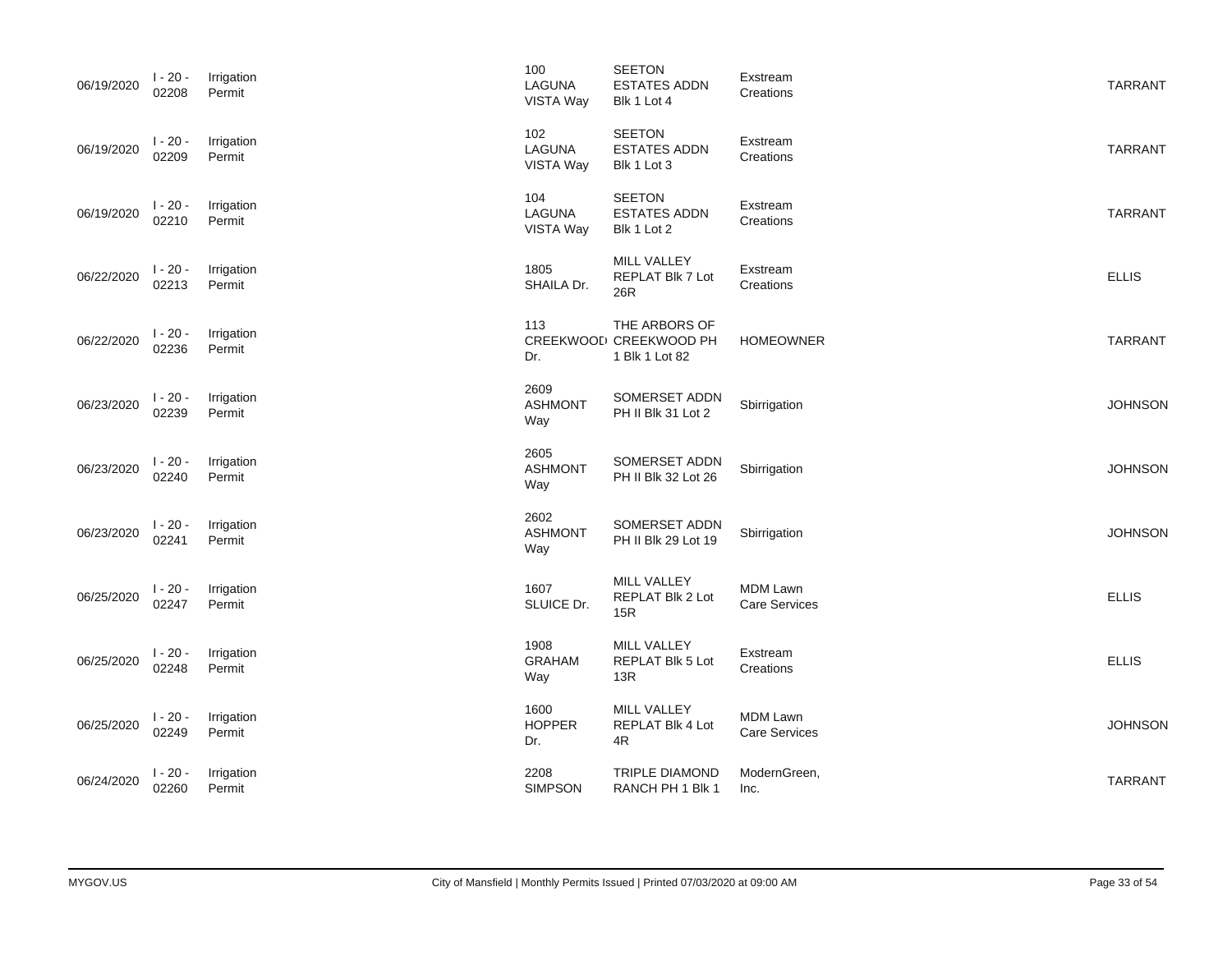|            |                     |                      | Ln.                                          | Lot 10X                                                       |                                         |                |
|------------|---------------------|----------------------|----------------------------------------------|---------------------------------------------------------------|-----------------------------------------|----------------|
| 06/26/2020 | $1 - 20 -$<br>02261 | Irrigation<br>Permit | 1222<br>WOODSIDE<br>Dr.                      | THE OAKS<br>PRESERVE PH 1<br>Blk 3 Lot 2                      | New Birth<br>Landscaping                | <b>JOHNSON</b> |
| 06/26/2020 | $1 - 20 -$<br>02262 | Irrigation<br>Permit | 1000 LITTLE<br>ELM Dr.                       | THE OAKS<br>PRESERVE PH 1<br>Blk 12 Lot 1X                    | New Birth<br>Landscaping                | <b>JOHNSON</b> |
| 06/24/2020 | $1 - 20 -$<br>02266 | Irrigation<br>Permit | 500 S<br><b>WISTERIA</b><br>St.              | <b>HILLCREST ADDN</b><br>9TH INSTL Blk 21<br>Lot 7R           | H <sub>2</sub> O Lawns                  | <b>TARRANT</b> |
| 06/25/2020 | $1 - 20 -$<br>02270 | Irrigation<br>Permit | 2600<br>COLLIER St.                          | SOUTHPOINTE<br>PH 2 Blk 27 Lot 15                             | <b>MDM Lawn</b><br><b>Care Services</b> | <b>JOHNSON</b> |
| 06/25/2020 | $1 - 20 -$<br>02292 | Irrigation<br>Permit | 2401<br><b>BRIGHT</b><br>POINTE Dr.          | <b>SOUTHPOINTE</b><br>PH 2 Blk 34 Lot 6                       | <b>MDM Lawn</b><br><b>Care Services</b> | <b>JOHNSON</b> |
| 06/25/2020 | $1 - 20 -$<br>02293 | Irrigation<br>Permit | 4508<br>LONGBOURN<br>Dr.                     | PEMBERLEY EST<br>PH 2 Blk 9 Lot 14                            | Sbirrigation                            | <b>TARRANT</b> |
| 06/25/2020 | $1 - 20 -$<br>02294 | Irrigation<br>Permit | 1305<br><b>MAVERICK</b><br>Dr.               | SOUTHPOINTE<br>PH 2 Blk 29 Lot 29                             | <b>MDM Lawn</b><br><b>Care Services</b> | <b>JOHNSON</b> |
| 06/29/2020 | $1 - 20 -$<br>02295 | Irrigation<br>Permit | 1802<br>MABRY Ct.                            | MILL VALLEY<br>REPLAT Blk 7 Lot<br>30R                        | Exstream<br>Creations                   | <b>ELLIS</b>   |
| 06/25/2020 | $1 - 20 -$<br>02296 | Irrigation<br>Permit | 4618<br><b>GREAT</b><br><b>PLAINS</b><br>Way | <b>BOWER RANCH</b><br>PH3 Blk 8 Lot 10                        | <b>MDM Lawn</b><br><b>Care Services</b> | <b>TARRANT</b> |
| 06/25/2020 | $1 - 20 -$<br>02298 | Irrigation<br>Permit | 1904<br><b>LASSETER</b><br>Dr.               | <b>CYPRESS</b><br><b>CROSSING ADDN</b><br><b>Blk 5 Lot 15</b> | Land Pro<br>Creations                   | <b>TARRANT</b> |
| 06/26/2020 | $1 - 20 -$<br>02331 | Irrigation<br>Permit | 2417 HIGH<br>BLUFF Dr.                       | SOUTHPOINTE<br>PH 2 Blk 29 Lot 1                              | <b>MLB</b><br>LANDSCAPE                 | <b>JOHNSON</b> |
| 06/30/2020 | l - 20 -            | Irrigation           | 5107                                         | <b>VILLAGES AT</b>                                            | CIRCLE D                                | <b>TARRANT</b> |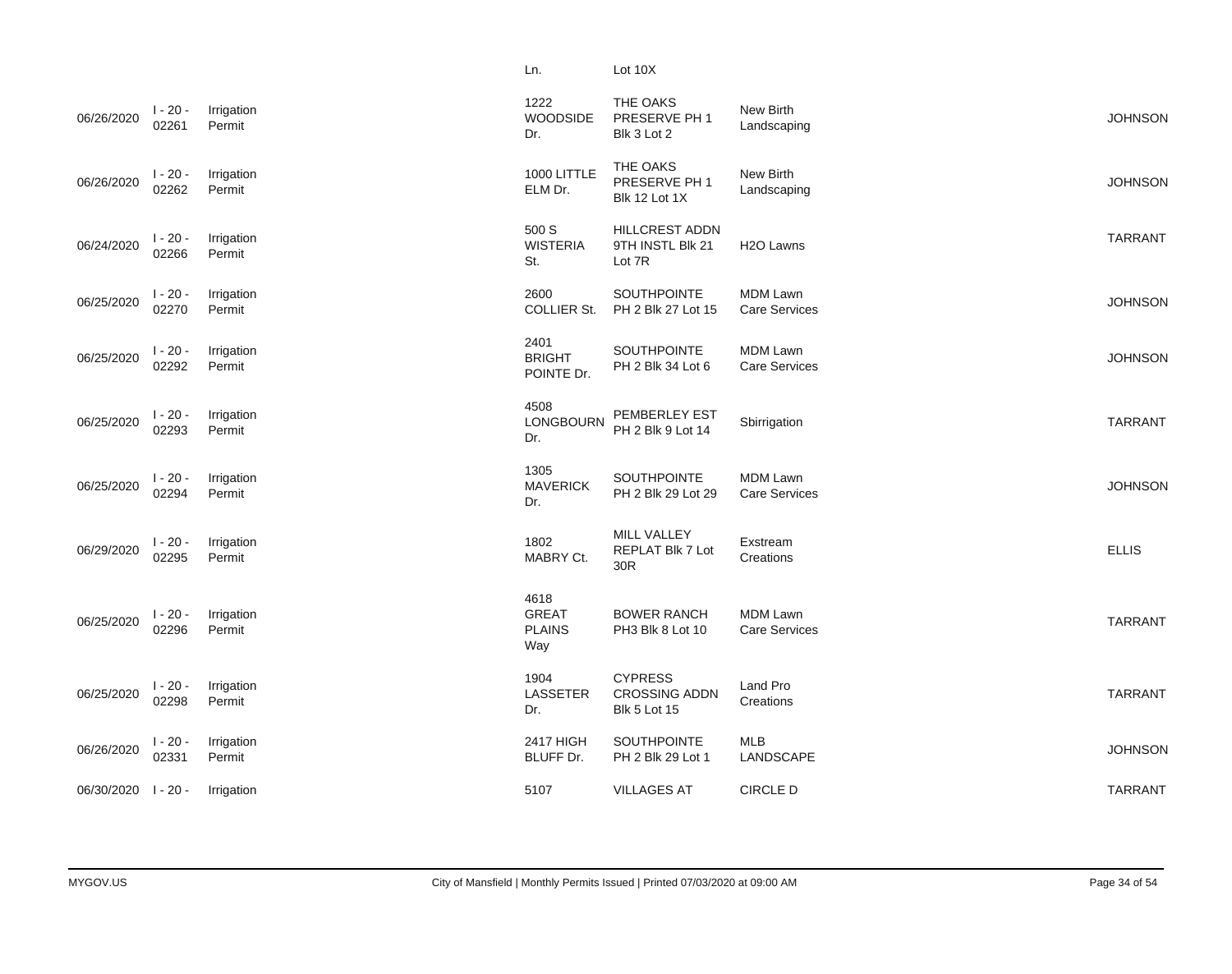|                             | 02360                     | Permit                  |                             |                | OLDCASTLE<br>Dr.                  | SPRING LAKE PH<br>1 Blk 1 Lot 113           | <b>CONSTRUCTION</b>                  |       |                   |                |
|-----------------------------|---------------------------|-------------------------|-----------------------------|----------------|-----------------------------------|---------------------------------------------|--------------------------------------|-------|-------------------|----------------|
| <b>Irrigation Permit</b>    |                           |                         |                             |                |                                   |                                             |                                      |       |                   |                |
| <b>Total Value</b>          |                           |                         | \$0.00                      | (Avg.: \$0.00) |                                   |                                             |                                      |       |                   |                |
| <b>Total Square Footage</b> |                           |                         | 0.00                        | (Avg.: 0.00)   |                                   |                                             |                                      |       |                   |                |
| Permits Issued:             |                           |                         | 64                          |                |                                   |                                             |                                      |       |                   |                |
| 06/16/2020                  | MS-<br>$20 -$<br>01091    | Miscellaneous<br>Permit | <b>CONSTRUCTION TRAILER</b> |                | 2622<br><b>MELROSE</b><br>Dr.     | SOMERSET ADDN<br>PH II Blk 35 Lot 17        | <b>CHESMAR</b><br><b>HOMES</b>       |       |                   | <b>JOHNSON</b> |
| <b>Miscellaneous Permit</b> |                           |                         |                             |                |                                   |                                             |                                      |       |                   |                |
| <b>Total Value</b>          |                           |                         | \$0.00                      | (Avg.: \$0.00) |                                   |                                             |                                      |       |                   |                |
| <b>Total Square Footage</b> |                           |                         | 0.00                        | (Avg.: 0.00)   |                                   |                                             |                                      |       |                   |                |
| Permits Issued:             |                           |                         | $\mathbf{1}$                |                |                                   |                                             |                                      |       |                   |                |
| 06/23/2020                  | $R1 -$<br>$19 -$<br>04516 | New Home<br>Permit      | NEW SFR 1 STORY             |                | <b>111 VAN</b><br>WORTH St.       | PEREZ ADDN                                  | <b>DFW</b><br>Contractors            | 3,403 | \$300,586.99 3403 | <b>TARRANT</b> |
| 06/08/2020                  | $R1 -$<br>$20 -$<br>00948 | New Home<br>Permit      | NEW SFR - 1 STORY           |                | 2616<br>TINSLEY Dr.               | SOMERSET ADDN<br>PH II Blk 34 Lot 18        | Bloomfield<br>Homes                  | 2,967 | \$262,075.11 2967 | <b>JOHNSON</b> |
| 06/09/2020                  | R1 -<br>$20 -$<br>00975   | New Home<br>Permit      | SFR 1 STORY                 |                | 2406<br>CARRINGTON<br>Dr.         | SOUTHPOINTE<br>PH 2 Blk 34 Lot 10           | MHI-PLANTATION 3,837<br><b>HOMES</b> |       | \$338,922.21 3837 | <b>JOHNSON</b> |
| 06/08/2020                  | R1 -<br>$20 -$<br>00976   | New Home<br>Permit      | SFR 2 STORY                 |                | 2401<br><b>WALLINGFOF:</b><br>Dr. | <b>SOMERSET ADDN</b><br>PH II Blk 23 Lot 33 | Bloomfield<br>Homes                  | 3,975 | \$351,111.75 3975 | <b>JOHNSON</b> |
| 06/01/2020                  | $R1 -$<br>$20 -$<br>01025 | New Home<br>Permit      | SFR 1 STORY                 |                | 3201<br><b>MILLSTONE</b><br>Ln.   | SOMERSET ADDN<br>PH II Blk 22 Lot 23        | <b>CHESMAR</b><br><b>HOMES</b>       | 2,547 | \$224,976.51 2547 | <b>JOHNSON</b> |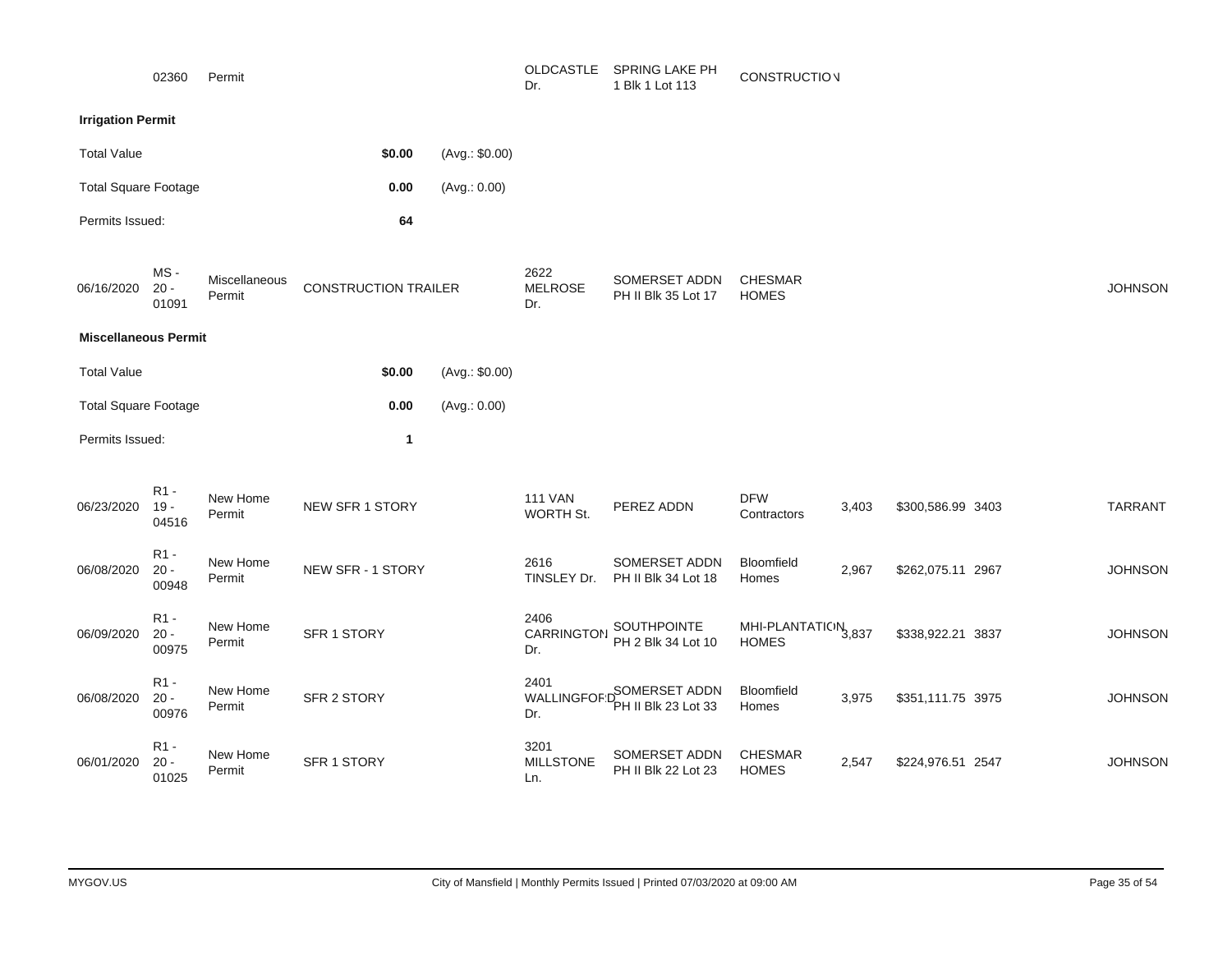| 06/08/2020 | R <sub>1</sub> -<br>$20 -$<br>01208 | New Home<br>Permit | SFR 2 STORY       | 2610<br><b>GREYSTOKE</b><br>Ln.              | SOMERSET ADDN<br>PH II Blk 11 Lot 8               | Bloomfield<br>Homes            | 4,197 | \$370,721.01 4197 | <b>JOHNSON</b> |
|------------|-------------------------------------|--------------------|-------------------|----------------------------------------------|---------------------------------------------------|--------------------------------|-------|-------------------|----------------|
| 06/11/2020 | R <sub>1</sub> -<br>$20 -$<br>01348 | New Home<br>Permit | SFR 2 STORY       | <b>2700 VISTA</b><br>Pkwy.                   | SOUTHPOINTE<br>PH 3 Blk 3 Lot 1                   | <b>Grand Homes</b>             | 4,417 | \$390,153.61 4417 | <b>JOHNSON</b> |
| 06/02/2020 | R <sub>1</sub> -<br>$20 -$<br>01370 | New Home<br>Permit | SFR 1 STORY       | 2607<br><b>CRESWICK</b><br>Dr.               | SOMERSET ADDN<br>PH II Blk 30 Lot 4               | <b>CHESMAR</b><br><b>HOMES</b> | 2,557 | \$225,859.81 2557 | <b>JOHNSON</b> |
| 06/04/2020 | $R1 -$<br>$20 -$<br>01382           | New Home<br>Permit | NEW SFR - 1 STORY | 928 NOAH<br>St.                              | <b>ORIGINAL TOWN</b><br>OF BRITTON Blk 1<br>Lot 9 | <b>Rasor Custom</b><br>Homes   | 2,884 | \$254,743.72 2884 | <b>ELLIS</b>   |
| 06/11/2020 | $R1 -$<br>$20 -$<br>01397           | New Home<br>Permit | NEW SFR - 2 STORY | 2411<br><b>BRIGHT</b><br>POINTE Dr.          | <b>SOUTHPOINTE</b><br>PH 2 Blk 34 Lot 1           | <b>Grand Homes</b>             | 6,136 | \$541,992.88 6136 | <b>JOHNSON</b> |
| 06/01/2020 | $R1 -$<br>$20 -$<br>01399           | New Home<br>Permit | NEW SFR - 2 STORY | <b>2703 VISTA</b><br>Pkwy.                   | SOUTHPOINTE<br>PH 3 Blk 2 Lot 9                   | <b>Grand Homes</b>             | 4,912 | \$433,876.96 4912 | <b>JOHNSON</b> |
| 06/22/2020 | $R1 -$<br>$20 -$<br>01434           | New Home<br>Permit | NEW SFR - 2 STORY | 4617<br><b>GREAT</b><br><b>PLAINS</b><br>Way | <b>BOWER RANCH</b><br>PH3 Blk 9 Lot 18            | <b>Grand Homes</b>             | 4,710 | \$416,034.30 4710 | <b>TARRANT</b> |
| 06/25/2020 | R <sub>1</sub> -<br>$20 -$<br>01446 | New Home<br>Permit | SFR 2 STORY       | 1600<br><b>FRIEDRICH</b><br>Dr.              | <b>SOUTHPOINTE</b><br>PH 3 Blk 2 Lot 29           | <b>Grand Homes</b>             | 5,372 | \$474,508.76 5372 | <b>JOHNSON</b> |
| 06/01/2020 | R <sub>1</sub> -<br>$20 -$<br>01455 | New Home<br>Permit | SFR 2 STORY       | 2600<br><b>ROSEBUD</b><br>Ln.                | SOMERSET ADDN<br>PH II Blk 30 Lot 10              | <b>CHESMAR</b><br><b>HOMES</b> | 3,813 | \$336,802.29 3813 | <b>JOHNSON</b> |
| 06/22/2020 | $R1 -$<br>$20 -$<br>01463           | New Home<br>Permit | SFR 2 STORY       | 1616<br><b>FRIEDRICH</b><br>Dr.              | <b>SOUTHPOINTE</b><br>PH 3 Blk 2 Lot 36           | J HOUSTON<br><b>HOMES</b>      | 5,591 | \$493,853.03 5591 | <b>JOHNSON</b> |
| 06/15/2020 | R <sub>1</sub> -<br>$20 -$<br>01494 | New Home<br>Permit | NEW SFR - 2 STORY | 1307<br><b>BRANDENBU</b><br>St.              | SOUTHPOINTE<br>BH 6A Blk 2 Lot 5                  | David Weekley<br>Homes         | 4,446 | \$392,715.18 4446 | <b>JOHNSON</b> |
| 06/25/2020 | R1 -                                | New Home           | SFR 1 STORY       | 605 W                                        | BASTIAN ADDN                                      | Mansfield                      | 2,912 | \$257,216.96 2912 | <b>TARRANT</b> |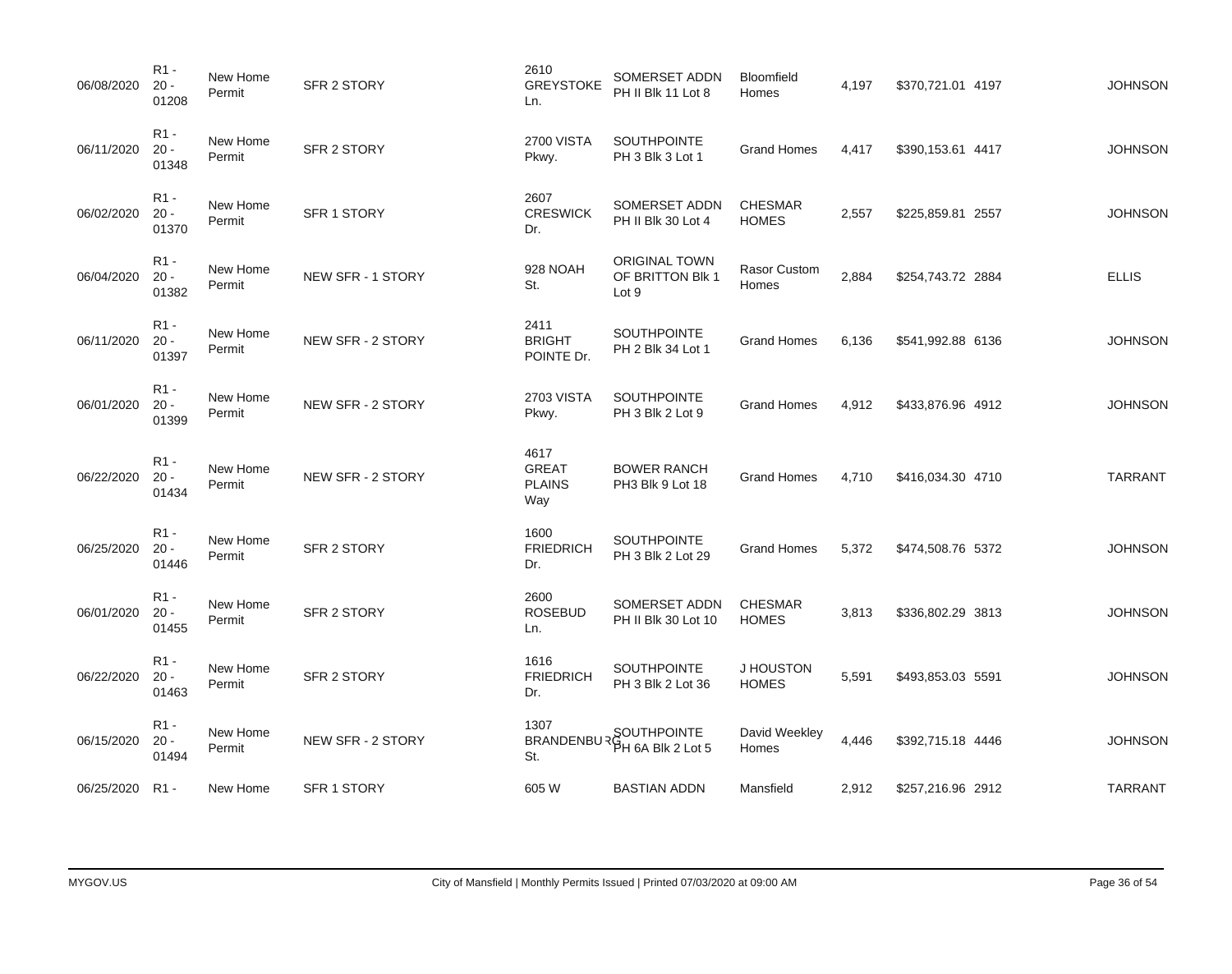|            | $20 -$<br>01508                     | Permit             |                    | KIMBALL St.                      | <b>REPLAT Blk 1 Lot</b><br><b>1R1</b>    | Custom<br>Homes              |       |                   |                |
|------------|-------------------------------------|--------------------|--------------------|----------------------------------|------------------------------------------|------------------------------|-------|-------------------|----------------|
| 06/25/2020 | R <sub>1</sub> -<br>$20 -$<br>01509 | New Home<br>Permit | <b>SFR 1 STORY</b> | 607 W<br>KIMBALL St.             | <b>BASTIAN ADDN</b><br>Blk 1 Lot 1       | Mansfield<br>Custom<br>Homes | 2,882 | \$254,567.06 2882 | <b>TARRANT</b> |
| 06/08/2020 | $R1 -$<br>$20 -$<br>01520           | New Home<br>Permit | NEW SFR - 1 STORY  | 2600<br><b>HALLSEY</b><br>Dr.    | SOMERSET ADDN<br>PH II Blk 31 Lot 16     | Bloomfield<br>Homes          | 2,968 | \$262,163.44 2968 | <b>JOHNSON</b> |
| 06/02/2020 | $R1 -$<br>$20 -$<br>01521           | New Home<br>Permit | NEW SFR - 2 STORY  | 1300<br><b>JULIAN St.</b>        | <b>SOUTHPOINTE</b><br>PH 6A Blk 2 Lot 9  | David Weekley<br>Homes       | 3,896 | \$344,133.68 3896 | <b>JOHNSON</b> |
| 06/02/2020 | $R1 -$<br>$20 -$<br>01523           | New Home<br>Permit | NEW SFR - 1 STORY  | 1304<br><b>JULIAN St.</b>        | <b>SOUTHPOINTE</b><br>PH 6A Blk 2 Lot 11 | David Weekley<br>Homes       | 3.440 | \$303,855.20 3440 | <b>JOHNSON</b> |
| 06/03/2020 | R <sub>1</sub> -<br>$20 -$<br>01524 | New Home<br>Permit | NEW SFR - 1 STORY  | 1310<br><b>JULIAN St.</b>        | <b>SOUTHPOINTE</b><br>PH 6A Blk 2 Lot 14 | David Weekley<br>Homes       | 3,057 | \$270,024.81 3057 | <b>JOHNSON</b> |
| 06/08/2020 | R <sub>1</sub> -<br>$20 -$<br>01525 | New Home<br>Permit | NEW SFR - 2 STORY  | 3005<br><b>CHESTERFIE</b><br>Ln. | SOMERSET ADDN<br>≯H II Blk 25 Lot 24     | Bloomfield<br>Homes          | 3,940 | \$348,020.20 3940 | <b>JOHNSON</b> |
| 06/29/2020 | R <sub>1</sub> -<br>$20 -$<br>01526 | New Home<br>Permit | NEW SFR - 1 STORY  | 2612<br>GABLER Dr.               | SOMERSET ADDN<br>PH II Blk 10 Lot 23     | Bloomfield<br>Homes          | 2,584 | \$228,244.72 2584 | <b>JOHNSON</b> |
| 06/08/2020 | $R1 -$<br>$20 -$<br>01527           | New Home<br>Permit | NEW SFR - 1 STORY  | 2606<br><b>HALLSEY</b><br>Dr.    | SOMERSET ADDN<br>PH II Blk 31 Lot 13     | Bloomfield<br>Homes          | 2,885 | \$254,832.05 2885 | <b>JOHNSON</b> |
| 06/02/2020 | R1 -<br>$20 -$<br>01550             | New Home<br>Permit | <b>SFR 2 STORY</b> | 3111<br><b>MILLSTONE</b><br>Ln.  | SOMERSET ADDN<br>PH II Blk 22 Lot 24     | <b>PULTE</b><br><b>HOMES</b> | 3,630 | \$320,637.90 3630 | <b>JOHNSON</b> |
| 06/02/2020 | R1 -<br>$20 -$<br>01558             | New Home<br>Permit | NEW SFR - 2 STORY  | 1306<br><b>JULIAN St.</b>        | <b>SOUTHPOINTE</b><br>PH 6A Blk 2 Lot 12 | David Weekley<br>Homes       | 3,771 | \$333,092.43 3771 | <b>JOHNSON</b> |
| 06/02/2020 | R <sub>1</sub> -<br>$20 -$<br>01559 | New Home<br>Permit | NEW SFR - 2 STORY  | 3203<br><b>JULIAN St.</b>        | <b>SOUTHPOINTE</b><br>PH 6A Blk 2 Lot 2  | David Weekley<br>Homes       | 5,485 | \$484,490.05 5485 | <b>JOHNSON</b> |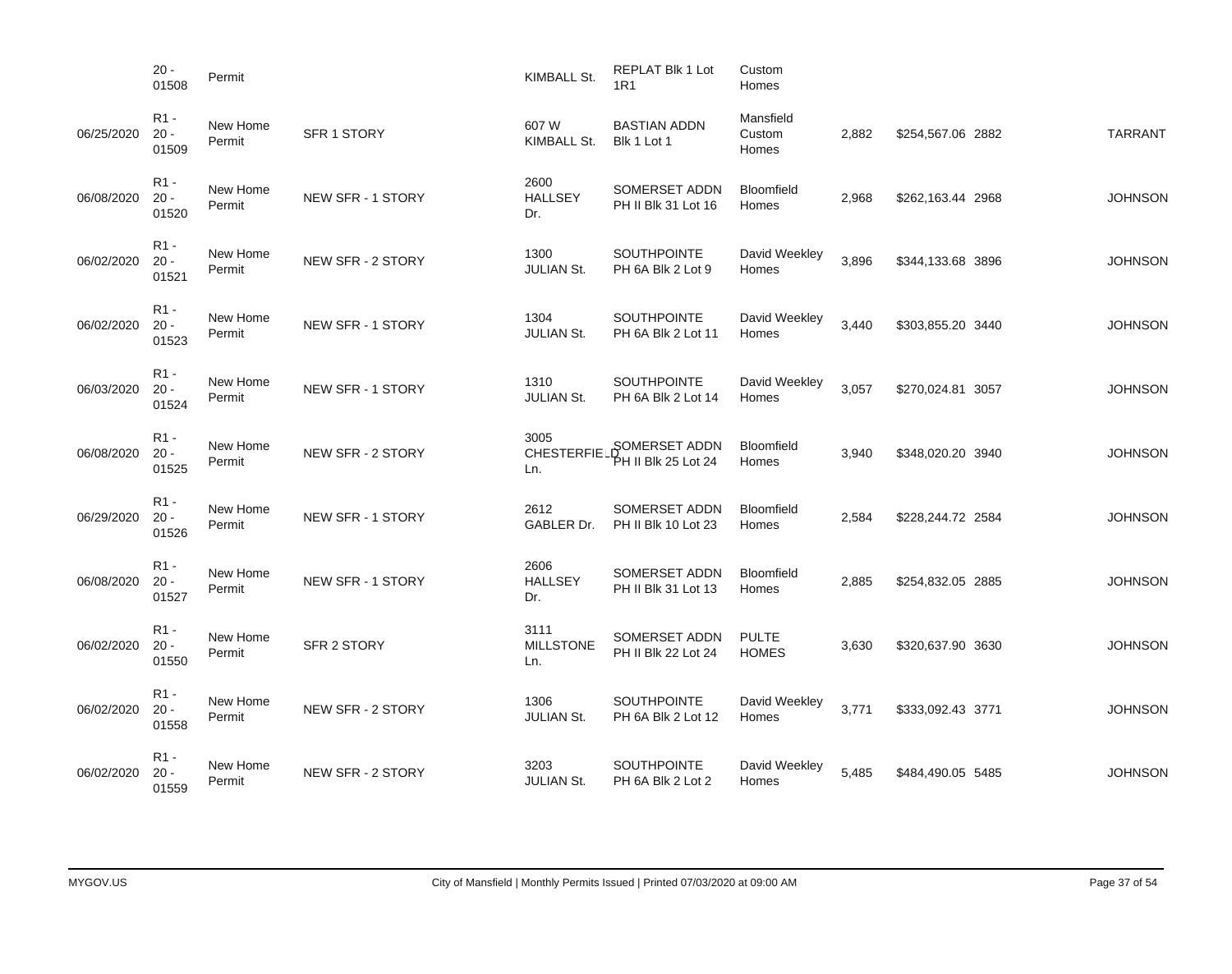| 06/03/2020 | $R1 -$<br>$20 -$<br>01599           | New Home<br>Permit | NEW SFR - 2 STORY  | 1714<br>CEDAR<br><b>BLUFF</b><br>Pkwy. | <b>SOUTHPOINTE</b><br>PH 3 Blk 2 Lot 44 | J HOUSTON<br><b>HOMES</b>                     | 5,205 | \$459,757.65 5205 | <b>JOHNSON</b> |
|------------|-------------------------------------|--------------------|--------------------|----------------------------------------|-----------------------------------------|-----------------------------------------------|-------|-------------------|----------------|
| 06/18/2020 | R <sub>1</sub> -<br>$20 -$<br>01601 | New Home<br>Permit | NEW SFR - 1 STORY  | 2706<br>CHANDLER<br>Ct.                | SOUTHPOINTE<br>PH 3 Blk 2 Lot 60        | <b>DREES</b><br><b>CUSTOM</b><br><b>HOMES</b> | 4,388 | \$387,592.04 4388 | <b>JOHNSON</b> |
| 06/11/2020 | $R1 -$<br>$20 -$<br>01624           | New Home<br>Permit | SFR 2 STORY        | 4805<br><b>ELLSWORTH</b><br>St.        | <b>BOWER RANCH</b><br>PH 2 Blk 3 Lot 4  | <b>Grand Homes</b>                            | 5,354 | \$472,918.82 5354 | <b>TARRANT</b> |
| 06/17/2020 | $R1 -$<br>$20 -$<br>01628           | New Home<br>Permit | SFR 2 STORY        | 1802<br>CIBOLO Cir.                    | <b>SOUTHPOINTE</b><br>PH 3 Blk 2 Lot 47 | <b>Grand Homes</b>                            | 5,915 | \$522,471.95 5919 | <b>JOHNSON</b> |
| 06/11/2020 | $R1 -$<br>$20 -$<br>01650           | New Home<br>Permit | NEW SFR - 2 STORY  | 4524<br>LAKOTA Trl.                    | <b>BOWER RANCH</b><br>PH3 Blk 7 Lot 17  | <b>Grand Homes</b>                            | 4,871 | \$430,255.43 4871 | <b>TARRANT</b> |
| 06/22/2020 | R <sub>1</sub> -<br>$20 -$<br>01674 | New Home<br>Permit | SFR 2 STORY        | 2604<br>TINSLEY Dr.                    | SOMERSET ADDN<br>PH II Blk 34 Lot 24    | Bloomfield<br>Homes                           | 3,856 | \$340,600.48 3856 | <b>JOHNSON</b> |
| 06/29/2020 | $R1 -$<br>$20 -$<br>01675           | New Home<br>Permit | SFR 2 STORY        | 2428<br><b>RAWLINS</b><br>Ln.          | SOMERSET ADDN<br>PH II Blk 27 Lot 15    | Bloomfield<br>Homes                           | 3,856 | \$340,600.48 3856 | <b>JOHNSON</b> |
| 06/01/2020 | $R1 -$<br>$20 -$<br>01680           | New Home<br>Permit | SFR 1 STORY        | 3111<br>LINHAM Dr.                     | SOMERSET ADDN<br>PH II Blk 21 Lot 29    | <b>PULTE</b><br><b>HOMES</b>                  | 2,766 | \$244,320.78 2766 | <b>JOHNSON</b> |
| 06/10/2020 | $R1 -$<br>$20 -$<br>01681           | New Home<br>Permit | SFR 2 STORY        | 2802<br><b>ASHMONT</b><br>Way          | SOMERSET ADDN<br>PH II Blk 29 Lot 7     | J HOUSTON<br><b>HOMES</b>                     | 3,665 | \$323,729.45 3665 | <b>JOHNSON</b> |
| 06/10/2020 | $R1 -$<br>$20 -$<br>01683           | New Home<br>Permit | SFR 2 STORY        | 2909<br><b>WOODLEIGH</b><br>Dr.        | SOMERSET ADDN<br>PH II Blk 13 Lot 15    | J HOUSTON<br><b>HOMES</b>                     | 3,699 | \$326,732.67 3699 | <b>JOHNSON</b> |
| 06/03/2020 | $R1 -$<br>$20 -$<br>01684           | New Home<br>Permit | SFR 1 STORY        | 2900<br><b>WOODLEIGH</b><br>Dr.        | SOMERSET ADDN<br>PH II Blk 25 Lot 92    | J HOUSTON<br><b>HOMES</b>                     | 3,484 | \$307,741.72 3484 | <b>JOHNSON</b> |
| 06/22/2020 | R1 -                                | New Home           | <b>SFR 1 STORY</b> | 2609                                   | SOMERSET ADDN                           | Bloomfield                                    | 3,088 | \$272,763.04 3088 | <b>JOHNSON</b> |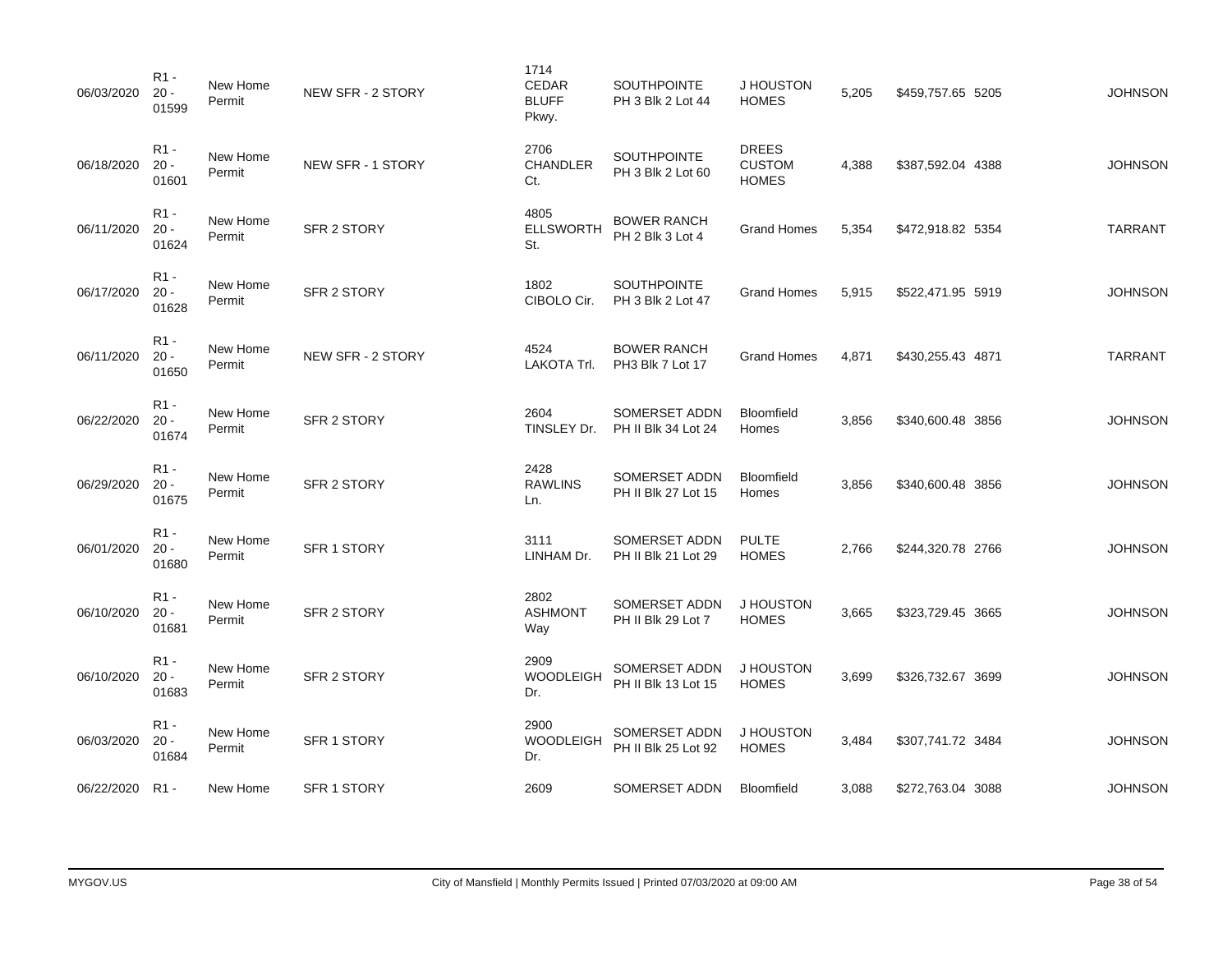|            | $20 -$<br>01685                     | Permit             |                    | PARKHURST<br>Ln.                  | PH II Blk 31 Lot 7                   | Homes                               |       |                   |                |
|------------|-------------------------------------|--------------------|--------------------|-----------------------------------|--------------------------------------|-------------------------------------|-------|-------------------|----------------|
| 06/12/2020 | R <sub>1</sub> -<br>$20 -$<br>01686 | New Home<br>Permit | <b>SFR 2 STORY</b> | 3109<br>LINHAM Dr.                | SOMERSET ADDN<br>PH II Blk 21 Lot 30 | <b>PULTE</b><br><b>HOMES</b>        | 3,392 | \$299,615.36 3392 | <b>JOHNSON</b> |
| 06/10/2020 | R <sub>1</sub> -<br>$20 -$<br>01687 | New Home<br>Permit | <b>SFR 1 STORY</b> | 2800<br><b>ASHMONT</b><br>Way     | SOMERSET ADDN<br>PH II Blk 29 Lot 8  | J HOUSTON<br><b>HOMES</b>           | 3,255 | \$287,514.15 3255 | <b>JOHNSON</b> |
| 06/22/2020 | R <sub>1</sub> -<br>$20 -$<br>01688 | New Home<br>Permit | <b>SFR 2 STORY</b> | 2606<br><b>PARKHURST</b><br>Ln.   | SOMERSET ADDN<br>PH II Blk 32 Lot 21 | Bloomfield<br>Homes                 | 3,426 | \$302,618.58 3426 | <b>JOHNSON</b> |
| 06/01/2020 | R <sub>1</sub> -<br>$20 -$<br>01690 | New Home<br>Permit | SFR <sub>1</sub>   | 3102<br><b>ESPLANADE</b><br>Blvd. | LADERA PH 2 Blk<br>A Lot 31          | <b>INTEGRITY</b><br><b>CM GROUP</b> | 2,425 | \$214,200.25 2425 | <b>TARRANT</b> |
| 06/22/2020 | R <sub>1</sub> -<br>$20 -$<br>01691 | New Home<br>Permit | <b>SFR 2 STORY</b> | 2808<br><b>CRESWICK</b><br>Dr.    | SOMERSET ADDN<br>PH II Blk 12 Lot 27 | <b>Bloomfield</b><br>Homes          | 3,938 | \$347,843.54 3938 | <b>JOHNSON</b> |
| 06/22/2020 | R <sub>1</sub> -<br>$20 -$<br>01693 | New Home<br>Permit | SFR 2 STORY        | 2801<br><b>CHESTERFIE</b><br>Ln.  | SOMERSET ADDN<br>≯H II Blk 25 Lot 44 | Bloomfield<br>Homes                 | 3,856 | \$340,600.48 3856 | <b>JOHNSON</b> |
| 06/08/2020 | R <sub>1</sub> -<br>$20 -$<br>01713 | New Home<br>Permit | SFR 2 STORY        | 2608<br><b>ASHMONT</b><br>Way     | SOMERSET ADDN<br>PH II Blk 29 Lot 16 | <b>First Texas</b><br>Homes         | 5,247 | \$463,467.51 5247 | <b>JOHNSON</b> |
| 06/04/2020 | R <sub>1</sub> -<br>$20 -$<br>01714 | New Home<br>Permit | SFR 2 STORY        | 2606<br><b>ASHMONT</b><br>Way     | SOMERSET ADDN<br>PH II Blk 29 Lot 17 | <b>First Texas</b><br>Homes         | 5,326 | \$470,445.58 5326 | <b>JOHNSON</b> |
| 06/04/2020 | R <sub>1</sub> -<br>$20 -$<br>01715 | New Home<br>Permit | SFR 2 STORY        | 2501<br><b>MONTROSE</b><br>Dr.    | SOMERSET ADDN<br>PH II Blk 32 Lot 3  | <b>First Texas</b><br>Homes         | 5,112 | \$451,542.96 5112 | <b>JOHNSON</b> |
| 06/04/2020 | R <sub>1</sub> -<br>$20 -$<br>01716 | New Home<br>Permit | SFR 2 STORY        | 2405<br><b>MONTROSE</b><br>Dr.    | SOMERSET ADDN<br>PH II Blk 34 Lot 1  | <b>First Texas</b><br>Homes         | 4,771 | \$421,422.43 4771 | <b>JOHNSON</b> |
| 06/04/2020 | R <sub>1</sub> -<br>$20 -$<br>01717 | New Home<br>Permit | <b>SFR 2 STORY</b> | 4504<br>LONGBOURN<br>Dr.          | PEMBERLEY EST<br>PH 2 Blk 9 Lot 16   | <b>First Texas</b><br>Homes         | 5,097 | \$450,218.01 5097 | <b>TARRANT</b> |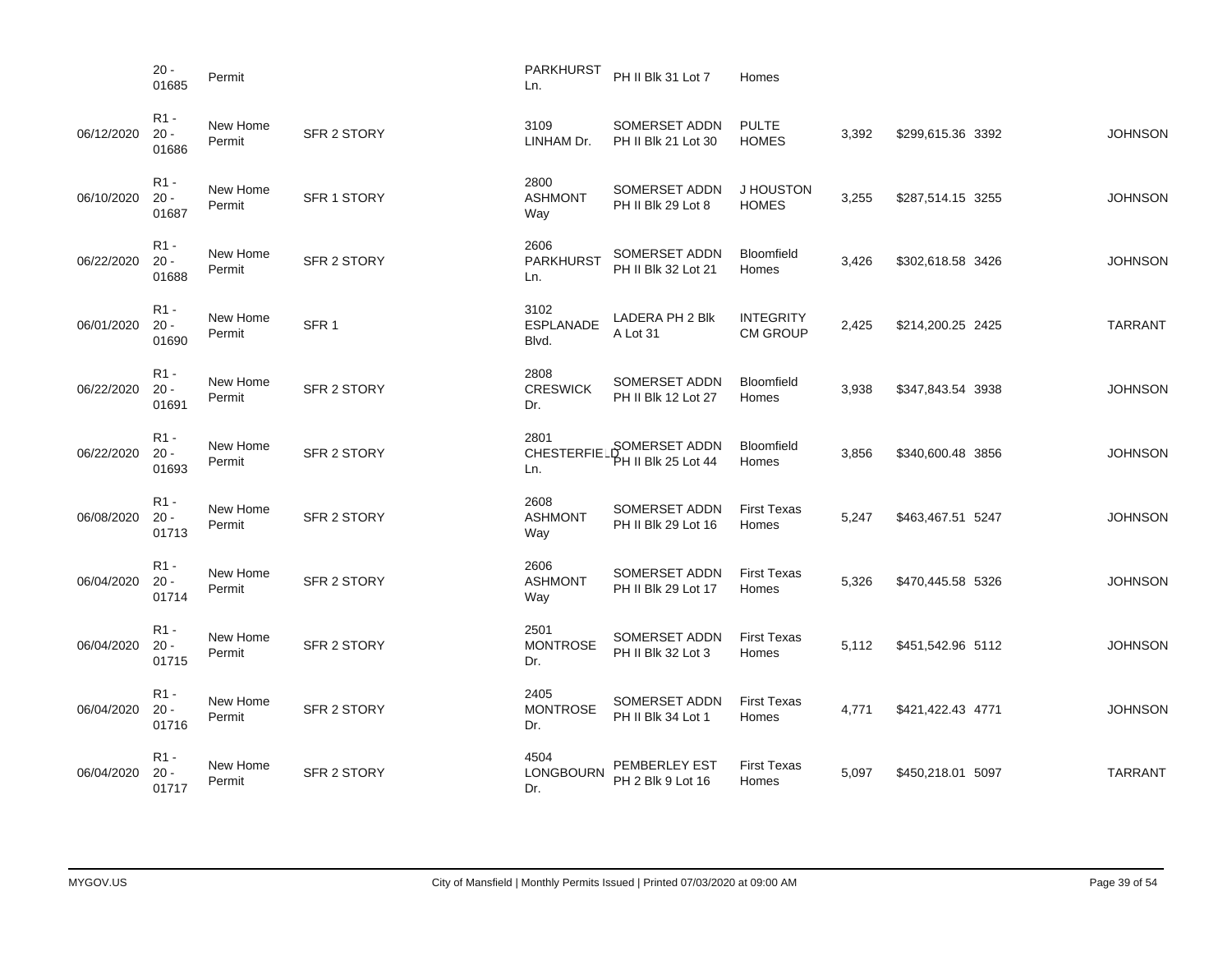| 06/04/2020 | R <sub>1</sub> -<br>$20 -$<br>01718 | New Home<br>Permit | SFR 2 STORY        | 2601<br><b>ASHMONT</b><br>Way   | SOMERSET ADDN<br>PH II Blk 32 Lot 28 | <b>First Texas</b><br>Homes                     | 5,104 | \$450,836.32 5104 | <b>JOHNSON</b> |
|------------|-------------------------------------|--------------------|--------------------|---------------------------------|--------------------------------------|-------------------------------------------------|-------|-------------------|----------------|
| 06/08/2020 | $R1 -$<br>$20 -$<br>01719           | New Home<br>Permit | SFR 2 STORY        | 2700<br><b>ASHMONT</b><br>Way   | SOMERSET ADDN<br>PH II Blk 29 Lot 12 | <b>First Texas</b><br>Homes                     | 5,230 | \$461,965.90 5230 | <b>JOHNSON</b> |
| 06/04/2020 | $R1 -$<br>$20 -$<br>01720           | New Home<br>Permit | SFR 2 STORY        | 2605<br><b>ROSEBUD</b><br>Ln.   | SOMERSET ADDN<br>PH II Blk 11 Lot 3  | <b>First Texas</b><br>Homes                     | 4,228 | \$373,459.24 4228 | <b>JOHNSON</b> |
| 06/04/2020 | $R1 -$<br>$20 -$<br>01721           | New Home<br>Permit | SFR 2 STORY        | 2804<br><b>ASHMONT</b><br>Way   | SOMERSET ADDN<br>PH II Blk 29 Lot 6  | <b>First Texas</b><br>Homes                     | 5,123 | \$452,514.59 5123 | <b>JOHNSON</b> |
| 06/03/2020 | $R1 -$<br>$20 -$<br>01722           | New Home<br>Permit | SFR 2 STORY        | 2704<br><b>ASHMONT</b><br>Way   | SOMERSET ADDN<br>PH II Blk 29 Lot 10 | <b>First Texas</b><br>Homes                     | 5,476 | \$483,695.08 5476 | <b>JOHNSON</b> |
| 06/03/2020 | $R1 -$<br>$20 -$<br>01723           | New Home<br>Permit | <b>SFR 2 STORY</b> | 2702<br><b>ASHMONT</b><br>Way   | SOMERSET ADDN<br>PH II Blk 29 Lot 11 | <b>First Texas</b><br>Homes                     | 5,379 | \$475,127.07 5379 | <b>JOHNSON</b> |
| 06/04/2020 | $R1 -$<br>$20 -$<br>01724           | New Home<br>Permit | <b>SFR 2 STORY</b> | 2608<br><b>CRESWICK</b><br>Dr.  | SOMERSET ADDN<br>PH II Blk 12 Lot 18 | <b>First Texas</b><br>Homes                     | 5,483 | \$484,313.39 5483 | <b>JOHNSON</b> |
| 06/02/2020 | $R1 -$<br>$20 -$<br>01730           | New Home<br>Permit | <b>SFR 2 STORY</b> | 3109<br><b>MILLSTONE</b><br>Ln. | SOMERSET ADDN<br>PH II Blk 22 Lot 25 | <b>PULTE</b><br><b>HOMES</b>                    | 3,876 | \$342,367.08 3876 | <b>JOHNSON</b> |
| 06/03/2020 | $R1 -$<br>$20 -$<br>01731           | New Home<br>Permit | SFR 1 STORY        | 2610<br><b>COLLIER St.</b>      | SOUTHPOINTE<br>PH 2 Blk 27 Lot 20    | MHI-PLANTATION <sub>3,957</sub><br><b>HOMES</b> |       | \$349,521.81 3957 | <b>JOHNSON</b> |
| 06/08/2020 | $R1 -$<br>$20 -$<br>01738           | New Home<br>Permit | <b>SFR 2 STORY</b> | 2604<br><b>GREYSTOKE</b><br>Ln. | SOMERSET ADDN<br>PH II Blk 11 Lot 11 | <b>First Texas</b><br>Homes                     | 4,371 | \$386,090.43 4371 | <b>JOHNSON</b> |
| 06/08/2020 | $R1 -$<br>$20 -$<br>01751           | New Home<br>Permit | NEW SFR - 2 STORY  | 3105<br>LINHAM Dr.              | SOMERSET ADDN<br>PH II Blk 21 Lot 32 | <b>PULTE</b><br><b>HOMES</b>                    | 3,704 | \$327,174.32 3704 | <b>JOHNSON</b> |
| 06/09/2020 | R <sub>1</sub> -<br>$20 -$          | New Home<br>Permit | NEW SFR - 2 STORY  | 911 ROYAL<br>Ct.                | QUEENSGATE<br>FINAL Blk 1 Lot 15     | Bloomfield<br>Homes                             | 3,798 | \$335,477.34 3798 | <b>TARRANT</b> |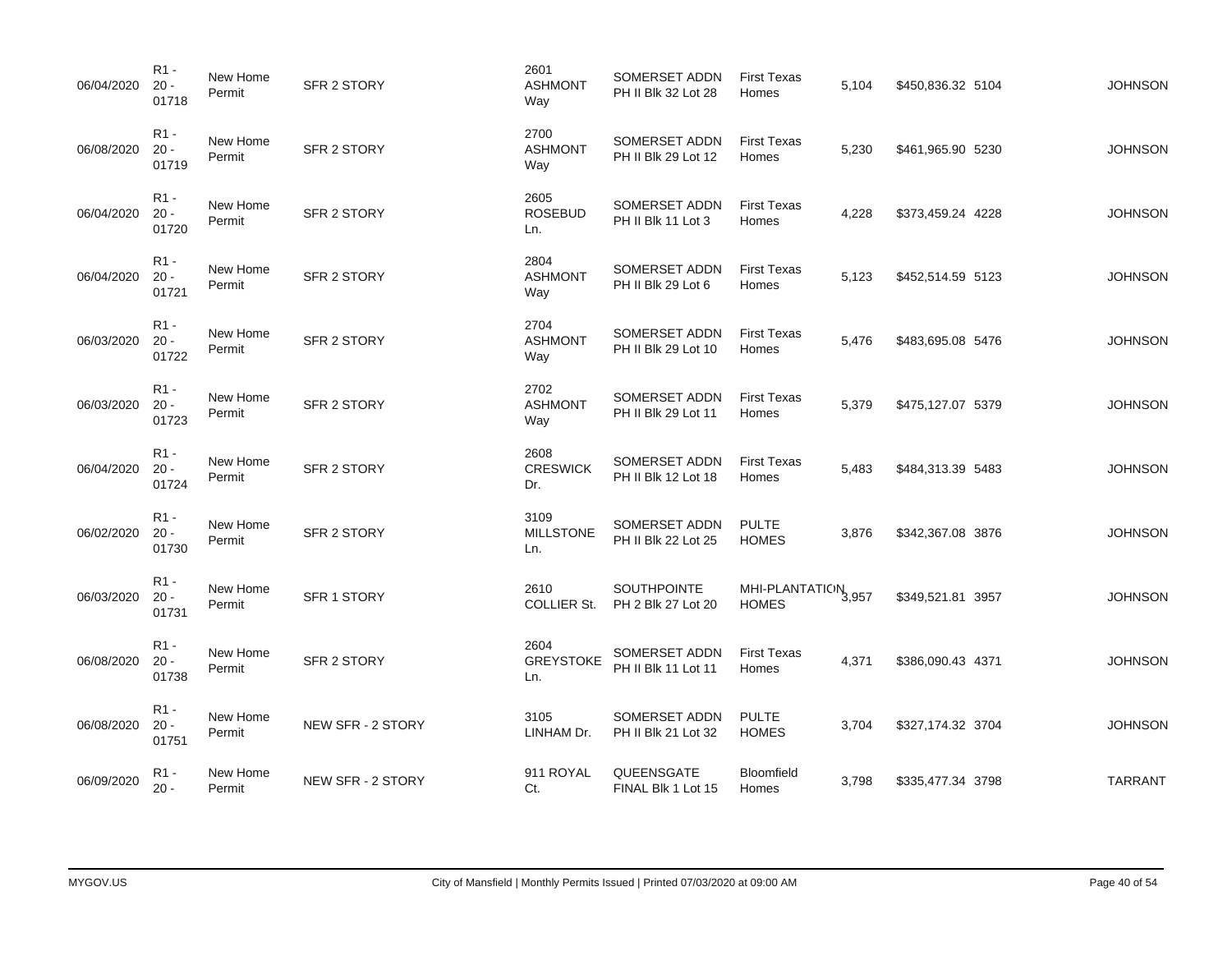| 06/08/2020 | $R1 -$<br>$20 -$<br>01756 | New Home<br>Permit | NEW SFR - 2 STORY  | 906 ROYAL<br>Ct.                  | QUEENSGATE<br>FINAL Blk 1 Lot 26         | Bloomfield<br>Homes                 | 3,354 | \$296,258.82 3354 | <b>TARRANT</b> |
|------------|---------------------------|--------------------|--------------------|-----------------------------------|------------------------------------------|-------------------------------------|-------|-------------------|----------------|
| 06/16/2020 | $R1 -$<br>$20 -$<br>01762 | New Home<br>Permit | <b>SFR 2 STORY</b> | 1305<br><b>BRANDENBUR</b><br>St.  | SOUTHPOINTE<br>PH 6A Blk 2 Lot 6         | David Weekley<br>Homes              | 4,016 | \$354,733.28 4016 | <b>JOHNSON</b> |
| 06/09/2020 | $R1 -$<br>$20 -$<br>01763 | New Home<br>Permit | <b>SFR 2 STORY</b> | 1312<br><b>JULIAN St.</b>         | <b>SOUTHPOINTE</b><br>PH 6A Blk 2 Lot 15 | David Weekley<br>Homes              | 3,520 | \$310,921.60 3520 | <b>JOHNSON</b> |
| 06/09/2020 | $R1 -$<br>$20 -$<br>01768 | New Home<br>Permit | <b>SFR 2 STORY</b> | 2608<br><b>GREYSTOKE</b><br>Ln.   | SOMERSET ADDN<br>PH II Blk 11 Lot 9      | <b>First Texas</b><br>Homes         | 4,191 | \$370,191.03 4191 | <b>JOHNSON</b> |
| 06/09/2020 | $R1 -$<br>$20 -$<br>01769 | New Home<br>Permit | SFR 2 STORY        | 2603<br><b>ASHMONT</b><br>Way     | SOMERSET ADDN<br>PH II Blk 32 Lot 27     | <b>First Texas</b><br>Homes         | 5,311 | \$469,120.63 5311 | <b>JOHNSON</b> |
| 06/08/2020 | $R1 -$<br>$20 -$<br>01770 | New Home<br>Permit | SFR 1 STORY        | 2912<br><b>ESPLANADE</b><br>Blvd. | LADERA PH 2 Blk<br>A Lot 48              | <b>INTEGRITY</b><br><b>CM GROUP</b> | 2,070 | \$182,843.10 2648 | <b>TARRANT</b> |
| 06/11/2020 | $R1 -$<br>$20 -$<br>01777 | New Home<br>Permit | NEW SFR - 1 STORY  | 2605<br>TINSLEY Dr.               | SOMERSET ADDN<br>PH II Blk 32 Lot 6      | <b>First Texas</b><br>Homes         | 2,789 | \$246,352.37 2789 | <b>JOHNSON</b> |
| 06/11/2020 | $R1 -$<br>$20 -$<br>01778 | New Home<br>Permit | NEW SFR - 2 STORY  | 2910<br><b>WOODLEIGH</b><br>Dr.   | SOMERSET ADDN<br>PH II Blk 25 Lot 97     | <b>First Texas</b><br>Homes         | 5,288 | \$467,089.04 5288 | <b>JOHNSON</b> |
| 06/18/2020 | $R1 -$<br>$20 -$<br>01781 | New Home<br>Permit | NEW SFR - 2 STORY  | 2619<br>TINSLEY Dr.               | SOMERSET ADDN<br>PH II Blk 32 Lot 13     | <b>First Texas</b><br>Homes         | 4,288 | \$378,759.04 4288 | <b>JOHNSON</b> |
| 06/11/2020 | $R1 -$<br>$20 -$<br>01782 | New Home<br>Permit | NEW SFR - 2 STORY  | 2403<br><b>MONTROSE</b><br>Dr.    | SOMERSET ADDN<br>PH II Blk 34 Lot 2      | <b>First Texas</b><br>Homes         | 4,615 | \$407,642.95 4615 | <b>JOHNSON</b> |
| 06/19/2020 | $R1 -$<br>$20 -$<br>01783 | New Home<br>Permit | NEW SFR - 2 STORY  | 2705<br><b>ASHMONT</b><br>Way     | SOMERSET ADDN<br>PH II Blk 10 Lot 30     | <b>First Texas</b><br>Homes         | 5,499 | \$485,726.67 5499 | <b>JOHNSON</b> |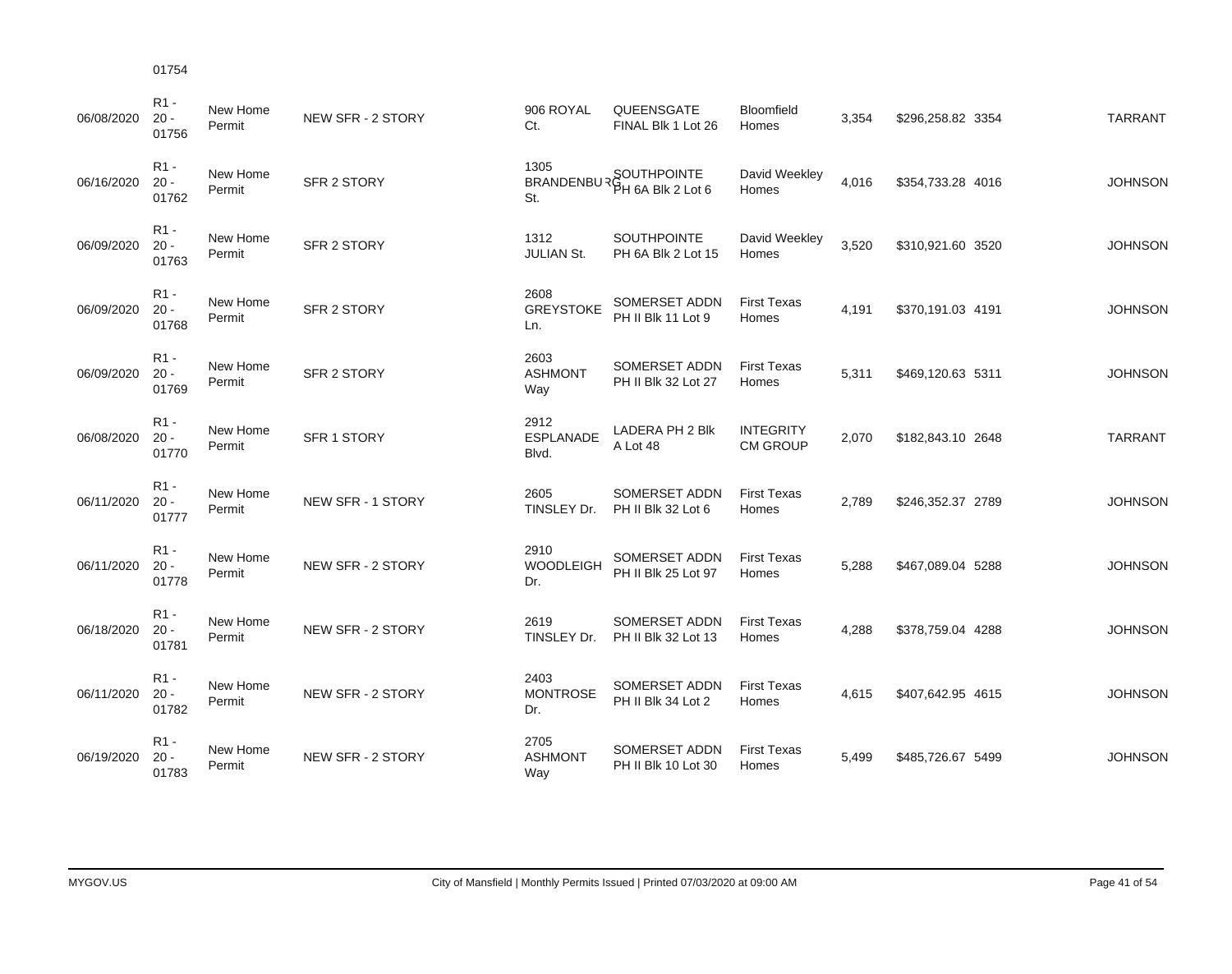| 06/11/2020 | $R1 -$<br>$20 -$<br>01784           | New Home<br>Permit | NEW SFR - 2 STORY                                                     | 2604<br><b>CRESWICK</b><br>Dr.    | SOMERSET ADDN<br>PH II Blk 12 Lot 20        | <b>First Texas</b><br>Homes  | 5,236 | \$462,495.88 5236 | <b>JOHNSON</b> |
|------------|-------------------------------------|--------------------|-----------------------------------------------------------------------|-----------------------------------|---------------------------------------------|------------------------------|-------|-------------------|----------------|
| 06/11/2020 | $R1 -$<br>$20 -$<br>01786           | New Home<br>Permit | NEW SFR - 2 STORY                                                     | 2605<br><b>HALLSEY</b><br>Dr.     | SOMERSET ADDN<br>PH II Blk 10 Lot 35        | <b>First Texas</b><br>Homes  | 3,992 | \$352,613.36 3992 | <b>JOHNSON</b> |
| 06/12/2020 | R <sub>1</sub> -<br>$20 -$<br>01787 | New Home<br>Permit | NEW SFR - 2 STORY                                                     | 2607<br>TINSLEY Dr.               | SOMERSET ADDN<br>PH II Blk 32 Lot 7         | <b>First Texas</b><br>Homes  | 4,213 | \$372,134.29 4213 | <b>JOHNSON</b> |
| 06/11/2020 | $R1 -$<br>$20 -$<br>01796           | New Home<br>Permit | NEW SFR - 1 STORY                                                     | 3107<br>LINHAM Dr.                | SOMERSET ADDN<br>PH II Blk 21 Lot 31        | <b>PULTE</b><br><b>HOMES</b> | 2,516 | \$222,238.28 2516 | <b>JOHNSON</b> |
| 06/11/2020 | $R1 -$<br>$20 -$<br>01819           | New Home<br>Permit | SFR 1 STORY                                                           | 1302<br><b>JULIAN St.</b>         | <b>SOUTHPOINTE</b><br>PH 6A Blk 2 Lot 10    | David Weekley<br>Homes       | 3,196 | \$282,302.68 3196 | <b>JOHNSON</b> |
| 06/17/2020 | $R1 -$<br>$20 -$<br>01829           | New Home<br>Permit | NEW SFR - 2 STORY                                                     | 2733<br><b>THORNHILL</b><br>Ln.   | SOMERSET ADDN<br>PH II Blk 10 Lot 45        | <b>PULTE</b><br><b>HOMES</b> | 3,470 | \$306,505.10 3470 | <b>JOHNSON</b> |
| 06/23/2020 | $R1 -$<br>$20 -$<br>01830           | New Home<br>Permit | NEW SFR - 2 STORY (ALL FEES<br>ALREADY PAID - LAST PERMIT<br>EXPIRED) | 602 CODY<br>Ln.                   | <b>BOWER RANCH</b><br>PH 2 Blk 7 Lot 33     | <b>First Texas</b><br>Homes  | 5,723 | \$505,512.59 5723 | <b>TARRANT</b> |
| 06/12/2020 | $R1 -$<br>$20 -$<br>01831           | New Home<br>Permit | NEW SFR - 1 STORY                                                     | 2601<br><b>ROSEBUD</b><br>Ln.     | SOMERSET ADDN<br>PH II Blk 11 Lot 1         | <b>First Texas</b><br>Homes  | 2,946 | \$260,220.18 2946 | <b>JOHNSON</b> |
| 06/12/2020 | R <sub>1</sub> -<br>$20 -$<br>01832 | New Home<br>Permit | NEW SFR - 2 STORY                                                     | 2410<br><b>WALLINGFOF.</b><br>Dr. | <b>SOMERSET ADDN</b><br>PH II Blk 25 Lot 15 | <b>First Texas</b><br>Homes  | 5,033 | \$444,564.89 5033 | <b>JOHNSON</b> |
| 06/12/2020 | R <sub>1</sub> -<br>$20 -$<br>01835 | New Home<br>Permit | NEW SFR - 2 STORY                                                     | 2905<br><b>WOODLEIGH</b><br>Dr.   | SOMERSET ADDN<br>PH II Blk 13 Lot 17        | <b>First Texas</b><br>Homes  | 5,304 | \$468,502.32 5304 | <b>JOHNSON</b> |
| 06/12/2020 | $R1 -$<br>$20 -$<br>01836           | New Home<br>Permit | NEW SFR - 2 STORY                                                     | 2425<br><b>RAWLINS</b><br>Ln.     | SOMERSET ADDN<br>PH II Blk 25 Lot 53        | <b>First Texas</b><br>Homes  | 4,686 | \$413,914.38 4686 | <b>JOHNSON</b> |
| 06/12/2020 | R <sub>1</sub> -<br>$20 -$          | New Home<br>Permit | NEW SFR - 2 STORY                                                     | 2613<br>GABLER Dr.                | SOMERSET ADDN<br>PH II Blk 12 Lot 17        | <b>First Texas</b><br>Homes  | 5,283 | \$466,647.39 5283 | <b>JOHNSON</b> |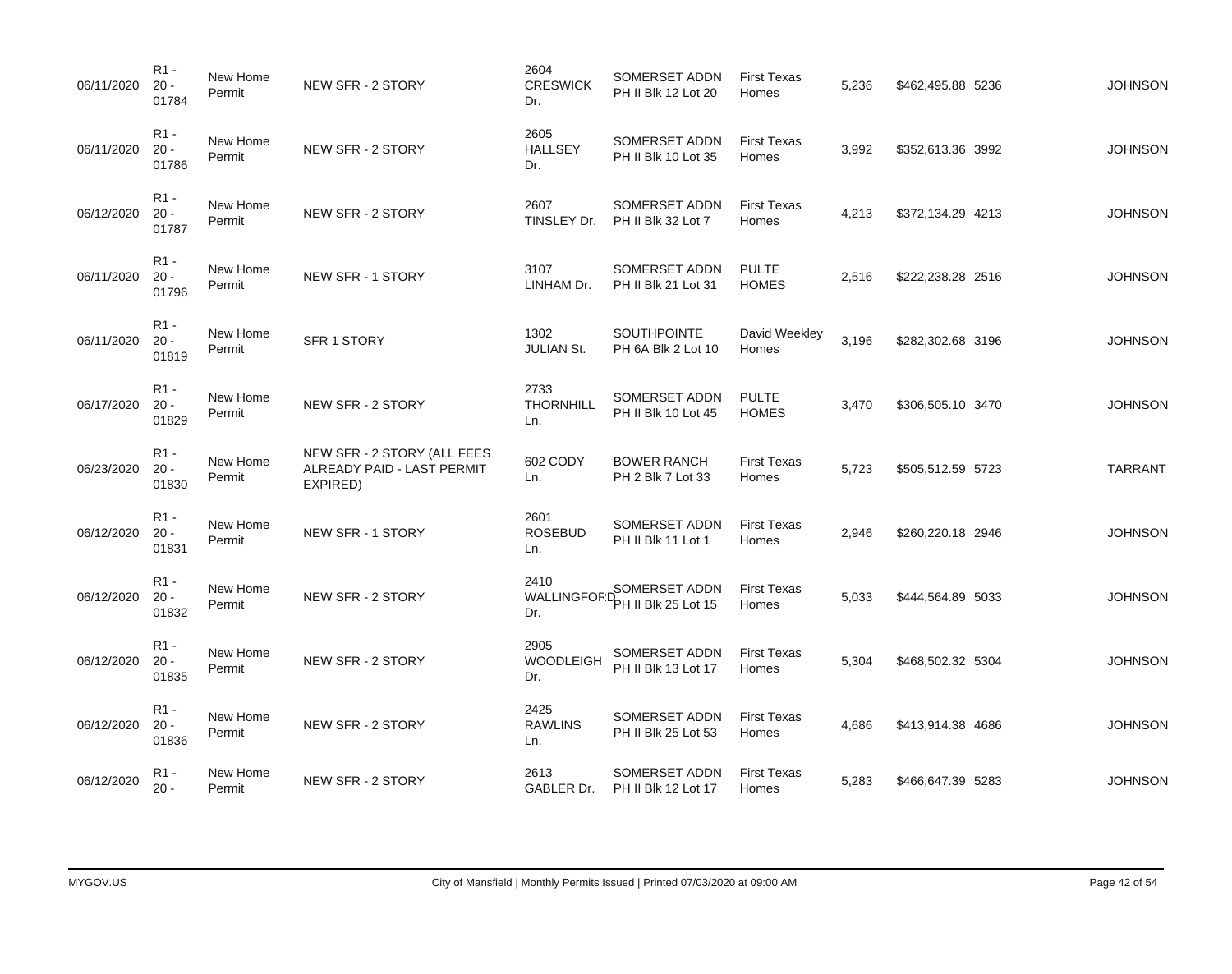| 06/15/2020 | R <sub>1</sub> -<br>$20 -$<br>01838 | New Home<br>Permit | NEW SFR - 2 STORY  | 2614<br>GABLER Dr.              | SOMERSET ADDN<br>PH II Blk 10 Lot 22   | <b>PULTE</b><br><b>HOMES</b>     | 3,648 | \$322,227.84 3648 | <b>JOHNSON</b> |
|------------|-------------------------------------|--------------------|--------------------|---------------------------------|----------------------------------------|----------------------------------|-------|-------------------|----------------|
| 06/12/2020 | $R1 -$<br>$20 -$<br>01839           | New Home<br>Permit | NEW SFR - 2 STORY  | 2603<br><b>HALLSEY</b><br>Dr.   | SOMERSET ADDN<br>PH II Blk 10 Lot 34   | <b>First Texas</b><br>Homes      | 4,397 | \$388,387.01 4397 | <b>JOHNSON</b> |
| 06/12/2020 | $R1 -$<br>$20 -$<br>01840           | New Home<br>Permit | NEW SFR - 2 STORY  | 2606<br><b>CRESWICK</b><br>Dr.  | SOMERSET ADDN<br>PH II Blk 12 Lot 19   | <b>First Texas</b><br>Homes      | 4,483 | \$395,983.39 4483 | <b>JOHNSON</b> |
| 06/12/2020 | R <sub>1</sub> -<br>$20 -$<br>01841 | New Home<br>Permit | NEW SFR - 2 STORY  | 2609<br>GABLER Dr.              | SOMERSET ADDN<br>PH II Blk 12 Lot 15   | <b>First Texas</b><br>Homes      | 5,044 | \$445,536.52 5044 | <b>JOHNSON</b> |
| 06/12/2020 | $R1 -$<br>$20 -$<br>01843           | New Home<br>Permit | NEW SFR - 2 STORY  | 2815<br>CHESTERFIE.<br>Ln.      | SOMERSET ADDN<br>'PH II Blk 25 Lot 37  | <b>First Texas</b><br>Homes      | 4,683 | \$413,649.39 4683 | <b>JOHNSON</b> |
| 06/19/2020 | $R1 -$<br>$20 -$<br>01854           | New Home<br>Permit | <b>SFR 2 STORY</b> | 2606<br><b>GREYSTOKE</b><br>Ln. | SOMERSET ADDN<br>PH II Blk 11 Lot 10   | <b>First Texas</b><br>Homes      | 4,902 | \$432,993.66 4902 | <b>JOHNSON</b> |
| 06/19/2020 | $R1 -$<br>$20 -$<br>01855           | New Home<br>Permit | SFR 2 STORY        | 2601<br><b>HALLSEY</b><br>Dr.   | SOMERSET ADDN<br>PH II Blk 10 Lot 33   | <b>First Texas</b><br>Homes      | 4,939 | \$436,261.87 4939 | <b>JOHNSON</b> |
| 06/19/2020 | $R1 -$<br>$20 -$<br>01861           | New Home<br>Permit | <b>SFR 2 STORY</b> | 1910<br>SHAILA Dr.              | MILL VALLEY<br>REPLAT Blk 6 Lot<br>14R | <b>RENDITION</b><br><b>HOMES</b> | 3,860 | \$340,953.80 3860 | <b>ELLIS</b>   |
| 06/19/2020 | $R1 -$<br>$20 -$<br>01870           | New Home<br>Permit | NEW SFR - 2 STORY  | 805<br><b>MERYTON</b><br>Ct.    | PEMBERLEY EST<br>PH 2 Blk 7 Lot 9      | <b>First Texas</b><br>Homes      | 4,675 | \$412,942.75 4675 | <b>TARRANT</b> |
| 06/19/2020 | $R1 -$<br>$20 -$<br>01871           | New Home<br>Permit | NEW SFR - 2 STORY  | 2616<br><b>PARKHURST</b><br>Ln. | SOMERSET ADDN<br>PH II Blk 32 Lot 16   | <b>First Texas</b><br>Homes      | 5,160 | \$455,782.80 5160 | <b>JOHNSON</b> |
| 06/19/2020 | $R1 -$<br>$20 -$<br>01872           | New Home<br>Permit | NEW SFR - 1 STORY  | 2600<br>GABLER Dr.              | SOMERSET ADDN<br>PH II Blk 10 Lot 29   | <b>First Texas</b><br>Homes      | 3.743 | \$330,619.19 3743 | <b>JOHNSON</b> |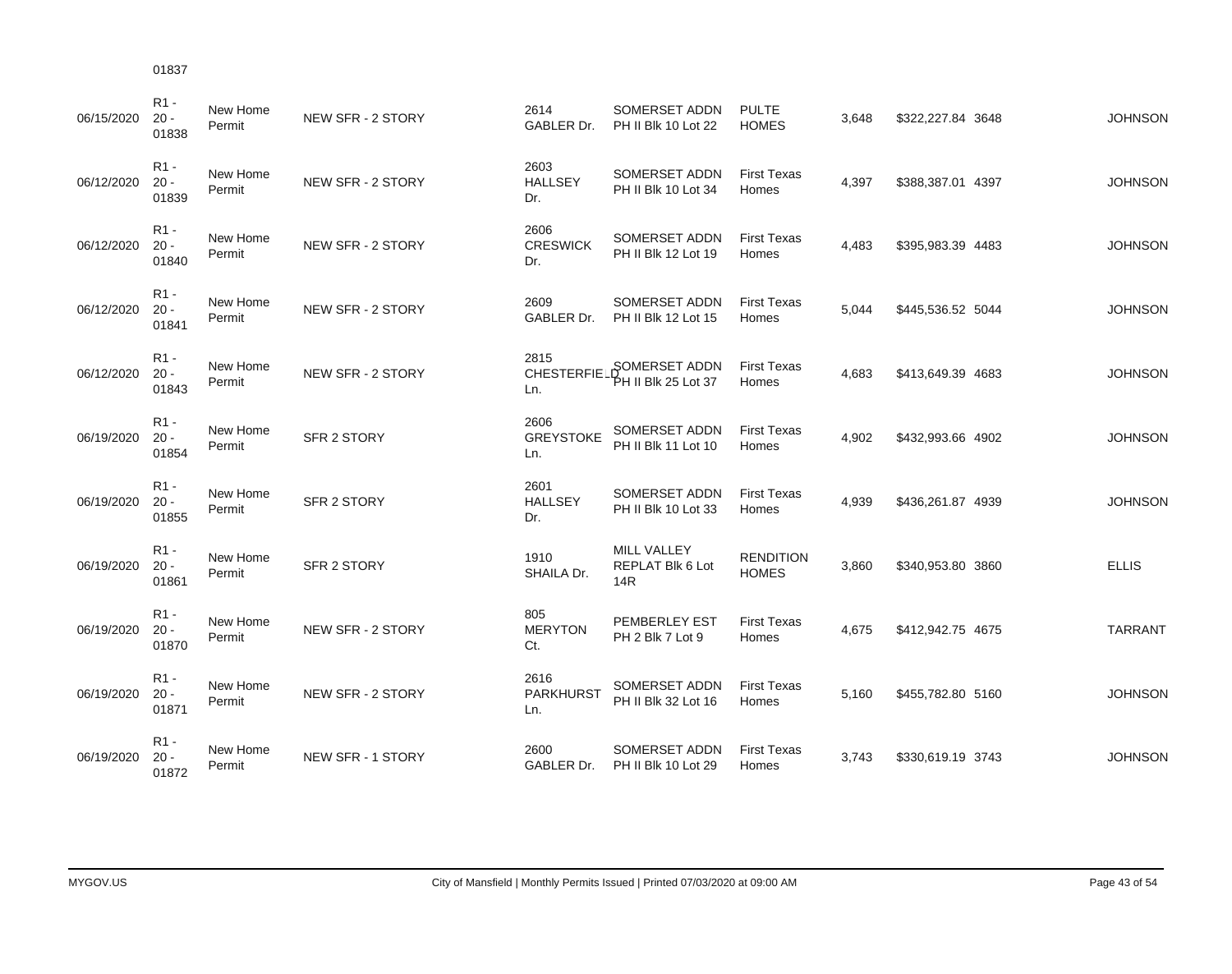| 06/19/2020 | $R1 -$<br>$20 -$<br>01873           | New Home<br>Permit | NEW SFR - 2 STORY  | 3008<br><b>CHESTERFIE</b><br>Ln.  | SOMERSET ADDN<br>PH II Blk 23 Lot 38          | <b>First Texas</b><br>Homes          | 5,436 | \$480,161.88 5436 | <b>JOHNSON</b> |
|------------|-------------------------------------|--------------------|--------------------|-----------------------------------|-----------------------------------------------|--------------------------------------|-------|-------------------|----------------|
| 06/22/2020 | $R1 -$<br>$20 -$<br>01874           | New Home<br>Permit | NEW SFR - 1 STORY  | 1703<br>SLUICE Dr.                | MILL VALLEY<br>REPLAT Blk 2 Lot<br>13R        | J HOUSTON<br><b>HOMES</b>            | 3,121 | \$275,677.93 3121 | <b>ELLIS</b>   |
| 06/17/2020 | $R1 -$<br>$20 -$<br>01887           | New Home<br>Permit | NEW SFR - 1 STORY  | 2916<br><b>ESPLANADE</b><br>Blvd. | LADERA PH 2 Blk<br>A Lot 46                   | <b>INTEGRITY</b><br><b>CM GROUP</b>  | 3,115 | \$275,147.95 3115 | <b>TARRANT</b> |
| 06/22/2020 | $R1 -$<br>$20 -$<br>01902           | New Home<br>Permit | <b>SFR 1 STORY</b> | 2706<br><b>ASHMONT</b><br>Way     | SOMERSET ADDN<br>PH II Blk 29 Lot 9           | J HOUSTON<br><b>HOMES</b>            | 3,516 | \$310,568.28 3516 | <b>JOHNSON</b> |
| 06/19/2020 | $R1 -$<br>$20 -$<br>01914           | New Home<br>Permit | NEW SFR - 1 STORY  | 3105<br><b>ESPLANADE</b><br>Blvd. | LADERA PH 2 Blk<br>A Lot 36                   | <b>INTEGRITY</b><br><b>CM GROUP</b>  | 2,351 | \$207,663.83 2351 | <b>TARRANT</b> |
| 06/24/2020 | R <sub>1</sub> -<br>$20 -$<br>01917 | New Home<br>Permit | NEW SFR - 2 STORY  | 3201<br><b>JULIAN St.</b>         | SOUTHPOINTE<br>PH 6A Blk 2 Lot 3              | David Weekley<br>Homes               | 4,607 | \$406,936.31 4607 | <b>JOHNSON</b> |
| 06/19/2020 | R <sub>1</sub> -<br>$20 -$<br>01928 | New Home<br>Permit | NEW SFR - 2 STORY  | 1802<br><b>GRISTMILL</b><br>Dr.   | MILL VALLEY<br>REPLAT Blk 7 Lot<br>2R         | <b>RENDITION</b><br><b>HOMES</b>     | 3,725 | \$329,029.25 3725 | <b>ELLIS</b>   |
| 06/19/2020 | $R1 -$<br>$20 -$<br>01929           | New Home<br>Permit | NEW SFR - 2 STORY  | 1803<br>MABRY Ct.                 | MILL VALLEY<br>REPLAT Blk 7 Lot<br>44R        | <b>RENDITION</b><br><b>HOMES</b>     | 4,129 | \$364,714.57 4129 | <b>ELLIS</b>   |
| 06/10/2020 | R <sub>1</sub> -<br>$20 -$<br>01989 | New Home<br>Permit | <b>SFR 2 STORY</b> | 2413 HIGH<br>BLUFF Dr.            | SOUTHPOINTE<br>PH 2 Blk 29 Lot 3              | MHI-PLANTATION 3,837<br><b>HOMES</b> |       | \$338,922.21 3877 | <b>JOHNSON</b> |
| 06/23/2020 | $R1 -$<br>$20 -$<br>01996           | New Home<br>Permit | NEW SFR - 2 STORY  | 3110<br>LINHAM Dr.                | SOMERSET ADDN<br>PH II Blk 22 Lot 10          | <b>PULTE</b><br><b>HOMES</b>         | 3,689 | \$325,849.37 3689 | <b>JOHNSON</b> |
| 06/22/2020 | R <sub>1</sub> -<br>$20 -$<br>02008 | New Home<br>Permit | NEW SFR - 2 STORY  | 1700<br>THRESH Ct.                | <b>MILL VALLEY</b><br>REPLAT Blk 1 Lot<br>31R | J HOUSTON<br><b>HOMES</b>            | 4,119 | \$363,831.27 4119 | <b>ELLIS</b>   |
| 06/30/2020 | R <sub>1</sub> -<br>$20 -$          | New Home<br>Permit | NEW SFR - 2 STORY  | 2404<br><b>COLLIER St.</b>        | SOUTHPOINTE<br>PH 2 Blk 33 Lot 9              | J HOUSTON<br><b>HOMES</b>            | 3,576 | \$315,868.08 3576 | <b>JOHNSON</b> |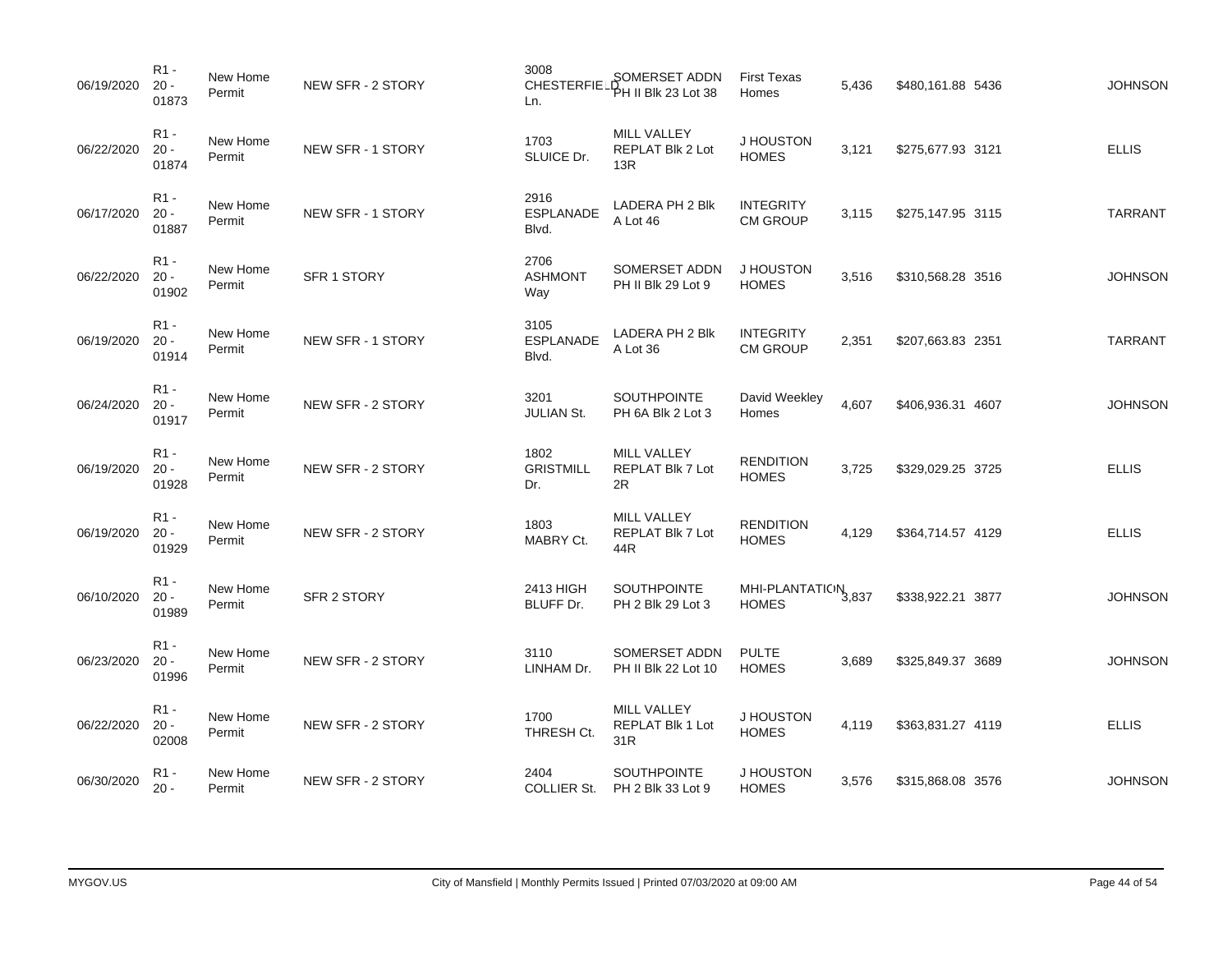| ບ∠ບບອ          |                    |       |
|----------------|--------------------|-------|
| R1 -<br>$20 -$ | New Home<br>Permit | NEW S |

| 06/25/2020 | R1 -<br>$20 -$<br>02021   | New Home<br>Permit | NEW SFR - 2 STORY                                      | 1919<br><b>MIDDLETON</b><br>Dr. | <b>CYPRESS</b><br><b>CROSSING ADDN</b><br><b>Blk 1 Lot 17</b> | Paul Taylor<br>Homes                            | 3,528 | \$311,628.24 3528 | <b>TARRANT</b> |
|------------|---------------------------|--------------------|--------------------------------------------------------|---------------------------------|---------------------------------------------------------------|-------------------------------------------------|-------|-------------------|----------------|
| 06/26/2020 | R1 -<br>$20 -$<br>02025   | New Home<br>Permit | NEW SFR - 2 STORY (NO IMPACT<br><b>FEES/PARK FEES)</b> | 509<br><b>ALVARADO</b><br>St.   | <b>ORIGINAL TOWN</b><br>OF MANSFIELD<br>Blk 36A Lot 4R        | <b>APPLICANT</b>                                | 5,276 | \$466,029.08 5276 | <b>TARRANT</b> |
| 06/22/2020 | $R1 -$<br>$20 -$<br>02043 | New Home<br>Permit | <b>SFR 1 STORY</b>                                     | 2414<br><b>RAWLINS</b><br>Ln.   | SOMERSET ADDN<br>PH II Blk 27 Lot 8                           | J HOUSTON<br><b>HOMES</b>                       | 3,075 | \$271,614.75 3075 | <b>JOHNSON</b> |
| 06/26/2020 | $R1 -$<br>$20 -$<br>02045 | New Home<br>Permit | <b>SFR 2 STORY</b>                                     | 2417<br><b>RAWLINS</b><br>Ln.   | SOMERSET ADDN<br>PH II Blk 25 Lot 49                          | J HOUSTON<br><b>HOMES</b>                       | 3.171 | \$280,094.43 3171 | <b>JOHNSON</b> |
| 06/25/2020 | $R1 -$<br>$20 -$<br>02073 | New Home<br>Permit | NEW SFR - 2 STORY                                      | 2607 HIGH<br>BLUFF Dr.          | SOUTHPOINTE<br>PH 2 Blk 25 Lot 8                              | MHI-PLANTATION <sub>3,875</sub><br><b>HOMES</b> |       | \$342,278.75 3875 | <b>JOHNSON</b> |
| 06/25/2020 | $R1 -$<br>$20 -$<br>02078 | New Home<br>Permit | NEW SFR - 1 STORY                                      | 1916<br>LASSETER<br>Dr.         | <b>CYPRESS</b><br><b>CROSSING ADDN</b><br>Blk 5 Lot 9         | Paul Taylor<br>Homes                            | 3,337 | \$294,757.21 3337 | <b>TARRANT</b> |
| 06/24/2020 | $R1 -$<br>$20 -$<br>02079 | New Home<br>Permit | NEW SFR - 1 STORY                                      | 1903<br><b>GRISTMILL</b><br>Dr. | MILL VALLEY<br>REPLAT Blk 1 Lot<br>41R                        | <b>RENDITION</b><br><b>HOMES</b>                | 2,582 | \$228,068.06 2582 | <b>ELLIS</b>   |
| 06/26/2020 | $R1 -$<br>$20 -$<br>02080 | New Home<br>Permit | NEW SFR - 1 STORY                                      | 3201<br>LINHAM Dr.              | SOMERSET ADDN<br>PH II Blk 21 Lot 26                          | <b>PULTE</b><br><b>HOMES</b>                    | 2,516 | \$222,238.28 2516 | <b>JOHNSON</b> |
| 06/23/2020 | $R1 -$<br>$20 -$<br>02081 | New Home<br>Permit | NEW SFR - 1 STORY                                      | 3107<br><b>MILLSTONE</b><br>Ln. | SOMERSET ADDN<br>PH II Blk 22 Lot 26                          | <b>PULTE</b><br><b>HOMES</b>                    | 2,766 | \$244,320.78 2766 | <b>JOHNSON</b> |
| 06/24/2020 | R1 -<br>$20 -$<br>02099   | New Home<br>Permit | <b>SFR 2 STORY</b>                                     | 1804<br><b>GRISTMILL</b><br>Dr. | <b>MILL VALLEY</b><br>REPLAT Blk 7 Lot<br>3R                  | <b>RENDITION</b><br><b>HOMES</b>                | 3,353 | \$296,170.49 3353 | <b>ELLIS</b>   |
| 06/25/2020 | $R1 -$<br>$20 -$<br>02104 | New Home<br>Permit | <b>SFR 2 STORY</b>                                     | 2612<br><b>PARKHURST</b><br>Ln. | SOMERSET ADDN<br>PH II Blk 32 Lot 18                          | <b>First Texas</b><br>Homes                     | 3,992 | \$352,613.36 3992 | <b>JOHNSON</b> |

CYPRESS

1919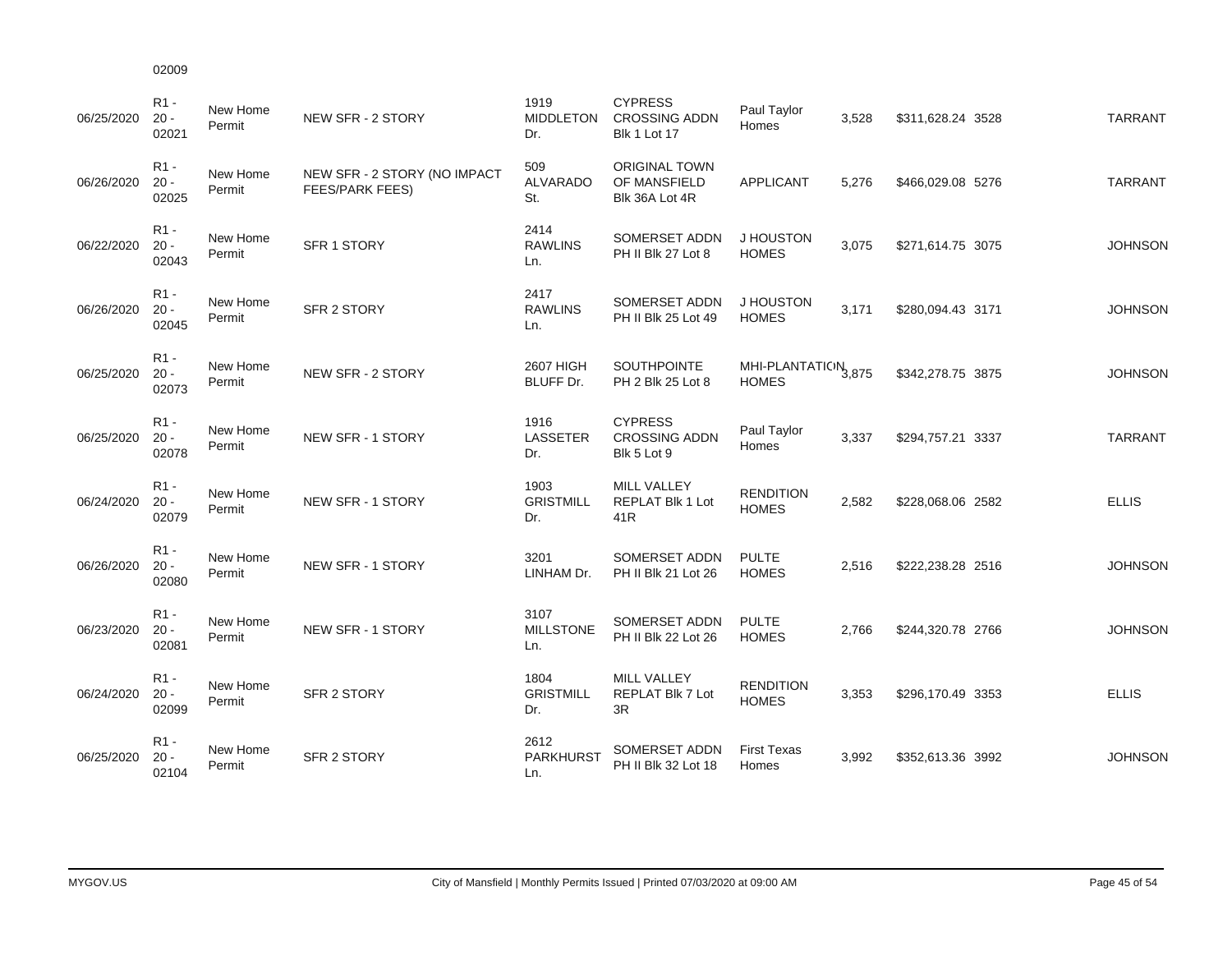| 06/26/2020 | R1 -<br>$20 -$<br>02115             | New Home<br>Permit | NEW SFR - 2 STORY        | 919 ROYAL<br>Ct.                | QUEENSGATE<br>FINAL Blk 1 Lot 19                              | Bloomfield<br>Homes            | 2,993 | \$264,371.69 2993 | <b>TARRANT</b> |
|------------|-------------------------------------|--------------------|--------------------------|---------------------------------|---------------------------------------------------------------|--------------------------------|-------|-------------------|----------------|
| 06/25/2020 | R <sub>1</sub> -<br>$20 -$<br>02151 | New Home<br>Permit | SFR 2 STORY              | 2602<br>GABLER Dr.              | SOMERSET ADDN<br>PH II Blk 10 Lot 28                          | <b>First Texas</b><br>Homes    | 5,193 | \$458,697.69 5193 | <b>JOHNSON</b> |
| 06/25/2020 | $R1 -$<br>$20 -$<br>02152           | New Home<br>Permit | SFR 2 STORY              | 2908<br>WOODLEIGH<br>Dr.        | SOMERSET ADDN<br>PH II Blk 25 Lot 96                          | <b>First Texas</b><br>Homes    | 4,288 | \$378,759.04 4288 | <b>JOHNSON</b> |
| 06/25/2020 | $R1 -$<br>$20 -$<br>02154           | New Home<br>Permit | SFR 2 STORY              | 2904<br>WOODLEIGH<br>Dr.        | SOMERSET ADDN<br>PH II Blk 25 Lot 94                          | <b>First Texas</b><br>Homes    | 5,540 | \$489,348.20 5540 | <b>JOHNSON</b> |
| 06/26/2020 | $R1 -$<br>$20 -$<br>02155           | New Home<br>Permit | SFR 1 STORY              | 206<br>LAGUNA<br>VISTA Way      | <b>SEETON</b><br><b>ESTATES ADDN</b><br>Blk 2 Lot 4           | SANDLIN<br><b>HOMES</b>        | 3,356 | \$296,435.48 3356 | <b>TARRANT</b> |
| 06/25/2020 | $R1 -$<br>$20 -$<br>02156           | New Home<br>Permit | <b>SFR 2 STORY</b>       | 2610<br><b>HALLSEY</b><br>Dr.   | SOMERSET ADDN<br>PH II Blk 31 Lot 11                          | <b>First Texas</b><br>Homes    | 4,259 | \$376,197.47 4259 | <b>JOHNSON</b> |
| 06/26/2020 | R1 -<br>$20 -$<br>02157             | New Home<br>Permit | SFR 2 STORY              | 106<br>LAGUNA<br>VISTA Way      | <b>SEETON</b><br><b>ESTATES ADDN</b><br>Blk 1 Lot 1           | <b>SANDLIN</b><br><b>HOMES</b> | 4,669 | \$412,412.77 4669 | <b>TARRANT</b> |
| 06/25/2020 | $R1 -$<br>$20 -$<br>02158           | New Home<br>Permit | SFR 2 STORY              | 2608<br><b>HALLSEY</b><br>Dr.   | SOMERSET ADDN<br>PH II Blk 31 Lot 12                          | <b>First Texas</b><br>Homes    | 4,102 | \$362,329.66 4102 | <b>JOHNSON</b> |
| 06/25/2020 | R1 -<br>$20 -$<br>02159             | New Home<br>Permit | SFR 2 STORY              | 2612<br><b>HALLSEY</b><br>Dr.   | SOMERSET ADDN<br>PH II Blk 31 Lot 10                          | <b>First Texas</b><br>Homes    | 5,331 | \$470,887.23 5331 | <b>JOHNSON</b> |
| 06/26/2020 | $R1 -$<br>$20 -$<br>02189           | New Home<br>Permit | <b>NEW SFR - 2 STORY</b> | 805 SIERRA<br>Ave.              | <b>BOWER RANCH</b><br>PH 1 Blk 2 Lot 5                        | <b>Grand Homes</b>             | 5,185 | \$457,991.05 5185 | <b>TARRANT</b> |
| 06/29/2020 | $R1 -$<br>$20 -$<br>02193           | New Home<br>Permit | NEW SFR - 1 STORY        | 1909<br><b>MIDDLETON</b><br>Dr. | <b>CYPRESS</b><br><b>CROSSING ADDN</b><br><b>Blk 1 Lot 12</b> | Windsor<br>Homes               | 3,328 | \$293,962.24 3328 | <b>TARRANT</b> |
| 06/30/2020 | R <sub>1</sub> -<br>$20 -$          | New Home<br>Permit | SFR 1 STORY              | 2735<br><b>THORNHILL</b>        | SOMERSET ADDN<br>PH II Blk 10 Lot 44                          | <b>PULTE</b><br><b>HOMES</b>   | 2,765 | \$244,232.45 2765 | <b>JOHNSON</b> |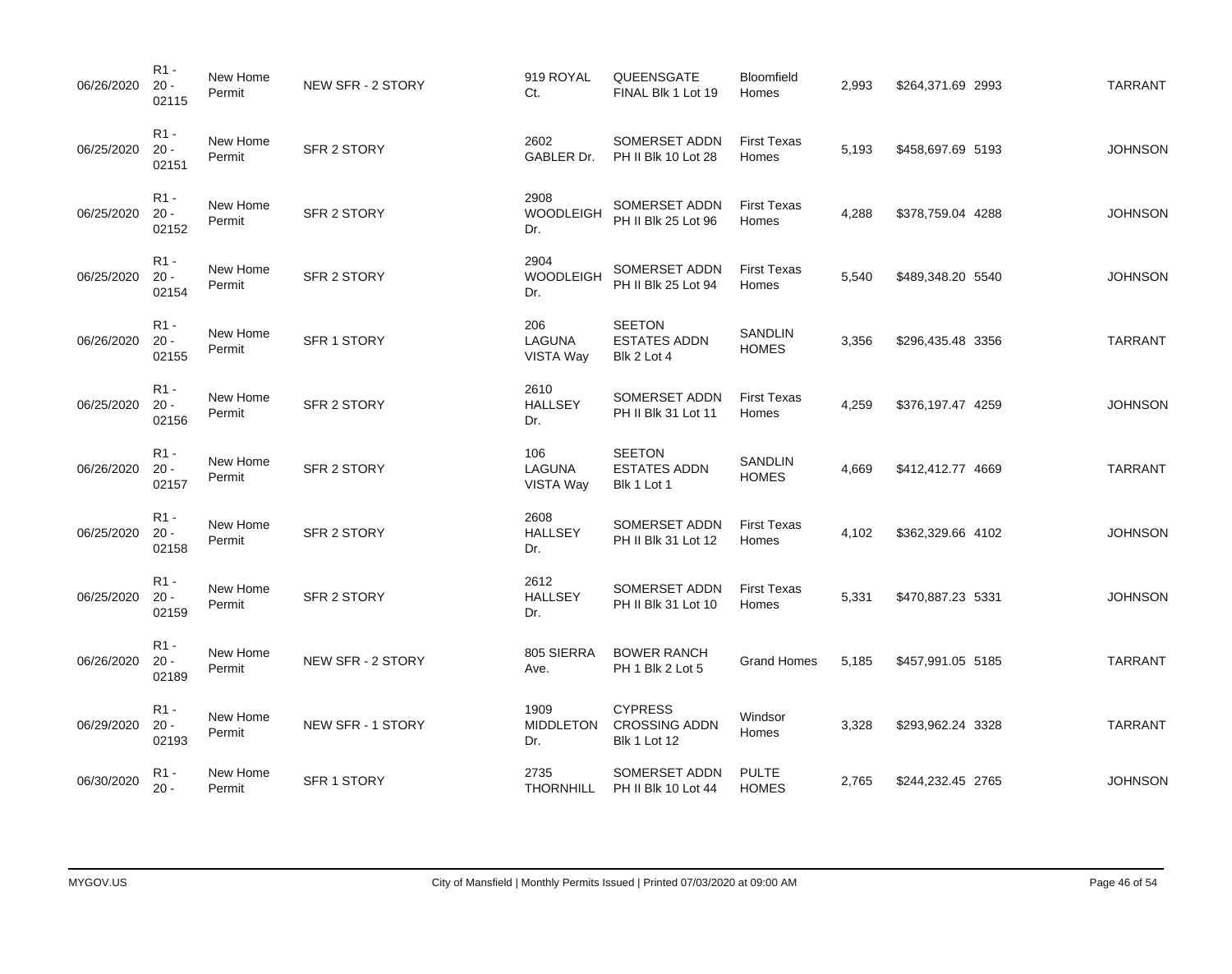| 02259 |  |  | Ln. |
|-------|--|--|-----|
|       |  |  |     |

R1 -

| 06/30/2020                  | $R_{1}$ -<br>$20 -$<br>02276 | New Home<br>Permit       | SFR 2 STORY                                        |                      | 3205<br>LINHAM Dr.               | SOMERSET ADDN<br>PH II Blk 21 Lot 24                      | <b>PULTE</b><br><b>HOMES</b>        | 3,662 | \$323,464.46 3662 | <b>JOHNSON</b> |
|-----------------------------|------------------------------|--------------------------|----------------------------------------------------|----------------------|----------------------------------|-----------------------------------------------------------|-------------------------------------|-------|-------------------|----------------|
| 06/30/2020                  | $R1 -$<br>$20 -$<br>02280    | New Home<br>Permit       | SFR 1 STORY                                        |                      | 2813<br><b>DURHAM</b><br>Dr.     | SOMERSET ADDN<br>PH II Blk 10 Lot 15                      | <b>PULTE</b><br><b>HOMES</b>        | 2,766 | \$244,320.78 2766 | <b>JOHNSON</b> |
| <b>New Home Permit</b>      |                              |                          |                                                    |                      |                                  |                                                           |                                     |       |                   |                |
| <b>Total Value</b>          |                              |                          | \$48,151,951.21                                    | (Avg.: \$359,342.92) |                                  |                                                           |                                     |       |                   |                |
| <b>Total Square Footage</b> |                              |                          | 545,137.00                                         | (Avg.: 4,068.19)     |                                  |                                                           |                                     |       |                   |                |
| Permits Issued:             |                              |                          | 134                                                |                      |                                  |                                                           |                                     |       |                   |                |
| 06/11/2020                  | PC-<br>$20 -$<br>01383       | Patio Cover /<br>Carport | ATTACHED 432 SF PATIO COVER                        |                      | 4603<br>PERIWINKLE<br>Dr.        | <b>GARDEN</b><br>HEIGHTS PH 3<br>SEC 2&3 Blk 19 Lot<br>17 | <b>APPLICANT</b>                    |       |                   | <b>TARRANT</b> |
| 06/23/2020                  | PC-<br>$20 -$<br>01575       | Patio Cover /<br>Carport | PATIO COVER                                        |                      | 1206<br><b>THICKET</b><br>Dr.    | <b>FOX GLEN</b><br>VILLAGE Blk 9 Lot<br>4                 | <b>HOMEOWNER</b>                    |       |                   | <b>JOHNSON</b> |
| 06/03/2020                  | PC-<br>$20 -$<br>01600       | Patio Cover /<br>Carport | ATTACHED 234 SF PATIO COVER                        |                      | 2516<br><b>GOODNIGHT</b><br>Trl. | THE TRAILS PH 1<br><b>Blk 3 Lot 66</b>                    | <b>Deck Masters</b>                 |       |                   | <b>TARRANT</b> |
| 06/03/2020                  | PC-<br>$20 -$<br>01676       | Patio Cover /<br>Carport | (1 of 2) ATTACHED PATIO<br><b>COVERS</b><br>187 SF |                      | 913<br>Trl.                      | <b>TWIN CREEKS</b><br>CUMBERLAND ADDN PH 1 Blk 3<br>Lot 6 | <b>HOMEOWNER</b>                    |       |                   | <b>TARRANT</b> |
| 06/03/2020                  | PC-<br>$20 -$<br>01678       | Patio Cover /<br>Carport | (2 of 2) ATTACHED PATIO<br><b>COVERS</b><br>29 SF  |                      | 913<br>Trl.                      | <b>TWIN CREEKS</b><br>CUMBERLAND ADDN PH 1 Blk 3<br>Lot 6 | <b>HOMEOWNER</b>                    |       |                   | <b>TARRANT</b> |
| 06/01/2020                  | PC-<br>$20 -$<br>01695       | Patio Cover /<br>Carport | 12 X 18 PATIO COVER                                |                      | 302<br><b>GARDENIA</b><br>Ln.    | <b>GARDEN</b><br><b>HEIGHTS PH 4 Blk</b><br>26 Lot 13     | Amazing<br>Arbors                   |       |                   | <b>TARRANT</b> |
| 06/16/2020                  | PC-<br>$20 -$                | Patio Cover /<br>Carport | ATTACHED 420 SF PATIO COVER                        |                      | 2903                             | SOUTHPOINTE<br>WARRISTON PH 1A SEC 2 Blk                  | <b>Texas Patios</b><br>and Concrete |       |                   | <b>JOHNSON</b> |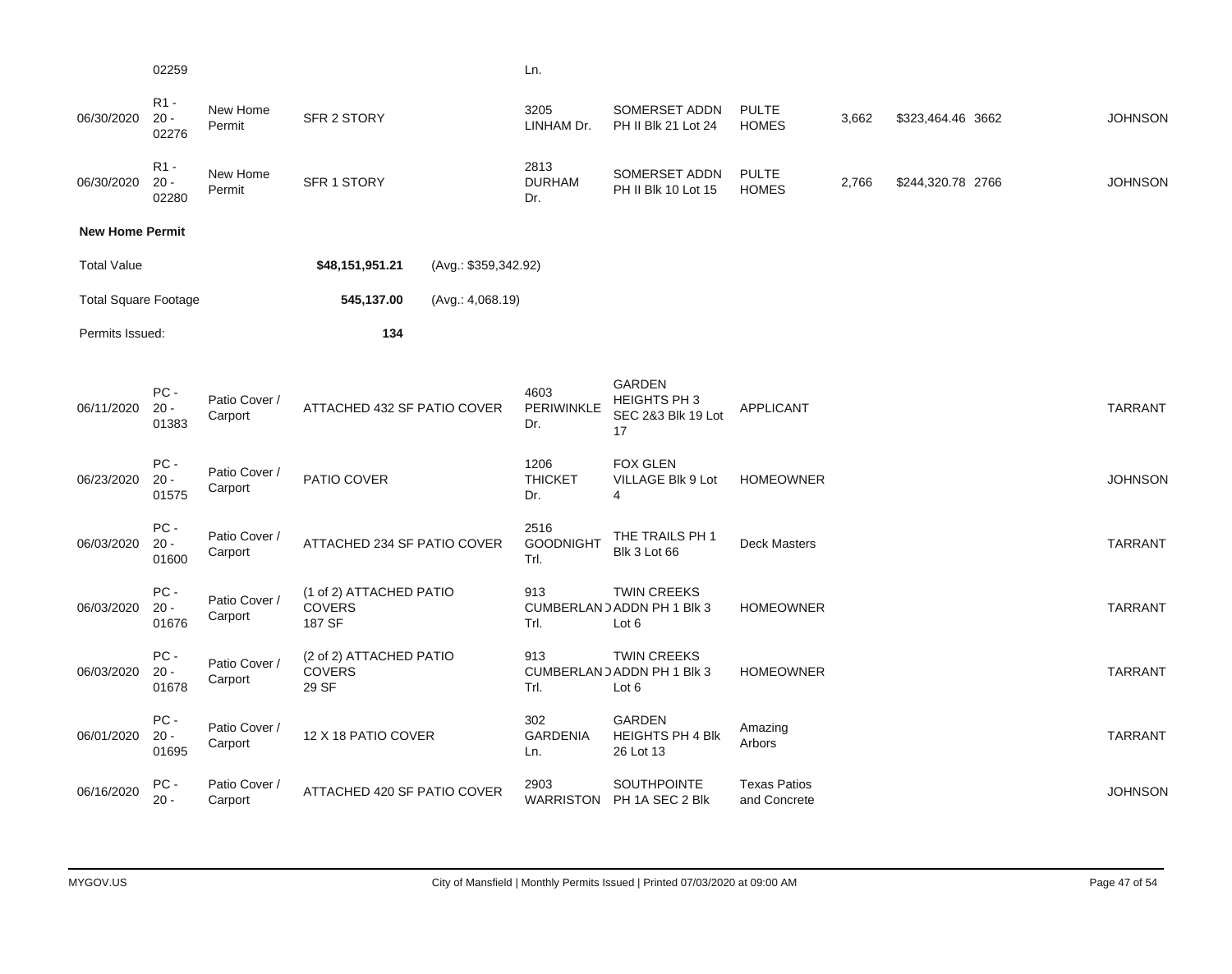|            | 01705                   |                          |                                           | Dr.                                | 23 Lot 6                                               |                                                                 |                |
|------------|-------------------------|--------------------------|-------------------------------------------|------------------------------------|--------------------------------------------------------|-----------------------------------------------------------------|----------------|
| 06/01/2020 | PC -<br>$20 -$<br>01733 | Patio Cover /<br>Carport | PATIO COVER                               | 5<br>TREEWOOD<br>Ct.               | THE ARBORS OF<br><b>CREEKWOOD PH</b><br>3 Blk 7 Lot 22 | PRO TOUCH<br><b>RENOVATIONS</b>                                 | <b>TARRANT</b> |
| 06/04/2020 | PC-<br>$20 -$<br>01802  | Patio Cover /<br>Carport | ATTACHED 348 SF PATIO COVER               | 1315<br><b>ROSEBRIAR</b><br>Ln.    | LOWES FARM PH<br>1 Blk 13 Lot 16                       | PRO TOUCH<br><b>RENOVATIONS</b>                                 | <b>TARRANT</b> |
| 06/01/2020 | PC-<br>$20 -$<br>01803  | Patio Cover /<br>Carport | ATTACHED 168 SF PATIO COVER               | 910 STAR<br>GRASS Dr.              | <b>LONE STAR</b><br>RANCH PH 2 Blk 6<br>Lot 21         | Cedar Shade<br>Co LLC                                           | <b>JOHNSON</b> |
| 06/01/2020 | PC-<br>$20 -$<br>01834  | Patio Cover /<br>Carport | ATTACHED 410 SF PATIO COVER               | 4404<br><b>MEADOW</b><br>KNOLL Ln. | <b>MEADOW GLEN</b><br>PH 1 Blk 3 Lot 31                | <b>GOUGE</b><br><b>DESIGNS</b>                                  | <b>TARRANT</b> |
| 06/09/2020 | PC-<br>$20 -$<br>01856  | Patio Cover /<br>Carport | 195 SF ATTACHED PATIO COVER               | 4310<br><b>CARNATION</b><br>Ln.    | GARDEN<br>HEIGHTS, PH 2,<br>SEC 2 Blk 12 Lot<br>16     | <b>URBAN</b><br><b>OASIS</b><br><b>OUTDOOR</b><br><b>LIVING</b> | <b>TARRANT</b> |
| 06/08/2020 | PC-<br>$20 -$<br>01869  | Patio Cover /<br>Carport | PATIO COVER AND OUTDOOR<br><b>KITCHEN</b> | 4812<br><b>ELLSWORTH</b><br>St.    | <b>BOWER RANCH</b><br>PH 2 Blk 4 Lot 7                 | <b>URBAN</b><br><b>OASIS</b><br><b>OUTDOOR</b><br><b>LIVING</b> | <b>TARRANT</b> |
| 06/09/2020 | PC-<br>$20 -$<br>01878  | Patio Cover /<br>Carport | <b>NEW PATIO COVER</b>                    | 3006<br><b>ESPLANADE</b><br>Blvd.  | LADERA PH 2 Blk<br>A Lot 42                            | <b>B&amp;R INSTALL</b>                                          | <b>TARRANT</b> |
| 06/15/2020 | PC-<br>$20 -$<br>01892  | Patio Cover /<br>Carport | ATTACHED PATIO COVER                      | 314<br><b>GARDENIA</b><br>Ln.      | <b>GARDEN</b><br><b>HEIGHTS PH 4 Blk</b><br>26 Lot 7   | <b>URBAN</b><br><b>OASIS</b><br><b>OUTDOOR</b><br><b>LIVING</b> | <b>TARRANT</b> |
| 06/12/2020 | PC-<br>$20 -$<br>01901  | Patio Cover /<br>Carport | DETACHED 480 SF PERGOLA                   | 11<br><b>PINNACLE</b><br>Ct.       | <b>MANSFIELD SEC</b><br>A PH 1 Blk 16 Lot<br>37        | <b>HOMEOWNER</b>                                                | <b>TARRANT</b> |
| 06/08/2020 | PC -<br>$20 -$<br>01919 | Patio Cover /<br>Carport | ATTACHED 286 SF PATIO COVER               | 4306<br><b>STONEBRIAR</b><br>Trl.  | <b>VISTA NATIONAL</b><br>SEC 1 Blk 4 Lot 3             | <b>APPLICANT</b>                                                | <b>TARRANT</b> |
| 06/12/2020 | PC-                     | Patio Cover /            | ATTACHED PATIO COVER                      | 4510                               | GARDEN                                                 | <b>HOMEOWNER</b>                                                | <b>TARRANT</b> |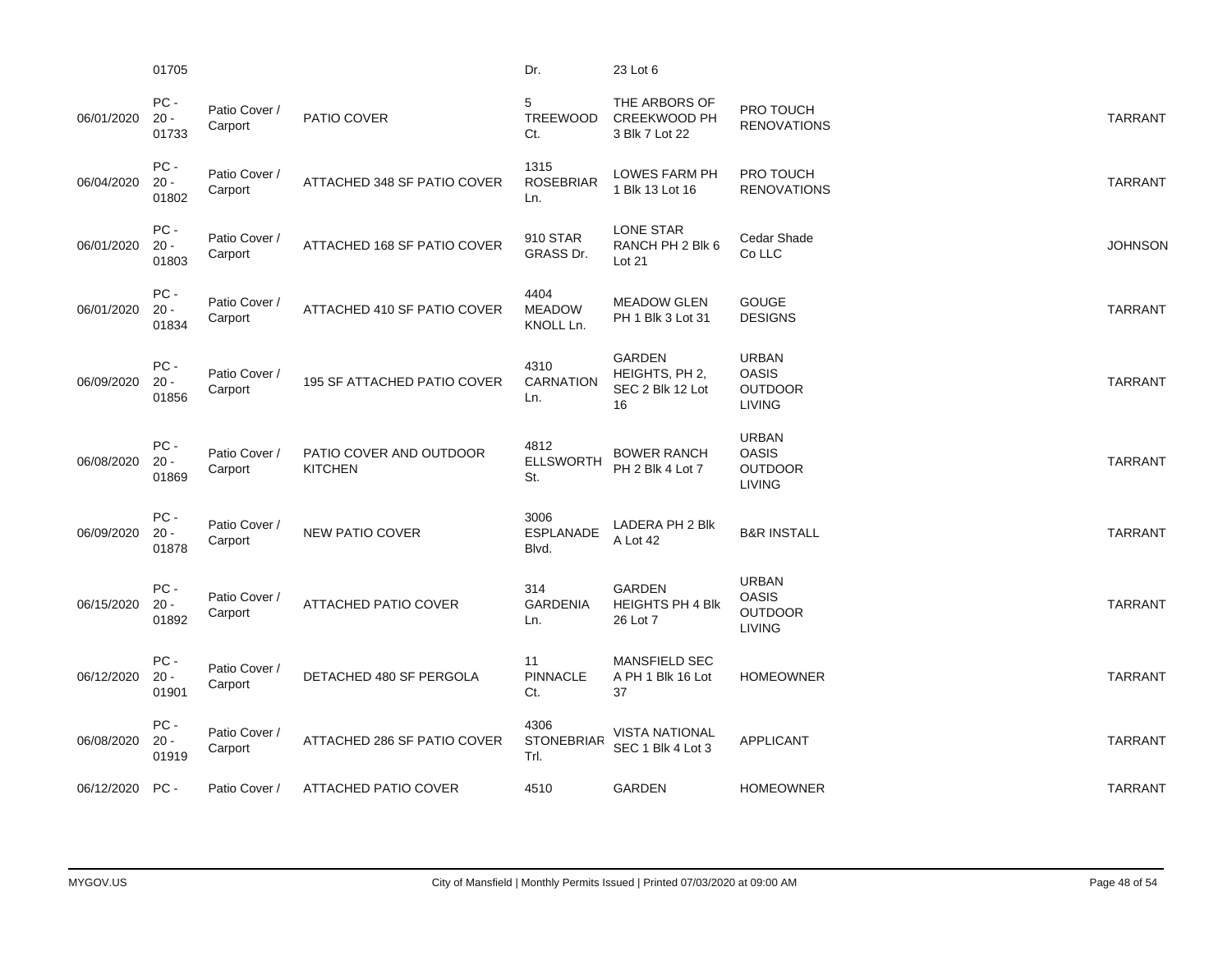|            | $20 -$<br>01987        | Carport                  |                              | PERIWINKLE<br>Dr.                  | HEIGHTS PH 3<br>SEC 2&3 Blk 17 Lot<br>5                          |                                                                 |                |
|------------|------------------------|--------------------------|------------------------------|------------------------------------|------------------------------------------------------------------|-----------------------------------------------------------------|----------------|
| 06/15/2020 | PC-<br>$20 -$<br>01994 | Patio Cover /<br>Carport | ATTACHED 405 SF PATIO COVER  | 1505<br><b>FAIRHAVEN</b><br>Dr.    | <b>PLANTATION</b><br><b>ESTATES SEC 2</b><br>Blk 3 Lot 3         | <b>Deck Masters</b>                                             | <b>TARRANT</b> |
| 06/15/2020 | PC-<br>$20 -$<br>02022 | Patio Cover /<br>Carport | ATTACHED 375 SF PATIO COVER  | 208<br><b>BAYFIELD</b><br>Dr.      | <b>VILLAGES AT</b><br>SPRING LAKE<br>THE PH 2 Blk 18<br>Lot $13$ | <b>Frazier Fence</b><br>& Stain Inc                             | <b>TARRANT</b> |
| 06/25/2020 | PC-<br>$20 -$<br>02051 | Patio Cover /<br>Carport | ATTACHED PATIO COVER         | 716 COLBY<br>Dr.                   | <b>COLBY</b><br><b>CROSSING Blk 1</b><br>Lot 11                  | <b>URBAN</b><br><b>OASIS</b><br><b>OUTDOOR</b><br><b>LIVING</b> | <b>TARRANT</b> |
| 06/25/2020 | PC-<br>$20 -$<br>02052 | Patio Cover /<br>Carport | ATTACHED PATIO COVER         | 4427 DON<br>Dr.                    | <b>BANKSTON</b><br><b>MEADOWS BIK 5</b><br>Lot 27                | <b>URBAN</b><br><b>OASIS</b><br><b>OUTDOOR</b><br><b>LIVING</b> | <b>TARRANT</b> |
| 06/25/2020 | PC-<br>$20 -$<br>02067 | Patio Cover /<br>Carport | ATTACHED 300 SF PATIO COVER  | 818<br><b>MAJESTIC</b><br>OAKS Ct. | <b>SHADOW OAKS</b><br><b>NORTH ADDN BIK</b><br>2 Lot 10          | Next Phase<br>Investments                                       | <b>TARRANT</b> |
| 06/25/2020 | PC-<br>$20 -$<br>02106 | Patio Cover /<br>Carport | ATTACHED 160 SF PATIO COVER  | 2104<br><b>HICKORY</b><br>HILL Dr. | <b>FIVE OAKS</b><br><b>CROSSING PH1</b><br><b>Blk 3 Lot 12</b>   | <b>URBAN</b><br><b>OASIS</b><br><b>OUTDOOR</b><br><b>LIVING</b> | <b>TARRANT</b> |
| 06/25/2020 | PC-<br>$20 -$<br>02181 | Patio Cover /<br>Carport | ATTACHED 224 SF PATIO COVER  | 1010<br>Dr.                        | LONE STAR<br>ROCKCRESS RANCH PH 1 Blk 3<br>Lot $18$              | <b>URBAN</b><br><b>OASIS</b><br><b>OUTDOOR</b><br><b>LIVING</b> | <b>JOHNSON</b> |
| 06/23/2020 | PC-<br>$20 -$<br>02207 | Patio Cover /<br>Carport | ATTACHED 160 SF PATIO COVER  | 1418<br><b>NIGHTHAWK</b><br>Ln.    | DOVE CHASE PH<br>1 Blk 1 Lot 2                                   | PRO TOUCH<br><b>RENOVATIONS</b>                                 | <b>JOHNSON</b> |
| 06/25/2020 | PC-<br>$20 -$<br>02220 | Patio Cover /<br>Carport | ADDING 140 SF OF PATIO COVER | 4205<br><b>JASMINE</b><br>Ln.      | <b>GARDEN</b><br><b>HEIGHTS PH 1 Blk</b><br>1 Lot 5              | Double Six<br>Construction<br><b>LLC</b>                        | <b>TARRANT</b> |
| 06/26/2020 | PC-                    | Patio Cover /            | ATTACHED 575 SF PATIO COVER  | 4513                               | GARDEN                                                           | <b>PHAM</b>                                                     | <b>TARRANT</b> |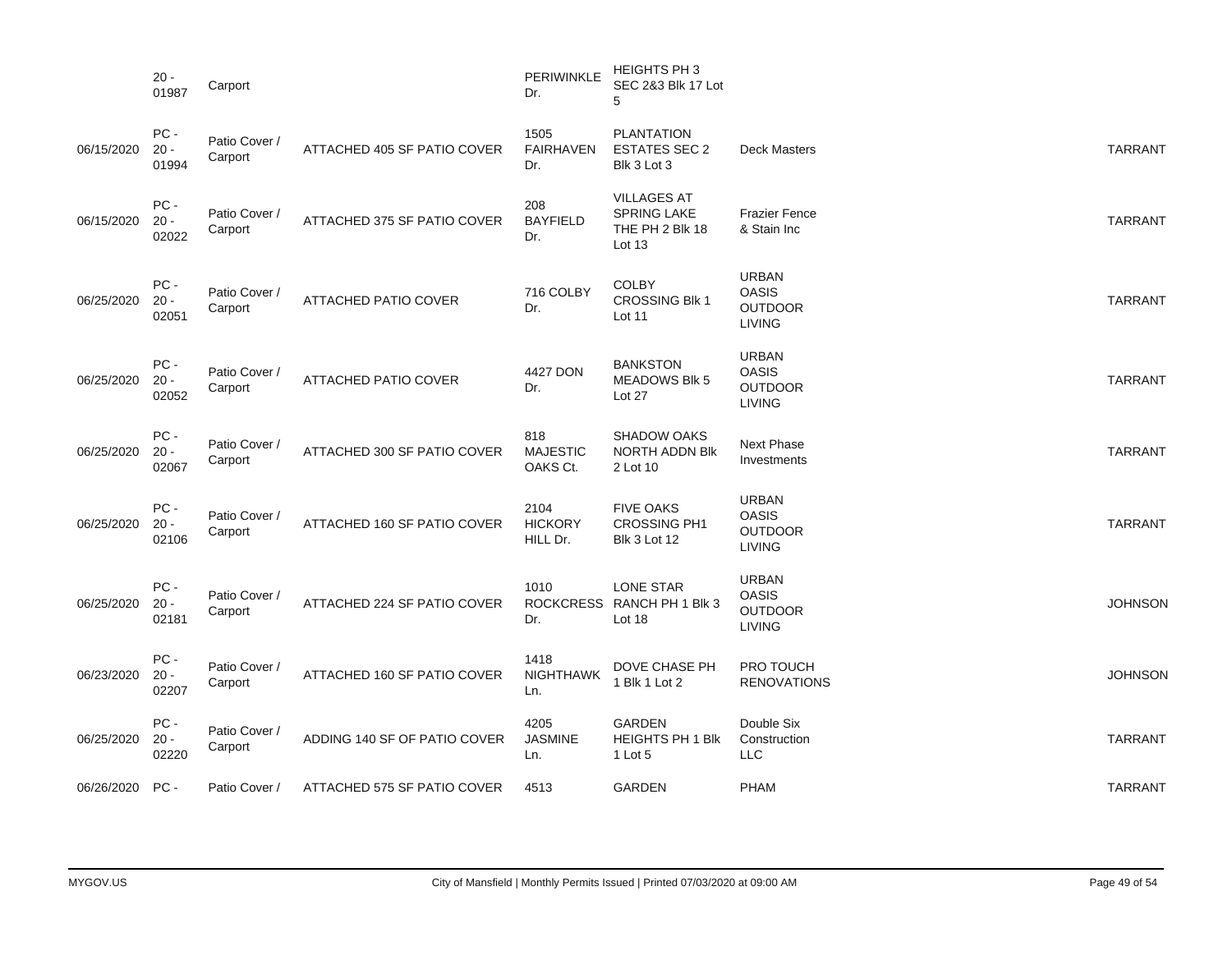|                              | $20 -$<br>02238           | Carport                  |                                                                               |                | PERIWINKLE<br>Dr.                             | HEIGHTS PH 3<br>SEC 2&3 Blk 15 Lot<br>18                  | PREMIERE<br>LLC         |                |
|------------------------------|---------------------------|--------------------------|-------------------------------------------------------------------------------|----------------|-----------------------------------------------|-----------------------------------------------------------|-------------------------|----------------|
| 06/26/2020                   | $PC -$<br>$20 -$<br>02311 | Patio Cover /<br>Carport | ATTACHED 325 SF PATIO COVER                                                   |                | 507<br><b>MORNING</b><br>GLORY Ln.            | GARDEN<br><b>HEIGHTS PH 3</b><br>SEC 4&5 Blk 21 Lot<br>13 | GOUGE<br><b>DESIGNS</b> | <b>TARRANT</b> |
| 06/09/2020                   | $PC$ -<br>$20 -$<br>01867 | Patio Cover /<br>Carport | SCREEN IN EXISTING COVER                                                      |                | 2914<br><b>ESPLANADE</b><br>Blvd.             | LADERA PH 2<br>Block A Lot 47                             | <b>B&amp;R INSTALL</b>  | <b>TARRANT</b> |
| 06/09/2020                   | PC-<br>$20 -$<br>01868    | Patio Cover /<br>Carport | SCREEN IN EXISTING COVER                                                      |                | <b>2815 VISTA</b><br>AZUL PI.                 | LADERA PH 2<br>Block A Lot 100                            | <b>B&amp;R INSTALL</b>  | <b>TARRANT</b> |
| <b>Patio Cover / Carport</b> |                           |                          |                                                                               |                |                                               |                                                           |                         |                |
| <b>Total Value</b>           |                           |                          | \$0.00                                                                        | (Avg.: \$0.00) |                                               |                                                           |                         |                |
| <b>Total Square Footage</b>  |                           |                          | 0.00                                                                          | (Avg.: 0.00)   |                                               |                                                           |                         |                |
| Permits Issued:              |                           |                          | 31                                                                            |                |                                               |                                                           |                         |                |
| 06/22/2020                   | PS-<br>$20 -$<br>01896    | Promotional<br>Signage   | (1) BANNER-ST MINA-7/5/2020                                                   |                | 2840 FM<br>157<br>Suite # 118                 | COOPER SQUARE<br>ADDN Blk 1 Lot 5                         | <b>APPLICANT</b>        | <b>TARRANT</b> |
| 06/05/2020                   | PS-<br>$20 -$<br>01923    | Promotional<br>Signage   | 1 BANNER, 2 FLAG SIGNS FOR<br>MB CARPET AND FLOORING<br><b>ENDING 6/20/20</b> |                | 2150 FM<br>1187                               | <b>EDDINS ADDN BIK</b><br>1 Lot 1                         | APPLICANT               | <b>TARRANT</b> |
| 06/11/2020                   | PS-<br>$20 -$<br>02060    | Promotional<br>Signage   | 2 PROMO FLAGS FOR SUNSHINE<br>YOGA SHACK ENDING 6/28/20                       |                | 2880 FM<br>157<br>Suite # 106                 | <b>COOPER SQUARE</b><br>ADDN Blk 1 Lot 2                  | <b>APPLICANT</b>        | <b>TARRANT</b> |
| 06/17/2020                   | PS-<br>$20 -$<br>02109    | Promotional<br>Signage   | 2 WIND SIGNS & 1 BANNER FOR<br>7-ELEVEN ENDING 7/20/20                        |                | 2801<br>Barrington<br>Way<br><b>Bldg. 101</b> | <b>HOWARD B F</b><br>SURVEY Blk A<br>513E Lot 2           | Bang<br>Advertising     |                |
| 06/25/2020                   | PS-                       | Promotional              | 3 18" x 24" YARD SIGNS FOR ICY                                                |                | 2780 S 2ND                                    | <b>BREWER PARK</b>                                        |                         |                |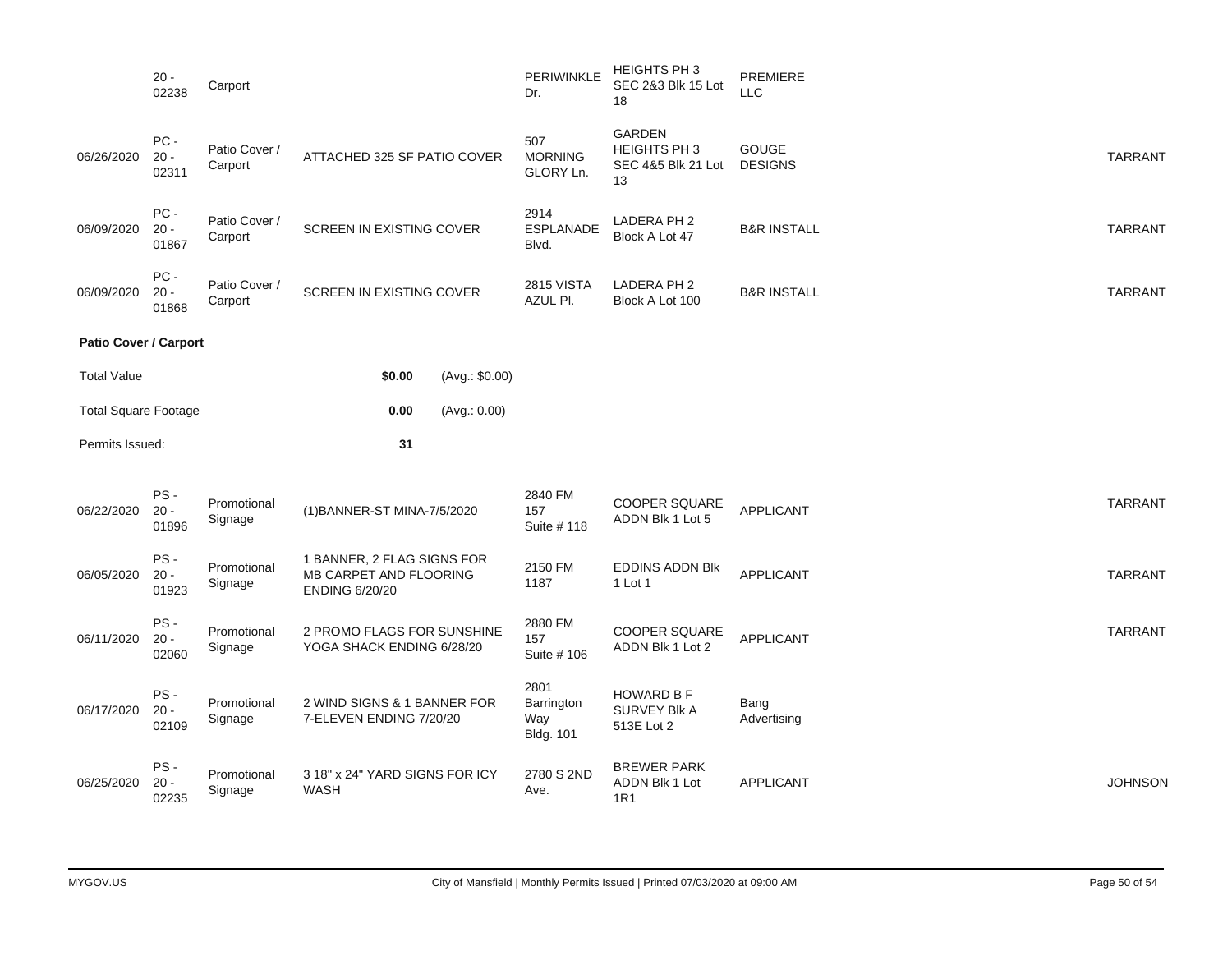### **Promotional Signage**

| <b>Total Value</b>          | \$0.00 | (Avg.: \$0.00) |
|-----------------------------|--------|----------------|
| <b>Total Square Footage</b> | 0.00   | (Avq.: 0.00)   |
| Permits Issued:             | 5      |                |

| <b>Special Event</b>        |                                               |               |                                                                  |                |                                             |                                                              |                                                        |                |
|-----------------------------|-----------------------------------------------|---------------|------------------------------------------------------------------|----------------|---------------------------------------------|--------------------------------------------------------------|--------------------------------------------------------|----------------|
| 06/11/2020                  | $SE -$<br>$20 -$<br>01910                     | Special Event | <b>Farmers Market</b>                                            |                | 703 E Broad<br>St.                          | <b>LEE'S BROAD</b><br><b>ADDITION Block 1</b><br>Lot 1R1     |                                                        | <b>TARRANT</b> |
| Permits Issued:             |                                               |               | 5                                                                |                |                                             |                                                              |                                                        |                |
| <b>Total Square Footage</b> |                                               |               | 0.00                                                             | (Avg.: 0.00)   |                                             |                                                              |                                                        |                |
| <b>Total Value</b>          |                                               |               | \$0.00                                                           | (Avg.: \$0.00) |                                             |                                                              |                                                        |                |
| <b>Sign Permit</b>          |                                               |               |                                                                  |                |                                             |                                                              |                                                        |                |
| 06/11/2020                  | $S - 20$<br>02013                             | Sign Permit   | 1 WALL SIGN FOR AUTOZONE                                         |                | 3190 E<br><b>BROAD St.</b>                  | Block 1 Lot<br><b>1A1A1B</b>                                 | <b>PRIORITY</b><br>SIGNS &<br><b>GRAPHICS</b>          | <b>TARRANT</b> |
| 06/03/2020                  | $S - 20$<br>01846                             | Sign Permit   | Development sign for Bloomfield<br>Homes at Triple Diamond Ranch |                | <b>2600 GAVIN</b><br>Dr.                    | TRIPLE DIAMOND<br>RANCH PH 1 Block<br>2 Lot 17               | <b>VISIONARY</b><br><b>SALES</b><br><b>ENVIRONMENT</b> | <b>TARRANT</b> |
| 06/03/2020                  | $S - 20$<br>01797                             | Sign Permit   | REINSTALLING MONUMENT SIGN<br>- HIT BY CAR                       |                | 2700 E<br><b>BROAD St.</b>                  | <b>MANSFIELD</b><br>MEDICAL CENTER<br>ADDN Block 1 Lot       | <b>PRIORITY</b><br>SIGNS &<br><b>GRAPHICS</b>          | <b>TARRANT</b> |
| 06/01/2020                  | $S - 20$<br>$\sim$<br>01657                   | Sign Permit   | (1) WALL SIGN                                                    |                | 2751 E<br>Broad St.<br>Suite # 121          | <b>BERGER'S</b><br><b>RESERVE Block 1</b><br>Lot 1           | MH SIGNS OF<br><b>TEXAS</b>                            | <b>TARRANT</b> |
| 06/18/2020                  | $S - 20$<br>$\overline{\phantom{a}}$<br>01974 | Sign Permit   | 1 WALL SIGN FOR METRO BY<br><b>TMOBILE</b>                       |                | 980 N<br>Walnut<br>Creek Dr.<br>Suite # 114 | <b>WAL-MART</b><br>ADDITION-MANSFIELA&M Signs<br>Blk 1 Lot 7 |                                                        | <b>TARRANT</b> |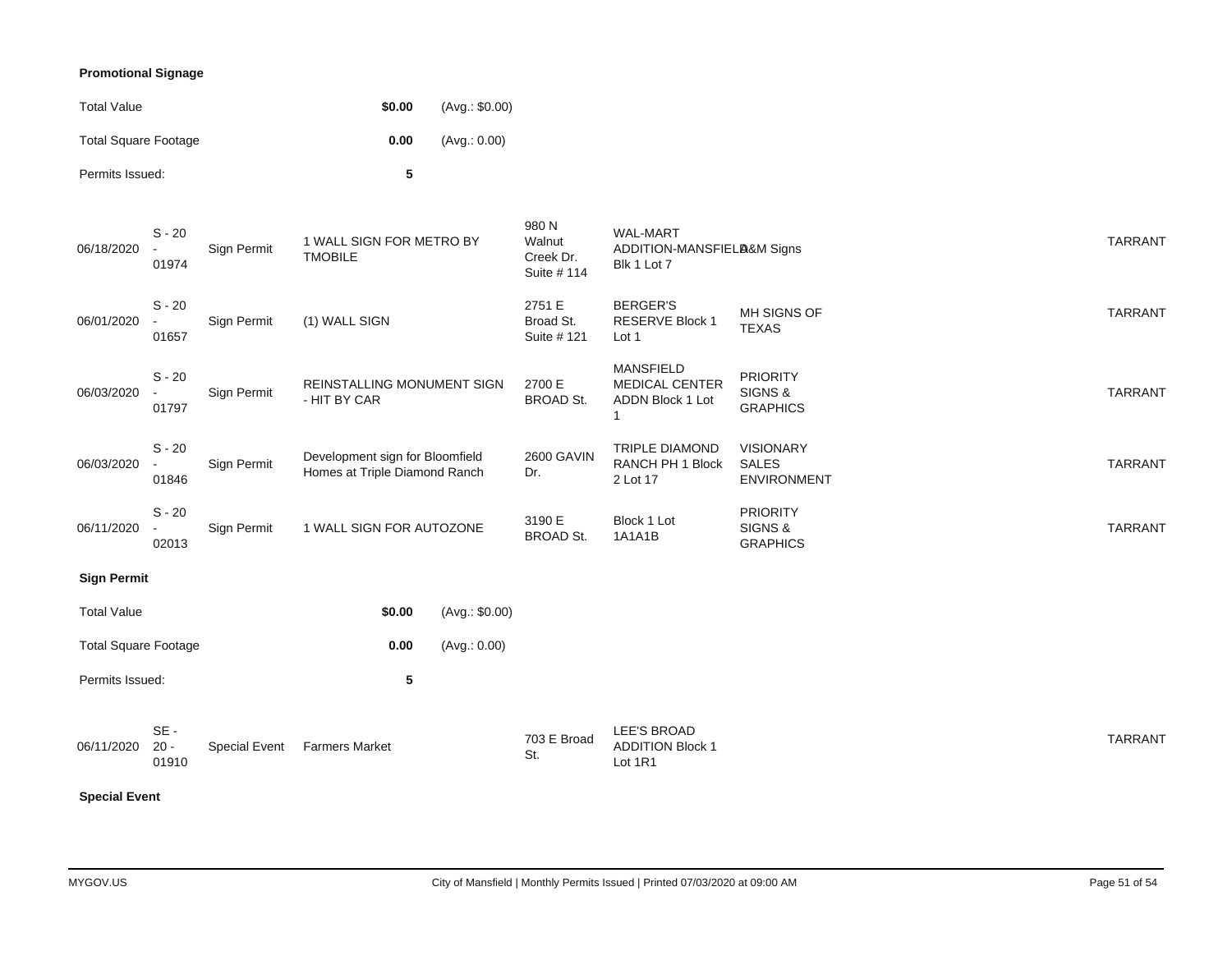| Total Value                 | \$0.00 | (Avq.: \$0.00) |
|-----------------------------|--------|----------------|
| <b>Total Square Footage</b> | 0.00   | (Avq.: 0.00)   |
| Permits Issued:             |        |                |

| 06/01/2020 | SP-<br>$20 -$<br>01537    | Swimming<br>Pool -<br>Residential | POOL W/SPA         | 2500<br><b>COLLIER St.</b>          | SOUTHPOINTE<br>PH 2 Blk 27 Lot 10                         | Accent Pools,<br>Inc.                         | <b>JOHNSON</b> |
|------------|---------------------------|-----------------------------------|--------------------|-------------------------------------|-----------------------------------------------------------|-----------------------------------------------|----------------|
| 06/02/2020 | $SP -$<br>$20 -$<br>01567 | Swimming<br>Pool -<br>Residential | POOL W/SPA (GAS)   | 1107<br>KINGSRIDGE<br>Ln.           | QUEENSGATE<br>FINAL Blk 1 Lot 6                           | <b>RIVER MIST</b><br>POOLS & SPA              | <b>TARRANT</b> |
| 06/04/2020 | $SP -$<br>$20 -$<br>01580 | Swimming<br>Pool -<br>Residential | POOL ONLY          | 419<br><b>BLUEBERRY</b><br>HILL Ln. | <b>BERRYHILL ADDN</b><br>Blk 1 Lot 8                      | <b>TEXSUN</b><br><b>POOLS</b>                 | <b>TARRANT</b> |
| 06/02/2020 | SP-<br>$20 -$<br>01610    | Swimming<br>Pool -<br>Residential | POOL W/SPA (GAS)   | 1209<br><b>RAVENNA</b><br>St.       | <b>WOODLAND EST</b><br>PH 2 Blk 10 Lot 1                  | Accent Pools,<br>Inc.                         | <b>TARRANT</b> |
| 06/01/2020 | SP-<br>$20 -$<br>01612    | Swimming<br>Pool -<br>Residential | POOL W/SPA (GAS)   | 1314 LACEY<br>OAK Dr.               | DOVE CHASE PH<br>1 Blk 5 Lot 53                           | Dolce Pools                                   | <b>JOHNSON</b> |
| 06/01/2020 | $SP -$<br>$20 -$<br>01780 | Swimming<br>Pool -<br>Residential | POOL W/SPA (GAS)   | 4303<br>CARNATION<br>Ln.            | <b>GARDEN</b><br>HEIGHTS, PH 2,<br>SEC 2 Blk 10 Lot<br>23 | <b>BLUE</b><br><b>DIAMOND</b><br><b>POOLS</b> | <b>TARRANT</b> |
| 06/24/2020 | $SP -$<br>$20 -$<br>01792 | Swimming<br>Pool -<br>Residential | POOL ONLY (NO GAS) | 4505<br>LAKOTA Trl.                 | <b>BOWER RANCH</b><br>PH3 Blk 8 Lot 28                    | Ramon Ochoa<br>Pools                          | <b>TARRANT</b> |
| 06/03/2020 | $SP -$<br>$20 -$<br>01816 | Swimming<br>Pool -<br>Residential | POOL ONLY          | 2101<br><b>KINGSBURY</b><br>Rd.     | <b>KINGS MILL ADDN</b><br>PH 1 Blk 3 Lot 16               | Venture Pools                                 | <b>TARRANT</b> |
| 06/19/2020 | $SP -$<br>$20 -$<br>01817 | Swimming<br>Pool -<br>Residential | POOL W/SPA         | 3205<br>PENNY Ln.                   | <b>STRAWBERRY</b><br>FIELDS PH 2 Blk 3<br>Lot 35          | CREEKWOOD<br><b>CUSTOM</b><br>HOMES, INC.     | <b>TARRANT</b> |
| 06/08/2020 | SP-                       | Swimming                          | POOL ONLY          | 2502                                | <b>HERITAGE</b>                                           | <b>LEMASTER</b>                               | <b>TARRANT</b> |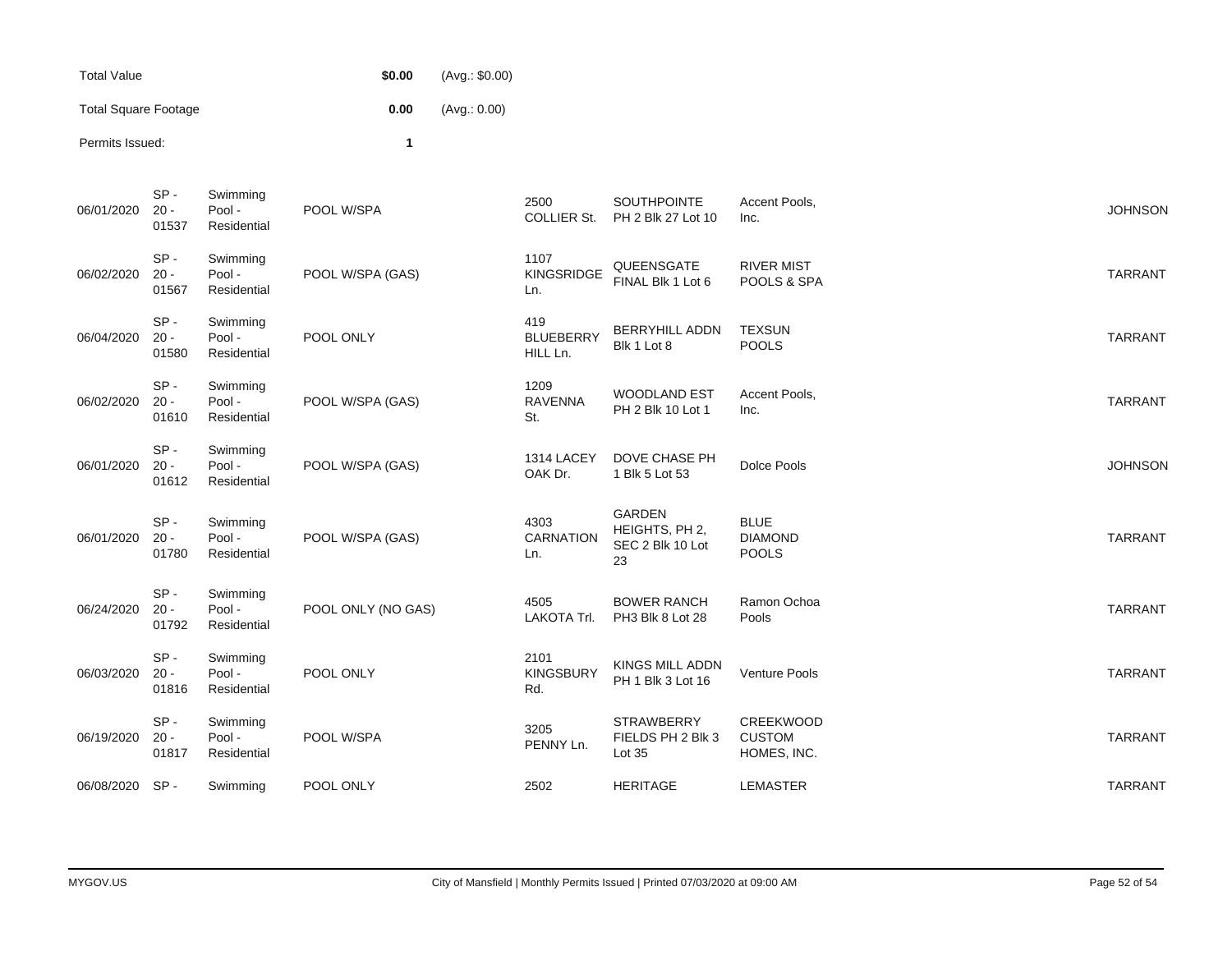|            | $20 -$<br>01866           | Pool -<br>Residential             |                    | LOGAN Dr.                         | <b>ESTATES SEC 4</b><br><b>Blk 14 Lot 2</b>                  | <b>CUSTOM</b><br><b>POOLS</b>  |                |
|------------|---------------------------|-----------------------------------|--------------------|-----------------------------------|--------------------------------------------------------------|--------------------------------|----------------|
| 06/19/2020 | $SP -$<br>$20 -$<br>01926 | Swimming<br>Pool -<br>Residential | POOL W/SPA (GAS)   | 807<br>Dr.                        | PARKHILL<br>YELLOWSTONESTATES BIK 1 Lot<br>51R               | Sun-Ray Pools                  | <b>TARRANT</b> |
| 06/23/2020 | $SP -$<br>$20 -$<br>01963 | Swimming<br>Pool -<br>Residential | POOL W/SPA (GAS)   | 2600<br><b>GREENBRIAF</b><br>Dr.  | POLO CROSSING<br>PH 1 Blk 3 Lot 13                           | Selah Pools                    | <b>TARRANT</b> |
| 06/24/2020 | $SP -$<br>$20 -$<br>01975 | Swimming<br>Pool -<br>Residential | POOL ONLY (NO GAS) | 1045<br>Dr.                       | <b>WALNUT CREEK</b><br>CLUBHOUSE ESTATES PH 2 Blk<br>4 Lot 1 | Puryear<br><b>Custom Pools</b> | <b>TARRANT</b> |
| 06/23/2020 | $SP -$<br>$20 -$<br>02010 | Swimming<br>Pool -<br>Residential | POOL W/SPA (GAS)   | 1207<br><b>MALLARD</b><br>Cir.    | <b>WALNUT CREEK</b><br>NORTH SEC 6 Blk<br>6 Lot 7R           | <b>Bama Pools</b>              | <b>TARRANT</b> |
| 06/25/2020 | $SP -$<br>$20 -$<br>02042 | Swimming<br>Pool -<br>Residential | POOL W/SPA         | 101<br><b>FOREST</b><br>MILL Trl. | <b>WILLOWSTONE</b><br>EST SEC 1 Blk 4<br>Lot 19              | <b>BEDROCK</b><br><b>POOLS</b> | <b>TARRANT</b> |
| 06/29/2020 | $SP -$<br>$20 -$<br>02054 | Swimming<br>Pool -<br>Residential | POOL ONLY          | 4716<br>ANTEBELLUM<br>Ln.         | <b>BOWER RANCH</b><br>PH3 Blk 9 Lot 9                        | <b>FLAWLESS</b><br>POOL        | <b>TARRANT</b> |
| 06/25/2020 | $SP -$<br>$20 -$<br>02057 | Swimming<br>Pool -<br>Residential | POOL ONLY          | 4503<br>CATHERINE<br>Dr.          | PEMBERLEY EST<br>PH 2 Blk 1 Lot 10                           | Selah Pools                    | <b>TARRANT</b> |
| 06/26/2020 | $SP -$<br>$20 -$<br>02111 | Swimming<br>Pool -<br>Residential | POOL ONLY (NO GAS) | 4312<br><b>GARDEN</b><br>PATH Ln. | GARDEN<br><b>HEIGHTS PH 1 Blk</b><br>8 Lot 6                 | Accent Pools,<br>Inc.          | <b>TARRANT</b> |
| 06/26/2020 | $SP -$<br>$20 -$<br>02116 | Swimming<br>Pool -<br>Residential | POOL ONLY          | 2400<br><b>LOCKSHIRE</b><br>Dr.   | TANGLEWOOD<br>SEC 4 Blk 7 Lot 20                             | Accent Pools,<br>Inc.          | <b>TARRANT</b> |
| 06/29/2020 | $SP -$<br>$20 -$<br>02147 | Swimming<br>Pool -<br>Residential | POOL W/SPA         | 3213 RIDGE<br>TRACE Cir.          | RIDGE TRACE PH<br>2 AMEND Blk 1 Lot<br>25A                   | <b>FLAWLESS</b><br><b>POOL</b> | <b>TARRANT</b> |
| 06/26/2020 | $SP -$<br>$20 -$<br>02160 | Swimming<br>Pool -<br>Residential | POOL ONLY          | 4813<br><b>COMSTOCK</b><br>Way    | <b>BOWER RANCH</b><br>PH 2 Blk 7 Lot 39                      | Accent Pools,<br>Inc.          | <b>TARRANT</b> |